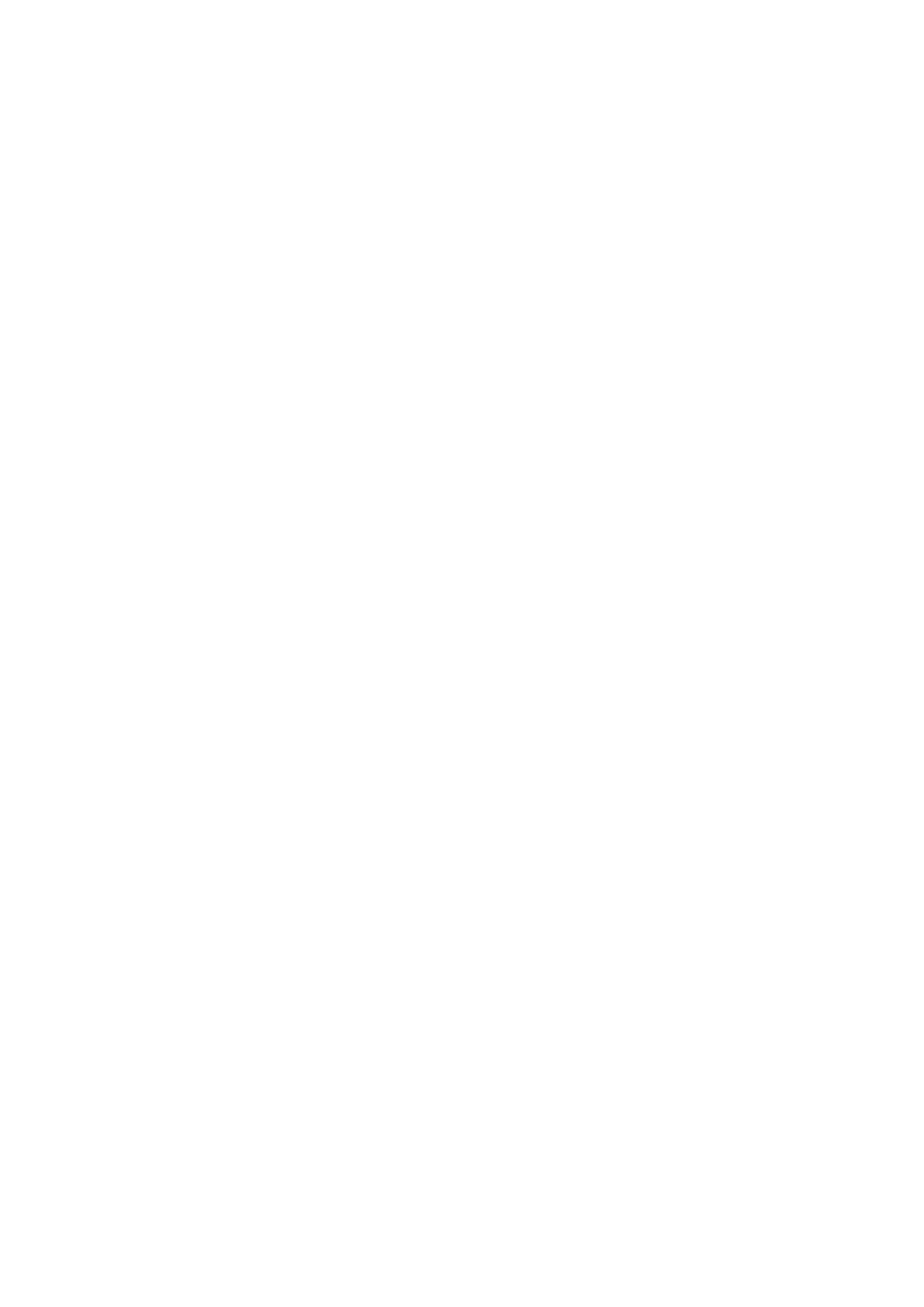# 2011-2013 Public Finance Decision

Outline proposal

*Submitted by Prime Minister* 

Silvio Berlusconi

*and* 

*Minister of the Economy and Finance* 

Giulio Tremonti

*Adopted by the Cabinet on 29 September 2010*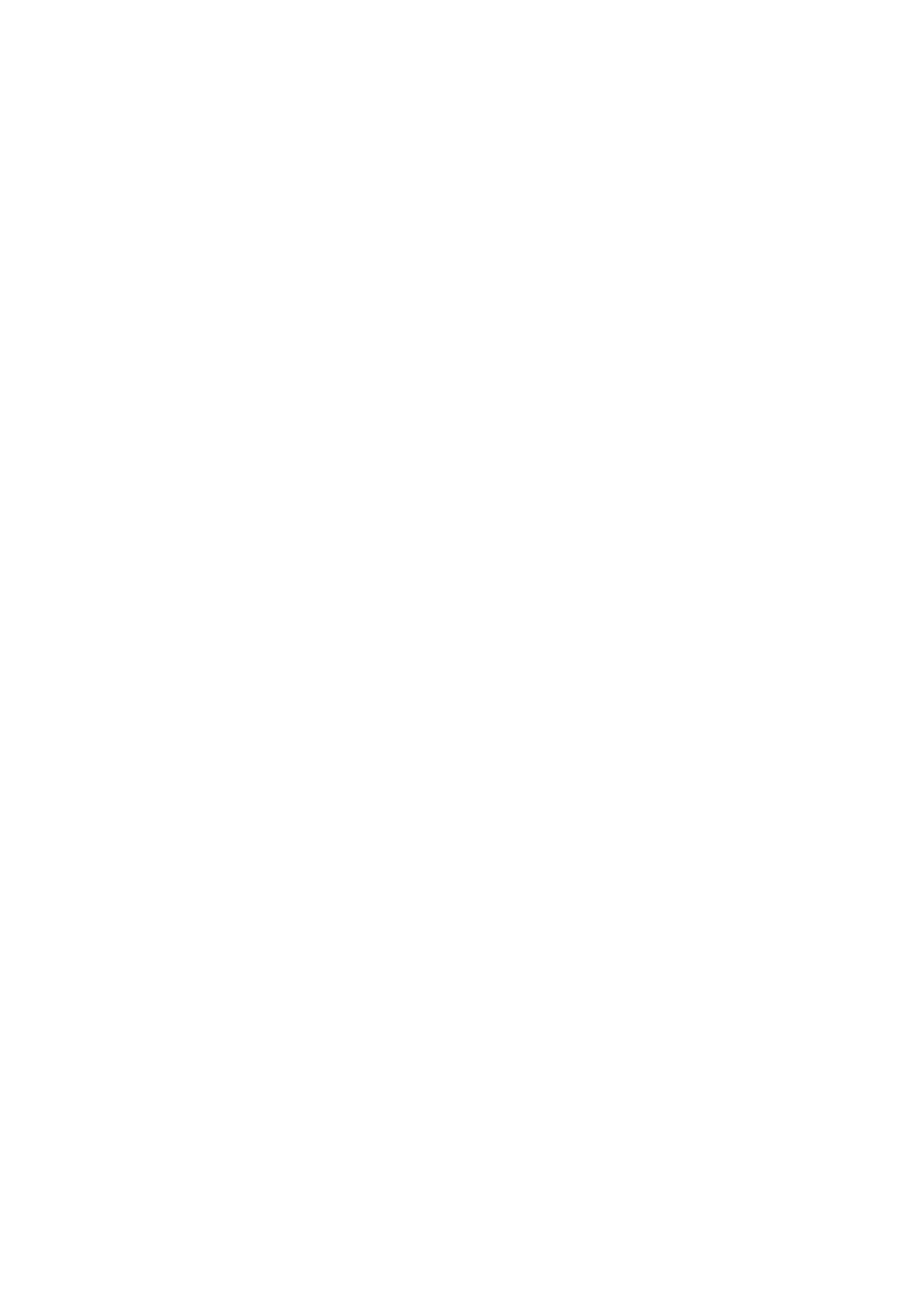# INTRODUCTORY NOTE

*1. For the reasons outlined immediately below, this document (Public Finance Decision) is both the first and last of its kind. It is the first of its kind since the law that requires it went into effect only last year. It is the last of its kind because it is already due to be substituted in the weeks ahead by a different and more detailed framework for policy documentation at a European level. The timing for all of this is set out in more detail below.* 

*2. The law reforming public-sector accounting (Law 31 December 2009, no. 196) specifically requires this document in its application. Such law has made official an experimental practice used basis by this Government since June 2008, while changing both the format for budget documents and the related planning cycle.* 

*In essence, the reform has mandated the following two changes:* 

- *a) The date for the presentation of the Economic and Financial Planning Document (known as the DPEF) was pushed ahead, while the content and the name of the document were changed (now known as the Public Finance Decision). The changes were made so as to better align the date of the presentation of the document with that of the presentation to Parliament of the bills for the Budget and Stability Law (previously known as the Budget Law). The deadlines for the two instruments (the planning instrument and the instrument for deciding upon the publicfinance measures) have been brought closer together for one main reason: in almost all of the most recent financial years, the planning document has had to be updated in order to take into account the changes occurring during the time interval between Parliament's approval of the DPEF and the presentation of the Budget Law, with it being necessary to change the objectives regularly and, even more often, the magnitude of the annual fiscal adjustments.*
- *b) The three-year budget planning initiated in 2008 is now required by the law. This is important not only, and not so much, to avoid conflicting decisions year on year, but rather, and more importantly, to define from the very start a plan for the stability and security of public finances over a range of years. This approach has been adopted so as to provide the European Union with assurances about Italy's real and continuing intentions, and to offer the markets a broader parameter for judgment that can be useful for performing analysis sufficiently weighted over the medium term.*
- *3. Given this legislative framework, within the context of dramatic crisis such as that triggered by the case of Greece during the spring, the Government considered it important, in the interest of the nation, to anticipate the definition of the public-finance measures for 2011-2013 at the beginning of the summer, without waiting until the fall.*

*The security of the public accounts and the outlining of a debt- and deficit-reduction plan accepted at the European level have been ensured by the Decree-Law no. 78 (converted into Law no. 122 of 2010)* 

*The Government's action has been, and is, in line with the political commitments indicated in both (i) the Combined Report on the Economy and Public Finance (RUEF) for 2010, presented to Parliament on 6 May 2010, and (ii) the "Recommendation" defined for Italy as part of the excessive deficit procedure to get the net borrowing below the level of 3 per cent of GDP by 2012.*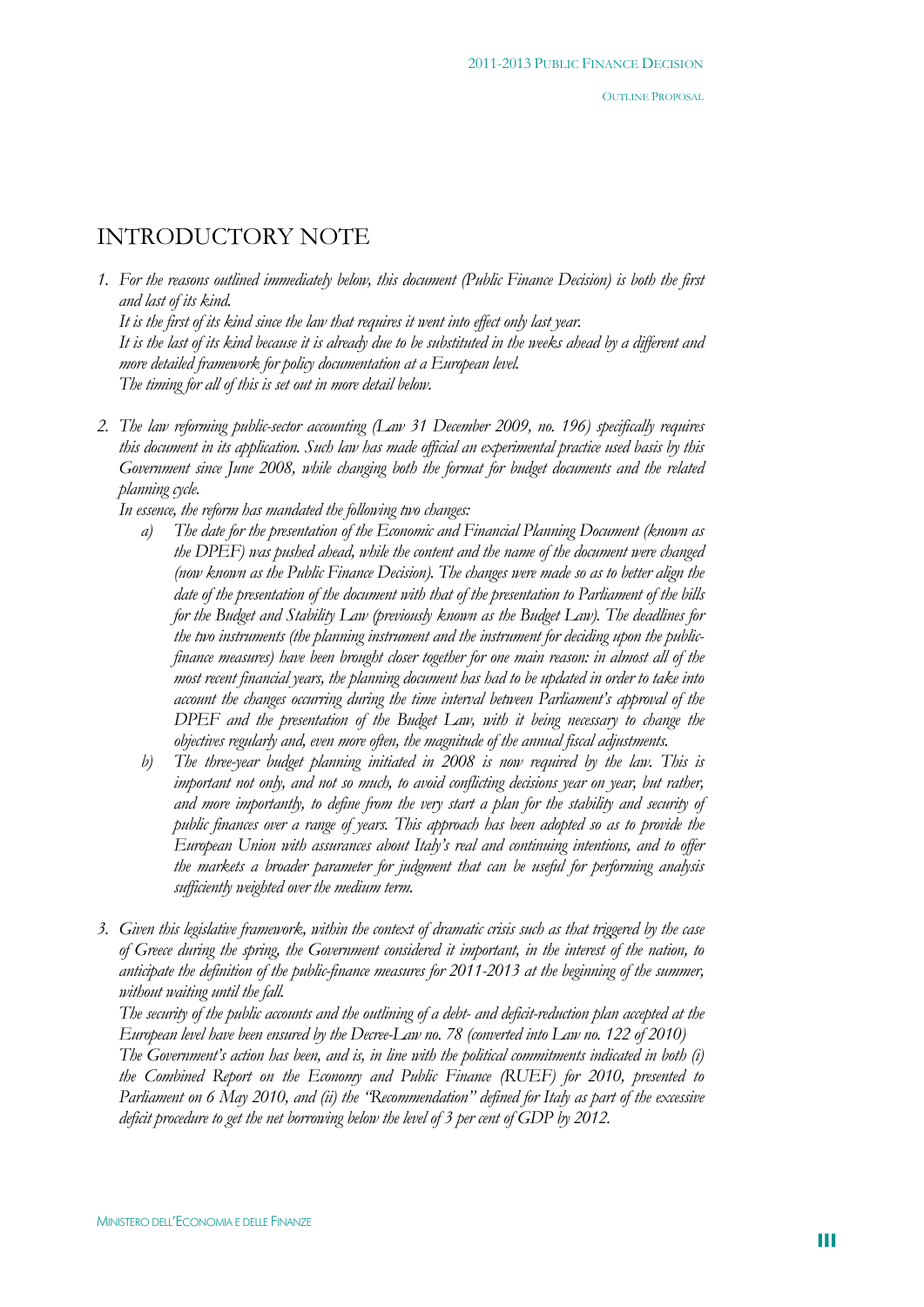*Therefore, this document acknowledges all of the effects of the aforementioned Decree-Law no. 78, while also confirming the objectives indicated in the RUEF, thereby demonstrating the continuity of the Government's action in planning and implementation.* 

*On this basis, and considering that the approval of corrective measures ahead of schedule has already absorbed the array of marginal spending and revenue changes (an array that instead normally had to be resolved with the Budget Law), the presentation of a Stability Law with a rather limited content and a basically tabular format will indeed be possible.* 

*The foregoing appears consistent overall with the new accounting law which - as indicated above provides for a much more concise Stability Law than the original Budget Law.* 

*In keeping with the letter and the spirit of the reform, the condensation of the Stability Law in a few tables and the overall quantification of the public-finance objectives will allow Parliament to focus its discussion on policy essentials, in other words, to debate the major macro aggregates of economic policy.* 

*4. From the last half of May 2010, the process of reforming European economic policy has sharply accelerated at a European level, in view of the European Council's approval this fall of a new version of the Stability and Growth Pact.* 

*Assuming the foregoing develops according to the timing and methods contemplated, there will be two major consequences:* 

- *a) The reform of public-sector accounting just recently introduced in Italy will now need to be substantially aligned in terms of timing and methods, with the brand new 'European Budget Session';*
- *b) This document (the 'Public Finance Decision') is thus substantially and politically already redundant. Not only because what had to be decided has already been decided (in July, with the budget package enacted through the related Decree-Law), but more importantly, because the new political and accounting documents required at a European level (the Stability Programme and the National Reform Programme) that need to be written and presented before year end, will immediately have the absolute priority and command the most attention. Consequently, the discussion of our economic policy will take place according to the new European system and not within the format of the 'Public Finance Decision'.*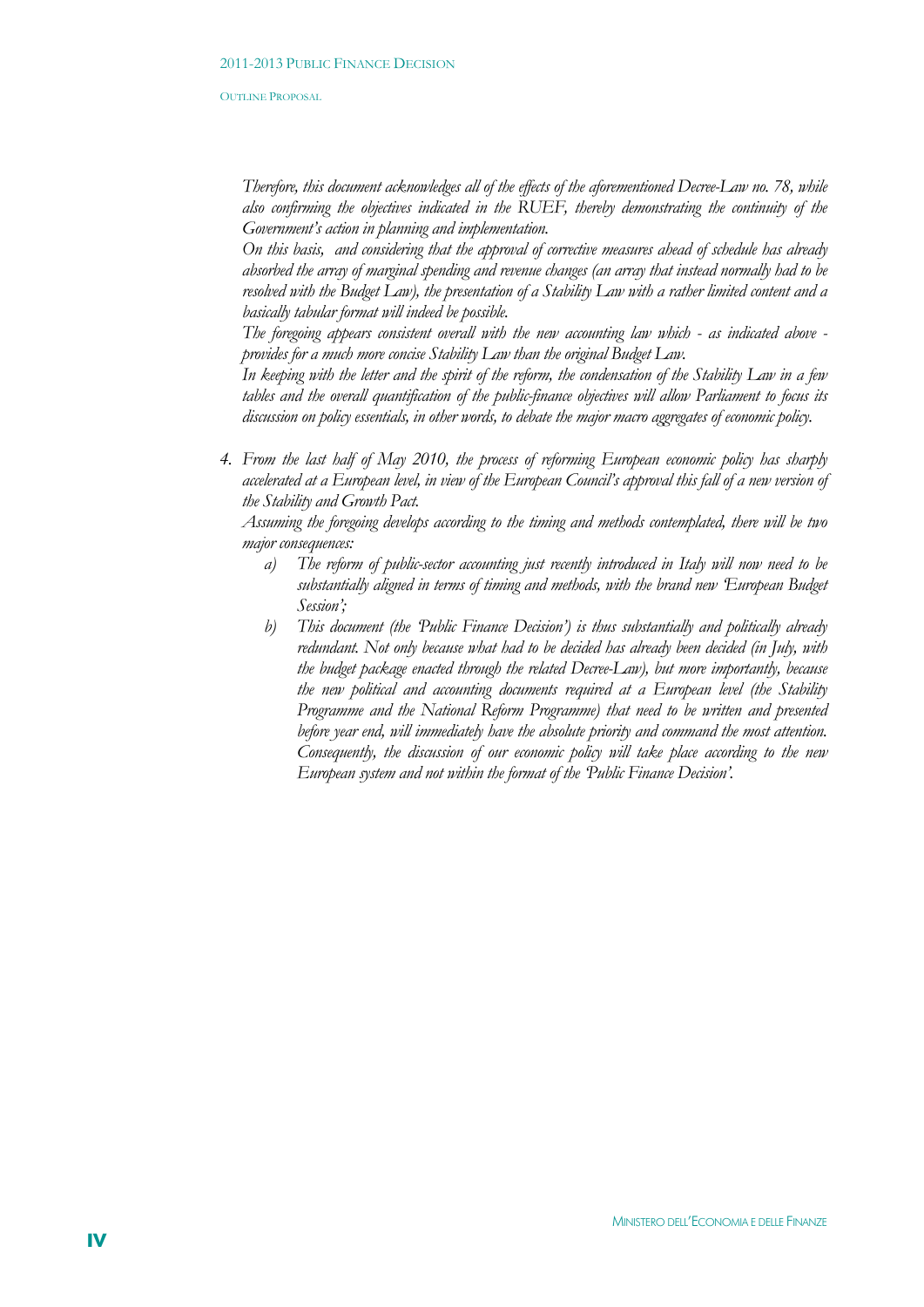# TABLE OF CONTENTS

| 1.1<br>1.2<br>Box                      | <b>THE ECONOMY</b><br>The International Economic Situation<br>The Italian Economy<br>Aggregate Debt and Gross National Debt                                                                                                       |  |
|----------------------------------------|-----------------------------------------------------------------------------------------------------------------------------------------------------------------------------------------------------------------------------------|--|
| 2.<br>2.1                              | <b>PUBLIC FINANCE</b><br><b>Public Finance Overview</b>                                                                                                                                                                           |  |
| 2.2<br>Box<br>Box<br>2.3<br>Box<br>2.4 | Summary of Revenue and Spending Measures (Decree-Law no. 78/2010)<br>Reforming the Public Administration<br>Structural balance<br><b>Public Debt</b><br>Pension System: Medium-/Long-Term Trends<br>New National Reform Programme |  |

| <b>ATTACHMENTS</b> | CONTEMPLATED BY LAW AND OTHER |  |  |
|--------------------|-------------------------------|--|--|
| <b>ATTACHMENTS</b> |                               |  |  |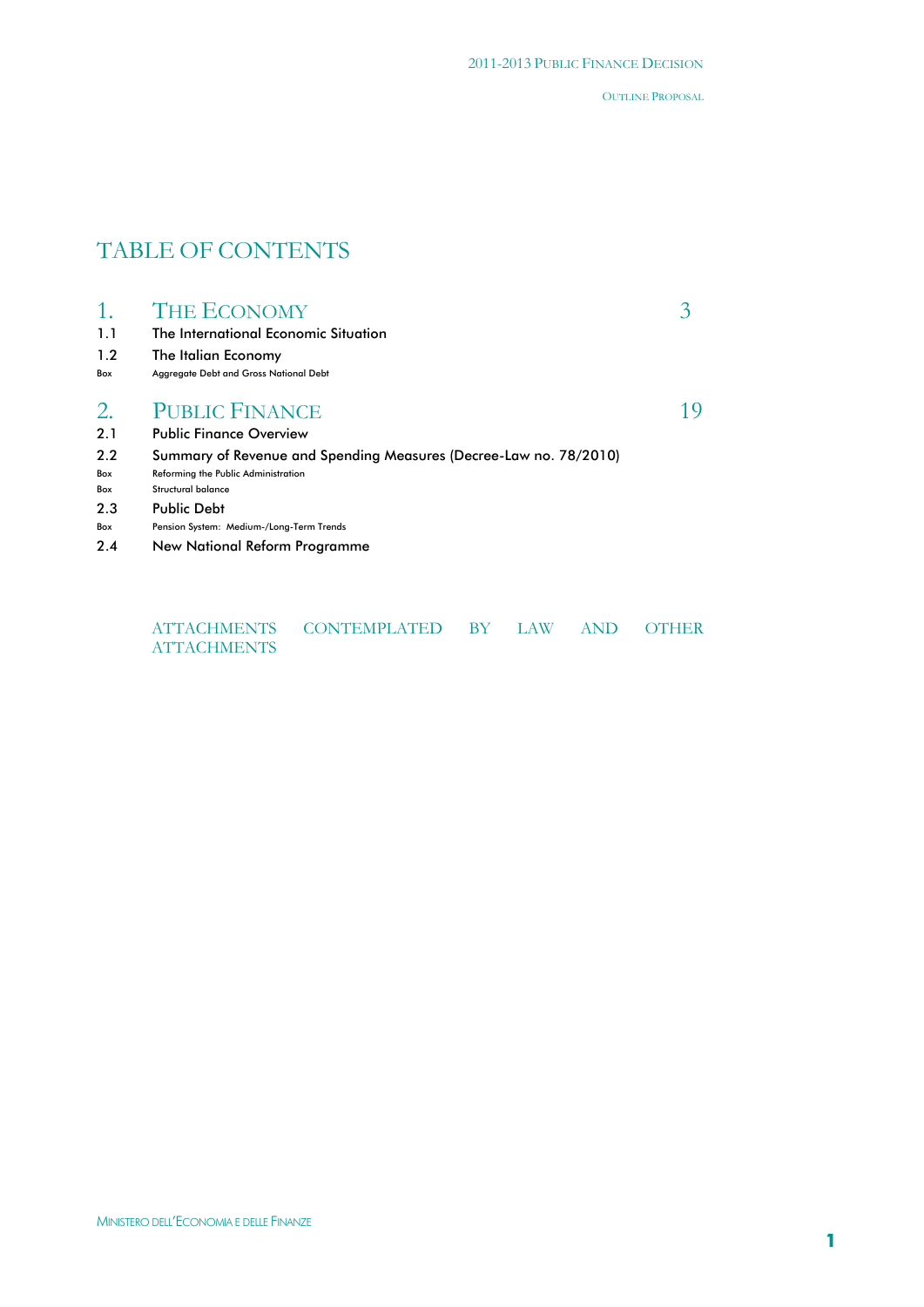# **TABLES**

- Table 1.1 International macroeconomic data
- Table 1.2 International prices
- Table 1.3 Changes in forecasts for 2010
- Table 1.4 Italy's macroeconomic data
- Table 1.5 Trend of prices for public and private services
- Table 2.1 Changes in forecasts versus the Combined Report (RUEF)
- Table 2.2 General government: expenditures and revenues
- Table 2.2 General government: expenditures and revenues (% of GDP)
- Table 2.2a Central government economic bodies: expenditures and revenues
- Table 2.2a Central government economic bodies: expenditures and revenues (% of GDP)
- Table 2.2b Local government economic bodies: expenditures and revenues
- Table 2.2b Local government economic bodies: expenditures and revenues (% of GDP)
- Table 2.2c Social security funds: expenditures and revenues
- Table 2.2c Social security funds: expenditures and revenues (% of GDP)
- Table 2.3 Net borrowing net of one-off measures and interest: breakdown by sub-sector
- Table 2.4 Public sector: consolidated cash account
- Table 2.4 Public sector: consolidated cash account (% of GDP)
- Table 2.4a Central government economic bodies: consolidated cash account
- Table 2.4a Central government economic bodies: consolidated cash account (% of GDP)
- Table 2.4b Local government economic bodies: consolidated cash account
- Table 2.4b Local government economic bodies: consolidated cash account (% of GDP)
- Table 2.4c Social security funds: consolidated cash account
- Table 2.4c Social security funds: consolidated cash account (% of GDP)
- Table 2.5 State sector cash balance
- Table 2.6 Resources for development of underutilised areas and additional national funds
- Table 2.7 State budget and net balance to be financed
- Table 2.8 Effects of Decree-Law no. 78/2010 converted into Law no. 122/2010
- Table 2.9 Breakdown of stabilisation measures by sub-sector
- Table 2.10 Effects of Decree-Law no. 78/2010 converted into Law no. 122/2010 by sectors affected
- Table 2.11 Public debt breakdown by sub-sector

# **CHARTS**

- Chart 1.1 Export volumes by geographic area
- Chart 1.2 Export volumes by economic sector (NACE II classification)
- Chart 1.3 Real effective exchange rate: international comparison
- Chart 1.4 Commodities producer prices consumer prices
- Chart 2.1 Yield differentials on 10-year government securities for several leading European countries versus Germany (basis points)
- Chart 2.2 Trend of government securities yield curve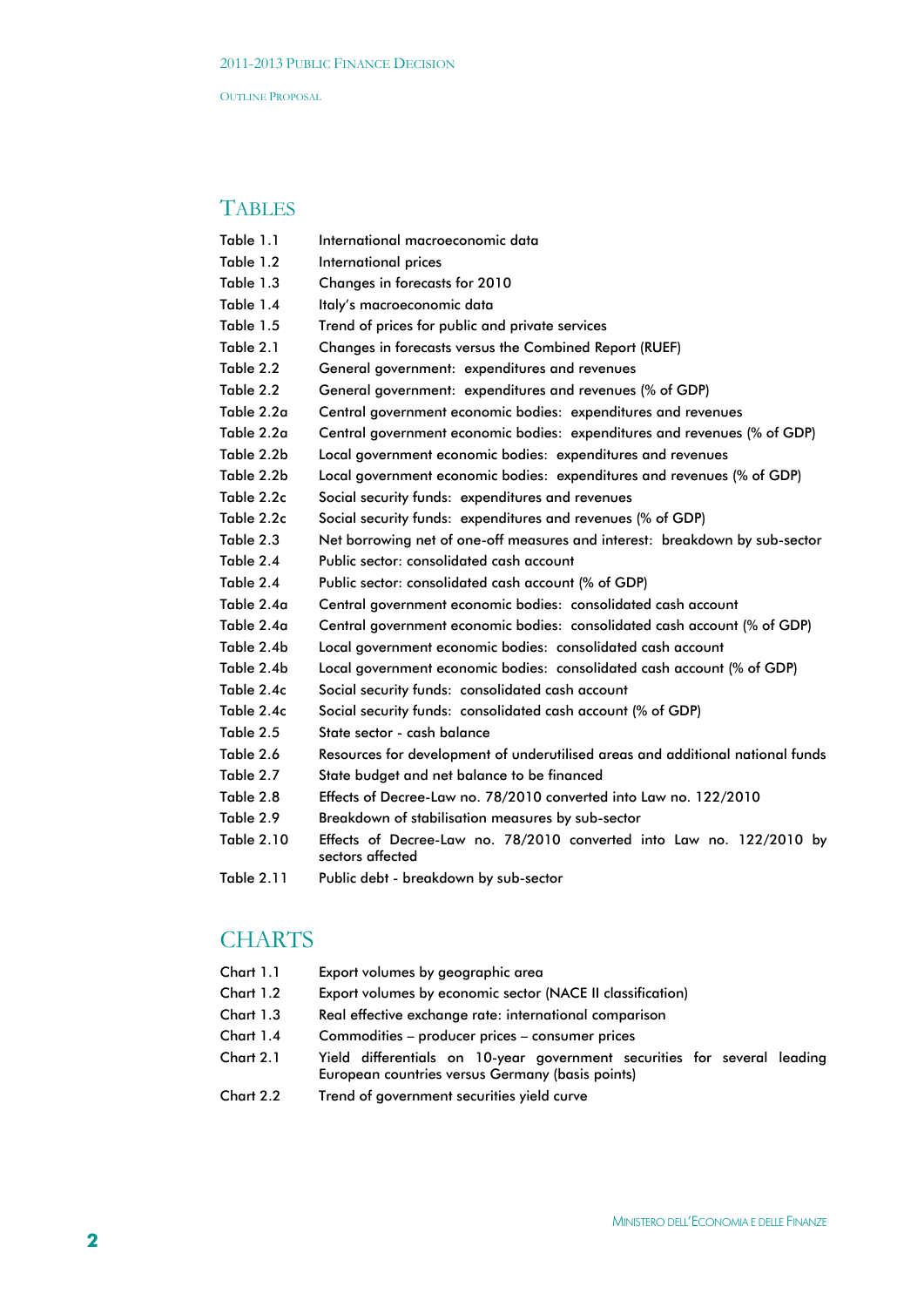# 1. THE ECONOMY

#### **1.1 THE INTERNATIONAL ECONOMIC SITUATION**

The global economy continued to grow at a solid pace during the first two quarters of 2010: i) global production expanded respectively by 3.2 per cent and 2.0 per cent over the previous quarters, thereby surpassing the previous peak posted in March 2008; ii) world trade was up by 5.4 per cent and 3.4 per cent over the previous periods, respectively<sup>1</sup>. Inflation remained under control, partly as a result of the high level of unused productive capacity created during the crisis. Monetary policy ensured accommodating conditions.

In the first two quarters of 2010, the U.S. economy grew respectively by 0.9 per cent and 0.4 per cent over the previous quarter. The greatest contribution to GDP growth in the first quarter came from inventory rebuilding (0.7 percentage points) and private consumption (0.3 percentage points) whereas the key components of growth in the second quarter were fixed investment (0.5 percentage points) and private consumption (0.3 percentage points). Although descending from the October 2009 peak of 10.1 per cent, unemployment is still high (9.6 per cent in August 2010), and presumably will remain so in the months to come. The situation can be partly explained by the low levels of activity in the U.S. property market, and partly by a higher saving rate on the part of American households (in July 2010 the net saving rate of households was 5.9 per cent of disposable income, or just below the long-term average). The Federal Reserve<sup>2</sup> continued to support the financial and property markets by keeping the policy rate unchanged at 0.0-0.25 per cent, and by leaving open the option of adopting one or more of following actions, if necessary: i) purchase of additional long-term public securities<sup>3</sup>; ii) more explicit communication of central bank targets; and iii) reduction of the return on sums deposited with the Federal Reserve, so as to provide an incentive for banks to grant loans to non-financial companies.

In the Euro Area, GDP in the second quarter of 2010 grew by 1.0 per cent over the previous quarter. The greatest contribution to growth came from private consumption (0.3 percentage points) and fixed investment (0.3 percentage points). The result was achieved after first-quarter GDP growth of 0.3 per cent over the previous quarter, with inventory rebuilding (0.8 percentage points) representing the key component. The Euro Area's results in the second quarter were driven by the German economy's outstanding performance, with its GDP rising by 2.2 per cent quarter on quarter. Performance was mixed from country to country within the Euro Area, both in

 $\overline{a}$ 

<sup>&</sup>lt;sup>1</sup> Source: CPB, Netherlands Bureau for Economic Policy Analysis, http://www.cpb.nl/eng/.<br><sup>2</sup> Pen S. Bernanka, Jackson Hole, 27 August 2010.

 $2$  Ben S. Bernanke, Jackson Hole, 27 August 2010.

<sup>&</sup>lt;sup>3</sup> Considering not only Treasury bonds, but also bonds issued by government agencies and the agencies' mortgage-backed securities (MBS), the Federal Reserve holds approximately \$2.0 trillion of securities. At present, the Federal Reserve has interrupted a programme to purchase securities issued by government agencies and MBS, and has decided to invest the repayments on mortgage-related securities in Treasury bonds.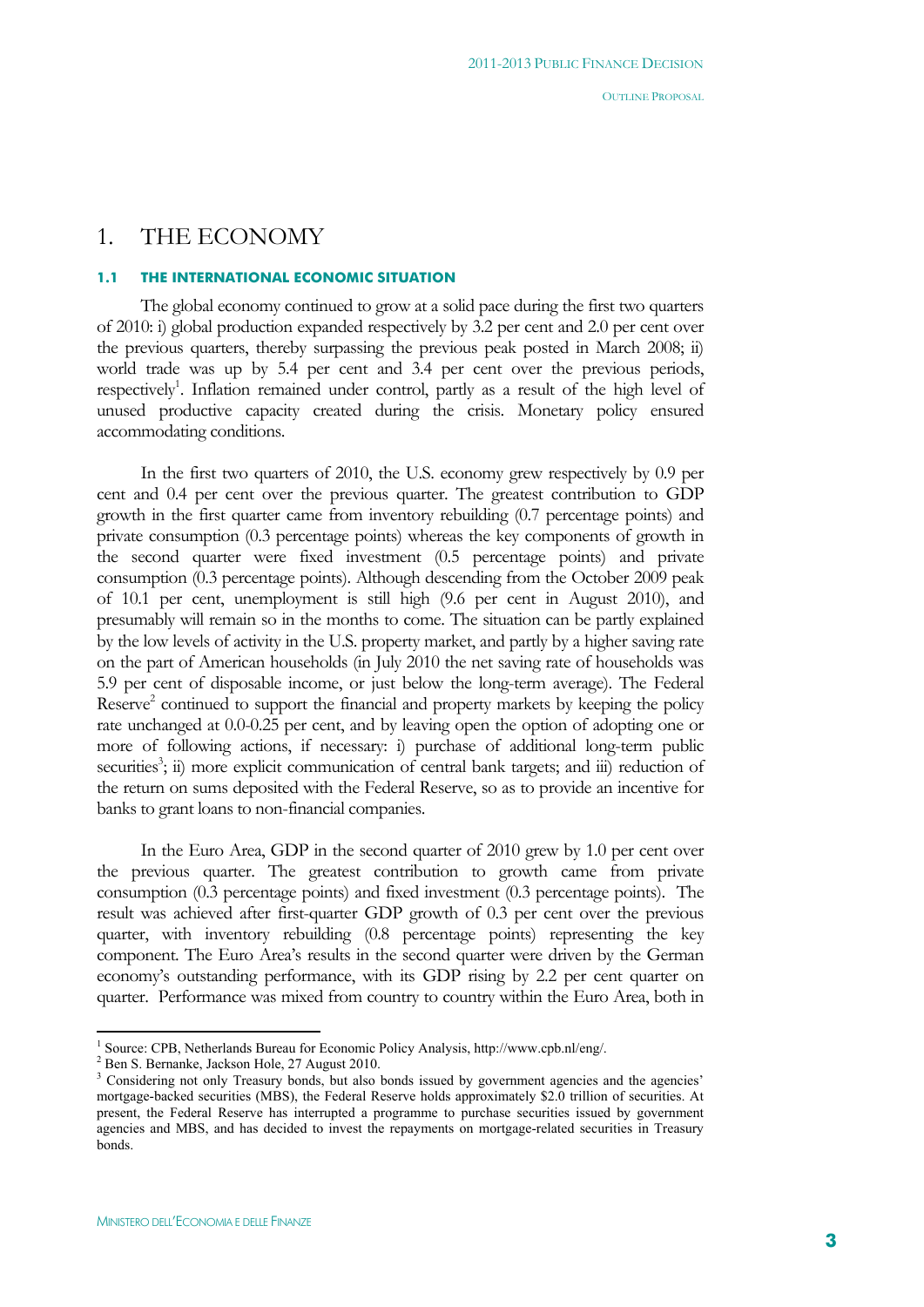terms of magnitude and the main determinants of growth. The labour market remains weak. In July, the unemployment rate was unchanged at 10.0 per cent, with significant differences between the countries in the area<sup>4</sup>. Consumer price inflation remains below the medium-/long-term trend, and stood at 1.6 per cent in August. Many European countries have announced fiscal-consolidation policies in order to ensure the sustainability of public debt, whereas the €500 billion financial stabilisation mechanism approved at European level<sup>5</sup> has allowed for reinstating more orderly conditions in the financial markets. At its meeting on 2 September, the Governing Council of the European Central Bank left the reference rate unchanged at the historical low of 1.0 per cent. The Frankfurt-based institution also confirmed that it will continue to inject liquidity into the market through non-conventional transactions as long as it is necessary. Finally, after the USD/EUR exchange rate touched 1.51 on 3 December 2009, the euro depreciated against the U.S. currency through 8 June, when the exchange rate stood at 1.19. Since then, the euro has rebounded anew, bringing the rate to around 1.30.

During the first quarter 2010, Japan's GDP grew by 1.1 per cent over the previous quarter. The greatest contribution to growth was made by net exports (0.6 percentage points) and private consumption (0.3 percentage points). The quarter-on-quarter GDP growth in the second quarter experienced a slowdown (0.4 per cent), although net exports continued to make the biggest contribution (0.3 percentage points). The Japanese labour market remained weak in the first seven months of 2010, with the seasonally adjusted unemployment rate at 5.2 per cent in July. The easing of deflation that began in 2009 continued during the first months of 2010, with the inflation rate at -0.9 per cent in July (versus -2.5 per cent in October 2009). The Bank of Japan left the policy rate at 0.1 per cent and pursued a policy of stabilising the financial markets and facilitating the refinancing of businesses. The exchange rate of the yen against the dollar has continuously appreciated since touching 122.6 in June 2007, standing at 85.3 in August 2010.

Emerging nations posted strong rates of growth in the first half of 2010. In the second quarter, China's GDP rose by 10.3 per cent year on year (whereas the comparable rate for the first quarter was 11.9 per cent). India's year-on-year GDP growth came to 8.8 per cent for the second quarter (and 8.6 per cent in the first quarter). Brazil and Russia posted year-on-year GDP growth of 8.8 per cent and 5.2 per cent, respectively, in the second quarter (and 9.0 per cent and 2.9 per cent, respectively, in the first quarter).

<u>.</u>

<sup>&</sup>lt;sup>4</sup> The figures ranged between 20.3 per cent for Spain and 3.8 per cent for Austria. The lowest level of unemployment for the Euro Area (7.2 per cent) was reached at the start of 2008.

<sup>5</sup> Council of Finance Ministers (ECOFIN), Brussels, 9/10 May 2010.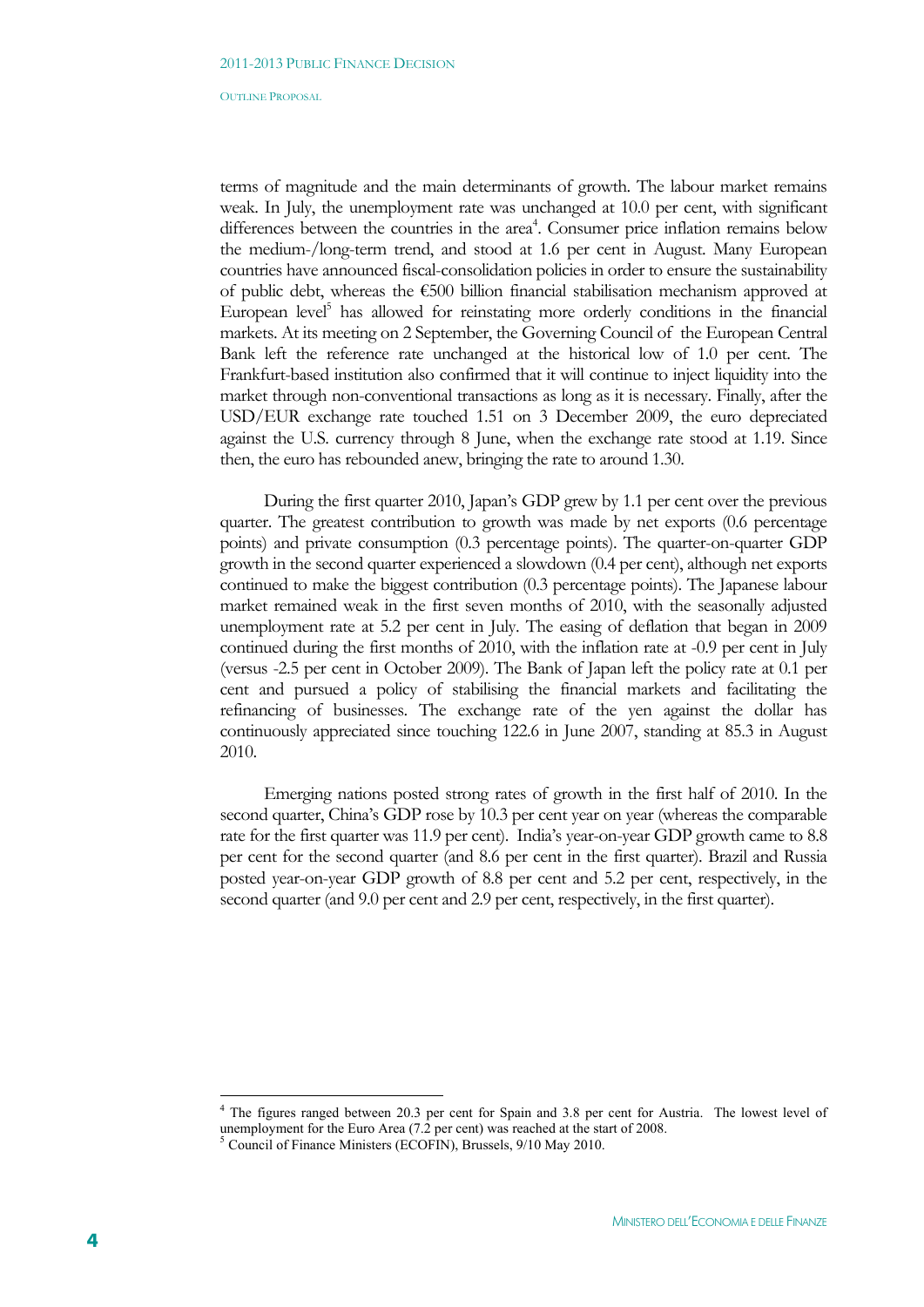The positive figures for the first and second quarters of 2010 served as the basis for an upward revision of growth estimates for 2010 versus the forecast set out in the Combined Report on the Economy and Public Finance (RUEF 2010) with respect to growth of the global economy (now expected to grow by 4.4 per cent versus the 3.6 per cent indicated in May) and world trade (10.0 per cent versus 5.8 per cent). The overall growth of GDP for industrialised countries can be expected to range around 2.6 per cent for 2010. The growth estimate for the U.S. economy is pegged at 2.9 per cent, versus 1.7 per cent for the Euro Area and 2.7 per cent for Japan. The recovery is expected to gain momentum in 2011, a year in which global growth is projected to reach 4.0 per cent and international trade is expected to grow by 6.5 per cent. For 2011, GDP growth is projected to equal 2.5 per cent in the United States, 1.6 per cent in the Euro Area, and 2.0 per cent in Japan. For 2012 and 2013, the growth of the global economy is forecast to total 4.2 and 4.3 per cent, respectively, whereas international trade is set to rise by 7.0 per cent per year. Oil prices are projected to average around \$75 per barrel for the 2011-2013 three-year period.

The global economy is at risk of emerging too quickly from the exceptional fiscaland monetary-policy measures adopted at an international level. Guaranteeing the stability of prices, public finance, and the financial markets while not suppressing the recovery will be the biggest challenge for the world's economies in the next 2-3 years. Uncertainty also remains with regard to the permanent effects of the crisis on the rate of growth and level of potential GDP.

|                        | 2009    | 2010   | 2011 | 2012 | 2013 |
|------------------------|---------|--------|------|------|------|
| GDP                    |         |        |      |      |      |
| Industrialised nations | $-3.2$  | 2.6    | 2.3  | 2.4  | 2.4  |
| <b>United States</b>   | $-2.4$  | 2.9    | 2.5  | 2.5  | 2.5  |
| Japan                  | $-5.2$  | 2.7    | 2.0  | 1.8  | 1.7  |
| <b>EMU</b>             | $-4.1$  | 1.7    | 1.6  | 2.0  | 2.1  |
| France                 | $-2.6$  | 1.6    | 1.8  | 1.9  | 2.1  |
| Germany                | $-4.9$  | 3.4    | 2.0  | 1.9  | 1.8  |
| <b>UK</b>              | $-4.9$  | 1.7    | 2.0  | 2.3  | 2.3  |
| Spain                  | $-3.6$  | $-0.3$ | 0.9  | 1.7  | 1.7  |
| World, excluding EU    | 0.2     | 5.2    | 4.7  | 4.8  | 4.9  |
| World                  | $-0.8$  | 4.4    | 4.0  | 4.2  | 4.3  |
| World trade            | $-11.0$ | 10.0   | 6.5  | 7.0  | 7.0  |

**TABLE 1.1: INTERNATIONAL MACROECONOMIC DATA (% change)**

# **TABLE 1.2: INTERNATIONAL PRICES (% change, unless indicated otherwise)**

|                                      | 2009    | 2010 | 2011   | 2012 | 2013 |
|--------------------------------------|---------|------|--------|------|------|
| Oil FOB (\$/barrel)                  | 61.7    | 76.4 | 75.1   | 75.1 | 75.1 |
| Non-energy commodities               | $-19.5$ | 5.7  | $-0.1$ | 0.0  | 0.0  |
| Manufactured goods                   | $-9.3$  | 5.3  | 1.6    | 1.8  | 1.8  |
| Note: prices expressed in US dollar. |         |      |        |      |      |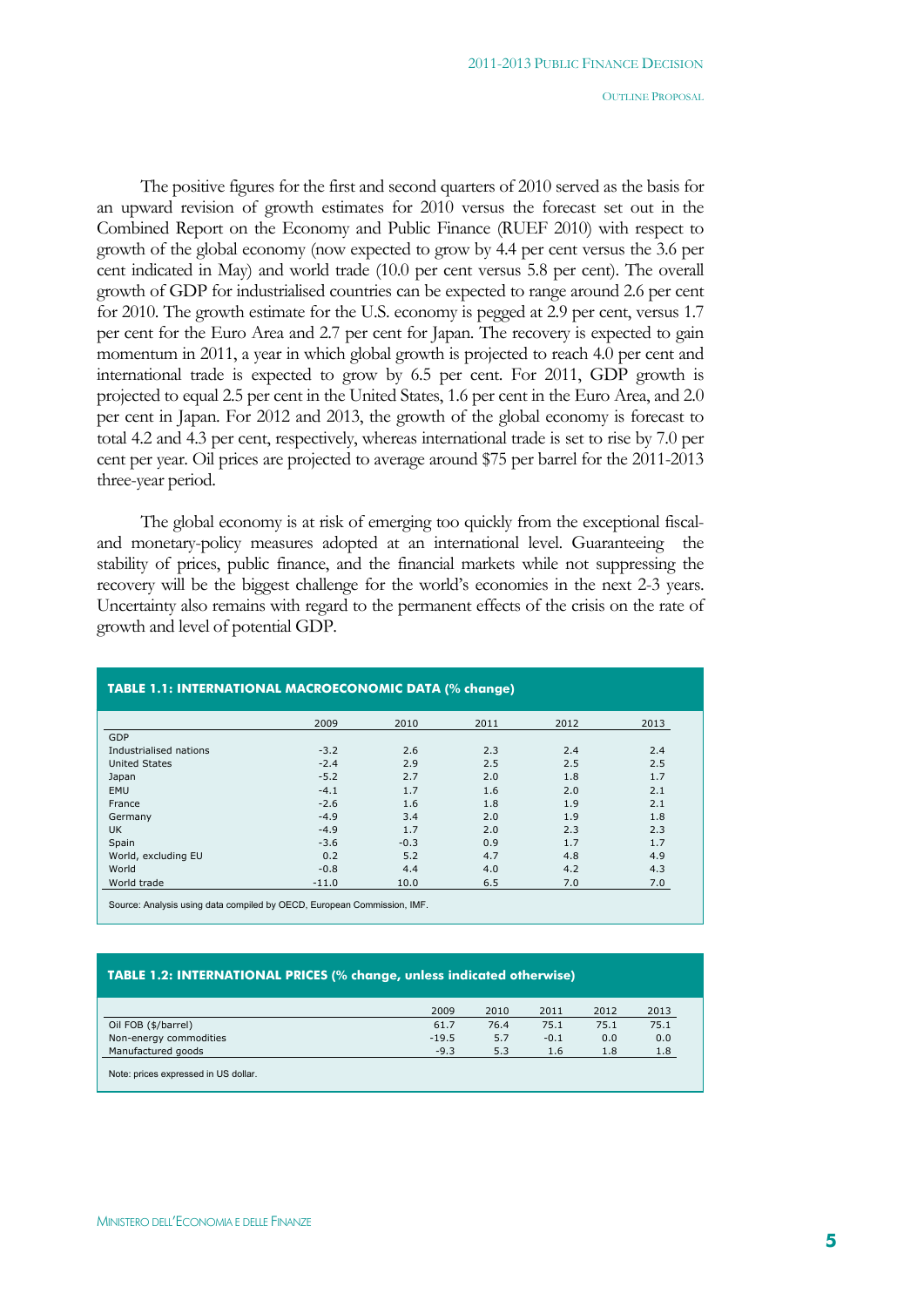#### **1.2 THE ITALIAN ECONOMY**

#### **Domestic demand**

Economic growth in Italy is continuing to gain momentum, moving in line with the global economic recovery that began to take shape in late 2009. In the first quarter of the year, GDP growth came to 0.4 per cent with respect to the previous period. The growth accelerated in second quarter, reaching 0.5 per cent with respect to the preceding quarter. The recovery has been driven by net foreign demand and fixed-capital accumulation, which typically tend to lead the other growth components when Italy is coming out of a crisis.

In the second quarter, net foreign demand accounted for 0.6 percentage points of quarter-on-quarter GDP growth. Exports have been driven by the recovery of world trade and the depreciation of the euro. Imports rose to a more limited extent. In terms of the components of domestic demand, fixed investment made the most significant contribution (0.2 percentage points). On a quarter-on-quarter basis, investment in machinery was up by 3.9 per cent, followed by investment in transport equipment which rose by 2.6 per cent. By contrast, construction investment has continued to shrink. Household consumption has been stationary and marked by growth of demand for semidurable and non-durable goods (growing by 3.8 per cent and 0.2 per cent, respectively, quarter on quarter) and services (0.4 per cent) and by a contraction in demand for durable goods (-6.8 per cent). After the strong inventory building seen in the final quarter of 2009 and the first quarter of 2010, the contribution of inventories was negative in the second quarter (-0.5 percentage points).

In terms of prices, the GDP deflator was up by 0.9 per cent year on year; the consumption deflator increased by 1.5 per cent, reflecting the upward pressure on the prices of imported goods and services. The export deflator continued to rise.

The latest indicators confirm the improvement of conditions for businesses (particularly manufacturing businesses) as supported by the recovery of exports, industrial production, orders, revenues and confidence. Industrial production experienced a rapid expansion in the second quarter (2.0 per cent quarter on quarter and 7.7 per cent year on year), with the pace of growth easing in July (0.1 per cent month on month and 4.8 per cent year on year). The confidence of manufacturing businesses improved further in July and August, providing positive indications about the performance of industrial production in the months ahead.

Even so, the summer months produced some signs of a deceleration in international trade and weaker growth in some areas (including the U.S.), and this could translate into a slight and temporary moderation of growth in Italy as well, starting in the fourth quarter of 2010.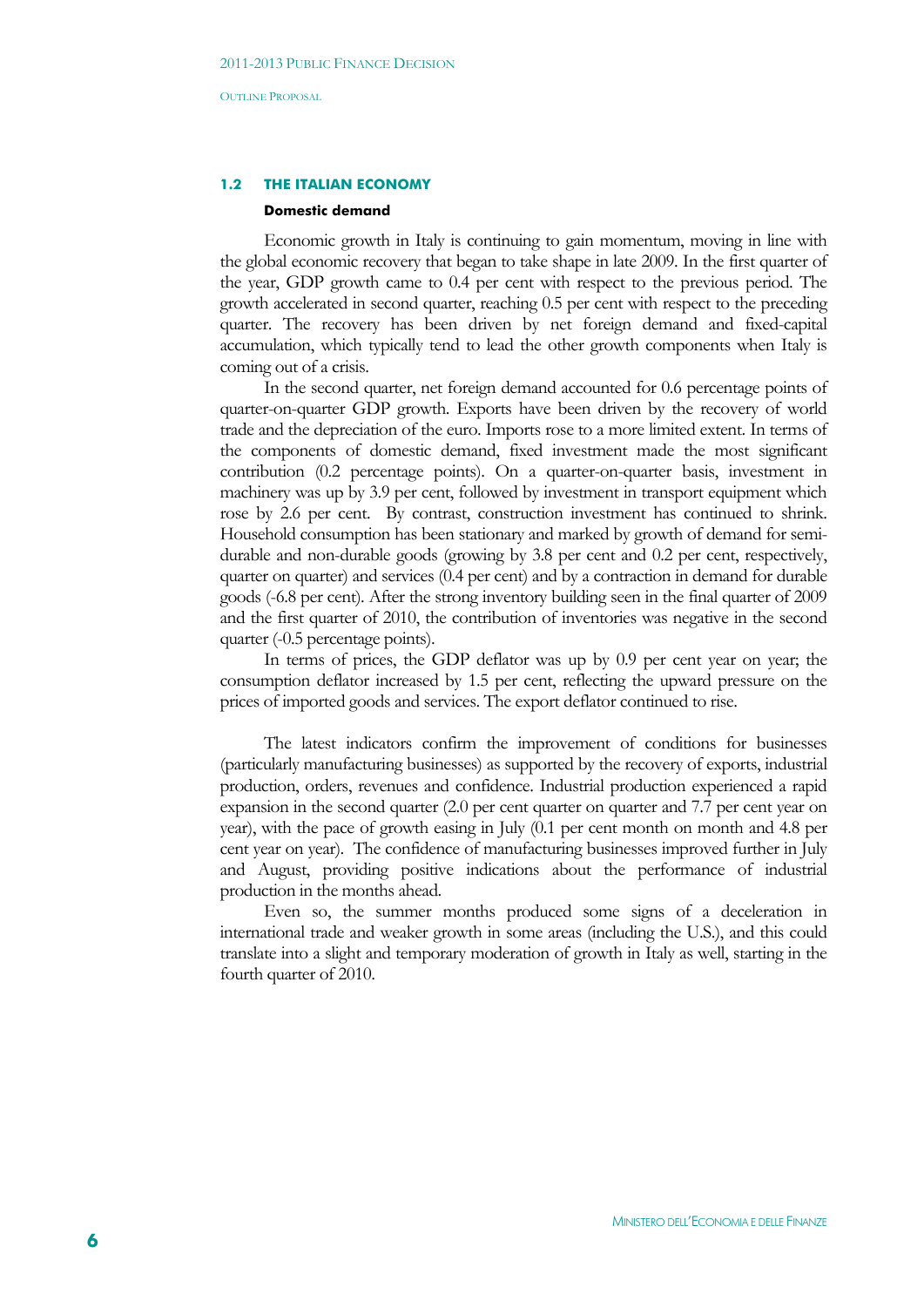As a result of the aforementioned factors when considered as a whole, the estimates for the Italian economy have been revised with respect to those included in the RUEF 2010 (published in May), with the GDP growth figure increased to 1.2 per cent for 2010 (+0.2 percentage points), and reduced to 1.3 per cent for 2011 (-0.2 percentage points). For the 2012-2013 period, GDP growth is now pegged at 2.0 per cent per year, thereby reducing part of an output gap that is still large.

|                                                     | <b>RUEF 2010</b> | DFP 2011-2013 |
|-----------------------------------------------------|------------------|---------------|
| Real GDP growth rate                                | 1.0              | 1.2           |
| Inflation rate (1)                                  | 1.4              | 1.6           |
| Employment growth rate (full-time equivalents)      | $-0.4$           | $-1.5$        |
| Unemployment rate (% of the workforce)              | 8.7              | 8.7           |
| Employment rate (specific rate for 15-64 age group) | 57.0             | 57.1          |

In comparison with the figures contained in the RUEF, machinery investment should be more dynamic in 2010, partly due to the positive impact of tax breaks and the strong growth of exports resulting from the revival of world trade. The trend of machinery investment should remain strong in 2011 as well, growing in the two-year period thereafter by an average of more than 3.0 per cent.

Although bank credit to non-financial firms has for some months been falling year on year, loans with maturities of more than five years - the segment most important for investment - have continued to grow, albeit at a slower pace than in the period preceding the crisis. In July, such loans were some 5.6 per cent higher year on year.

Construction investment was adversely affected in the first half by the sluggishness of the sector. Still, according to the most recent data available, housing prices have tended to stabilise<sup>6</sup>, with some signs of improvement coming from both the demand and supply sides. In the first quarter of 2010, property sales were once again on the rise year on year  $(+3.4 \text{ per cent})^7$ , with a more robust increase for the residential segment  $(+4.2 \text{ per cent})$ . In the second quarter, the production of construction was once again growing on a quarterly basis (+2.5 per cent) after six quarters of contraction. Taking into account the length of the sector's cycle, construction investment is expected to shrink again in 2010 and should continue to be weak in 2011. During the two-year period thereafter, the average increase is projected to equal 1.4 per cent. The sector's prospects are more limited than the scenario set out in the RUEF.

The trend of household consumption for 2010 is somewhat weaker than projected in the estimates published in May, with the slower momentum due to the trend of disposable income. The indicators about retail sales and consumer confidence suggest household consumption will continue to be marked by some weakness, even though confidence in September rebounded to the April levels. The recovery of consumption should be gradual in 2011 and grow stronger in the two years thereafter.

 6 Source: OECD.

<sup>7</sup> Data from the *Agenzia del Territorio*.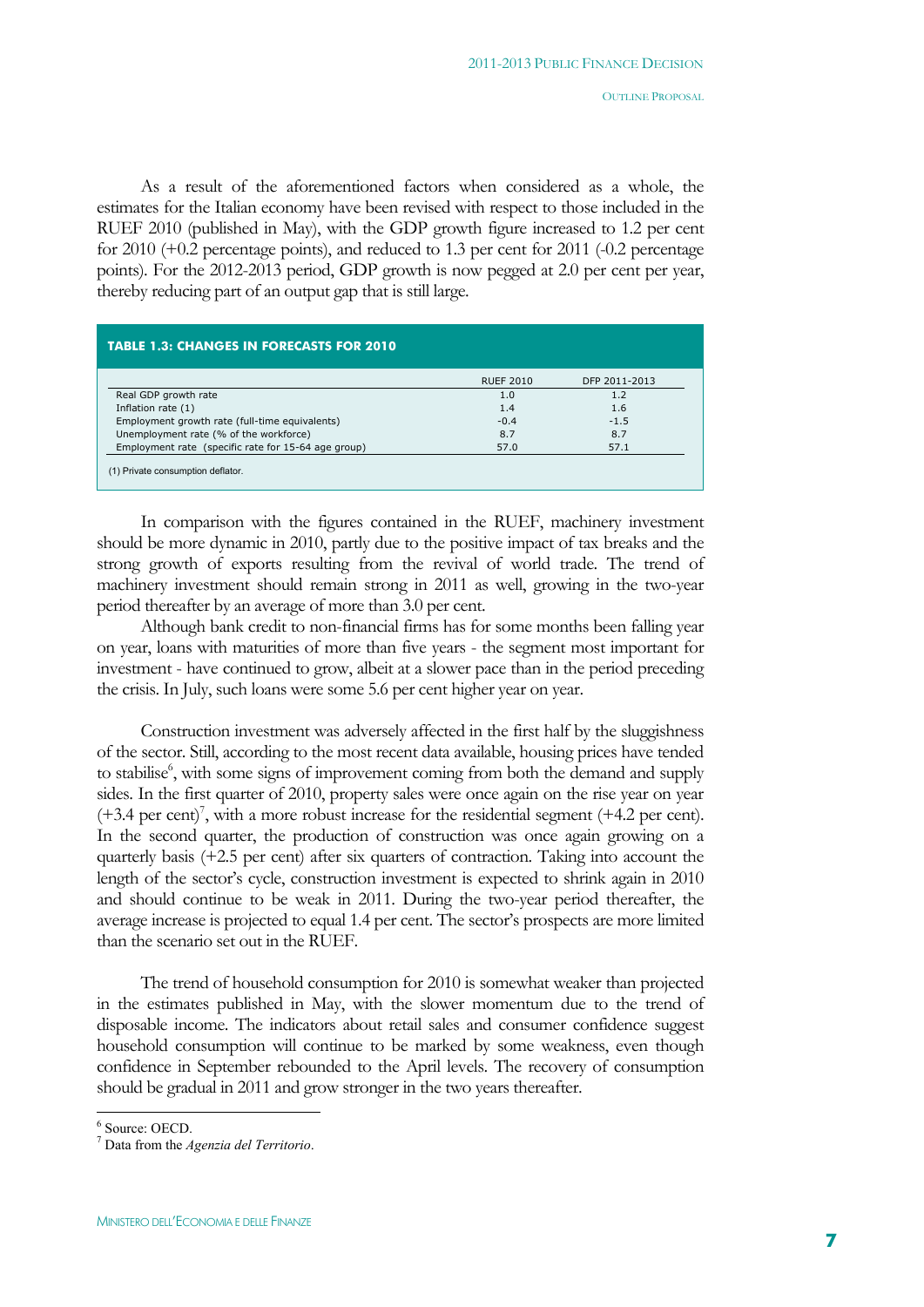Taking into account the trend of commercial trade during the first half of the year, net demand from abroad should make a positive contribution to GDP growth in 2010. The deficit in the current account of the balance of payments should amount to around 3.6 per cent of GDP, thus slightly deteriorating compared with the result for 2009. Inventories should make a positive contribution to growth following two consecutive years in which stocks were decreased.

The labour market is likely to remain weak. The reliance of businesses on wage-supplementation schemes (*Cassa Integrazione Guadagni* (CIG)) continued to be significant: some 826 million hours were authorised from January to August, and included around 250 million hours of the ordinary scheme, 352 million of the extraordinary scheme and 225 million of the exceptional scheme (*in deroga)*. However, the ratio of hours used with respect to those authorised is lower than in the preceding two years (about 50 per cent in the January-April period).

In the second quarter, employment as measured in full-time equivalent (FTE) units (net of employees on CIG) continued to fall with respect to the previous quarter (-0.4 per cent) due to the decrease in employees (-0.7 per cent). Self-employed instead grew by 0.4 per cent. The strongest impact has been in the industrial sector, excluding construction (- 1.6 per cent of FTEs). Employment as measured by FTEs is expected to fall by 1.5 per cent in 2010. The unemployment rate is projected to stand at 8.7 per cent in both 2010 and 2011, and then gradually decline toward a level of 8.4 per cent by 2013.

In 2010, compensation per employee is forecast to rise by 3.0 per cent. The contracts in effect at the end of July account for roughly 61 per cent of total labour contracts. Through such date, some 18.3 per cent of the contracts had been renewed. Given productivity gains, unit labour costs should rise only by 0.3 per cent, whereas in the industrial sector, excluding construction, such costs are expected to fall due to higher exposure to international competition. From 2011, the growth of unit labour costs is forecast to be limited. The trend of the GDP deflator is projected to be modest in 2010, and reflect slight growth (less than 2.0 per cent) in the years thereafter. The consumption deflator will likely increase by 1.6 per cent in 2010 and an average of 1.9 percent in the 2011-2013 three-year period.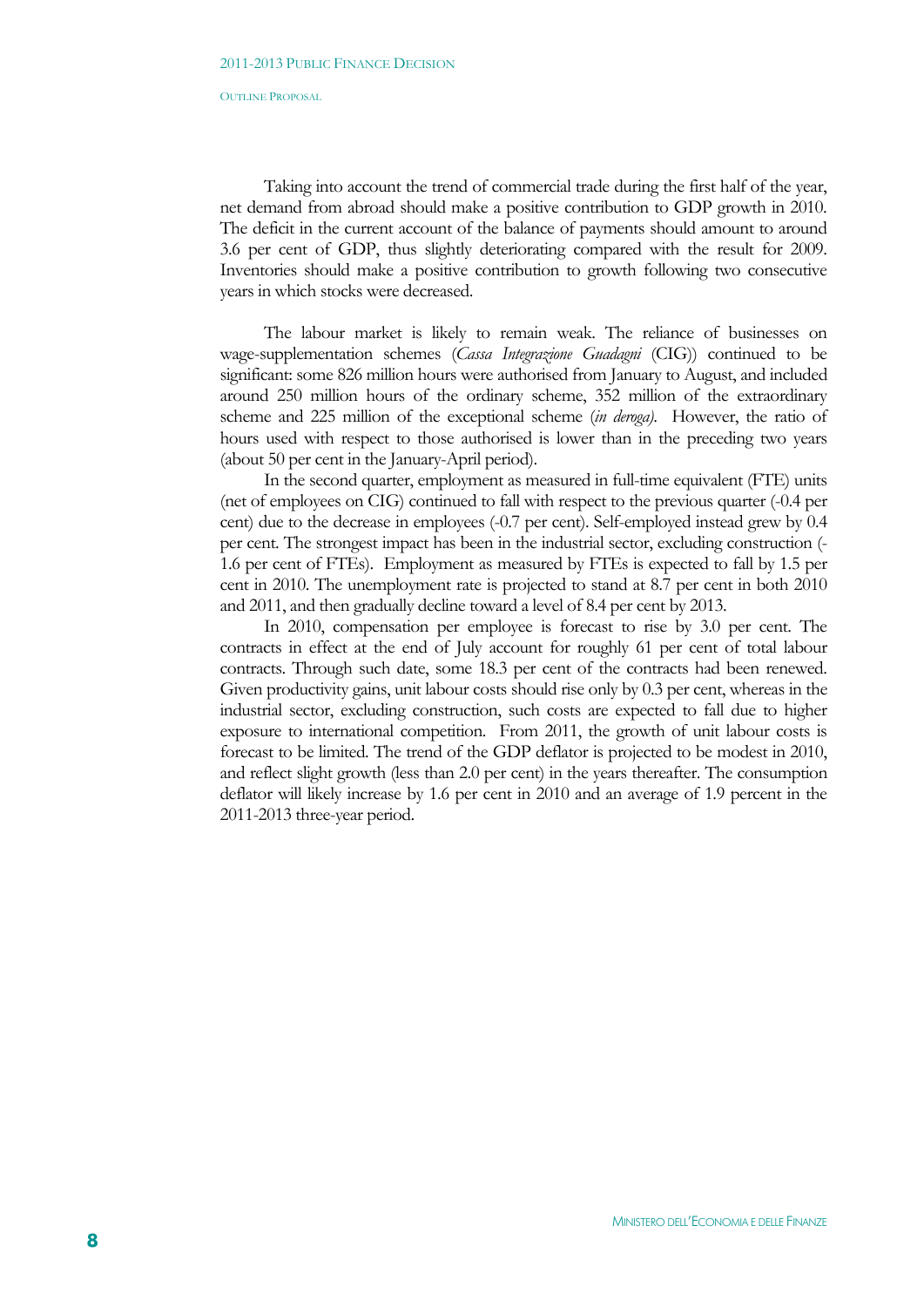#### **TABLE 1.4: ITALY'S MACROECONOMIC DATA (% change, unless indicated otherwise)**

|                                            | 2009      | 2010      | 2011      | 2012      | 2013      |
|--------------------------------------------|-----------|-----------|-----------|-----------|-----------|
| <b>EXTERNAL VARIABLES</b>                  |           |           |           |           |           |
| International trade                        | $-11.0$   | 10.0      | 6.5       | 7.0       | 7.0       |
| Price of oil (Brent FOB \$/barrel)         | 61.7      | 76.4      | 75.1      | 75.1      | 75.1      |
| USD/EUR exchange rate                      | 1.393     | 1.303     | 1.276     | 1.276     | 1.276     |
| ITALY MACRO (VOLUMES)                      |           |           |           |           |           |
| GDP                                        | $-5.0$    | 1.2       | 1.3       | 2.0       | 2.0       |
| Imports                                    | $-14.5$   | 5.9       | 3.4       | 3.7       | 3.7       |
| Final domestic consumption                 | $-1.2$    | 0.4       | 0.6       | 1.4       | 1.6       |
| - Expenditure of resident households       | $-1.8$    | 0.5       | 0.8       | 1.7       | 1.8       |
| - General government & NPISH expenditure   | 0.6       | 0.3       | $-0.1$    | 0.5       | 1.0       |
| Gross fixed investment                     | $-12.1$   | 2.2       | 2.5       | 2.6       | 2.3       |
| - Machinery, equipment and other           | $-16.6$   | 7.5       | 4.1       | 3.9       | 3.0       |
| - Construction                             | $-7.9$    | $-2.5$    | 0.8       | 1.2       | 1.5       |
| <b>Exports</b>                             | $-19.1$   | 7.1       | 4.8       | 4.8       | 4.6       |
| Memo item: Current balance of balance of   |           |           |           |           |           |
| payments as % of GDP                       | $-3.2$    | $-3.6$    | $-3.2$    | $-2.9$    | $-2.6$    |
| CONTRIBUTIONS TO GDP GROWTH (*)            |           |           |           |           |           |
| Net exports                                | $-1.2$    | 0.2       | 0.3       | 0.2       | 0.2       |
| Inventories                                | $-0.3$    | 0.3       | 0.0       | 0.0       | 0.0       |
| Domestic demand, net of inventories        | $-3.5$    | 0.8       | 0.9       | 1.7       | 1.8       |
| <b>PRICES</b>                              |           |           |           |           |           |
| Import deflator                            | $-6.1$    | 7.5       | 2.0       | 1.6       | 1.5       |
| Export deflator                            | $-0.4$    | 4.4       | 2.9       | 2.2       | 1.9       |
| GDP deflator                               | 2.1       | 1.0       | 1.8       | 1.9       | 1.9       |
| <b>Nominal GDP</b>                         | $-3.0$    | 2.2       | 3.1       | 3.9       | 3.9       |
| Consumption deflator                       | $-0.2$    | 1.6       | 1.8       | 1.9       | 1.9       |
| Inflation (planned)                        | 0.7       | 1.5       | 1.5       | 1.5       | 1.5       |
| HICP, net of imported energy products (**) | 1.5       | 1.3       | 2.0       | 1.8       | 1.7       |
| <b>LABOUR</b>                              |           |           |           |           |           |
| Labour costs                               | 2.1       | 3.0       | 1.5       | 1.6       | 1.6       |
| Productivity (measured as % of GDP)        | $-2.5$    | 2.7       | 0.6       | 1.1       | 1.0       |
| Unit labour costs (measured as % of GDP)   | 4.7       | 0.3       | 0.9       | 0.5       | 0.6       |
| Employment (FTE)                           | $-2.6$    | $-1.5$    | 0.7       | 0.8       | 1.0       |
| Unemployment rate                          | 7.8       | 8.7       | 8.7       | 8.6       | 8.4       |
| Employment rate (15-64 year age bracket)   | 57.5      | 57.1      | 57.3      | 57.9      | 58.6      |
| Memo item: Nominal GDP (in $\epsilon$ mn)  | 1,520,870 | 1,554,718 | 1,602,836 | 1,664,899 | 1,730,115 |

(\*) Inaccuracies, if any, are due to rounding.

(\*\*) Source: ISAE.<br>Note: Macroeconomic projections have been made on the basis of data available as of 10 September 2010. Assumptions about the price of<br>oil and the USD/EUR exchange rate are based on the average trading da

#### **Foreign trade**

Thanks to the revival of world trade and the depreciation of the euro, Italy's trade flows showed clear signs of recovery in the first seven months of 2010.

The trade balance was overall negative by roughly  $\epsilon$ 12.5 billion, increasing by some €11.2 billion over the deficit for the same period of the prior year (€1.3 billion). The change was caused by a relatively more dynamic increase in imports (18.9 per cent) compared with exports (12.5 per cent). From a geographical standpoint, the imports from non-EU countries grew at a higher rate than the growth of imports from EU nations (23.2 per cent and 15.6 per cent, respectively).

The balance with non-EU countries was a deficit of approximately  $€10.4$  billion, rising by  $\epsilon$ 7.5 billion over the deficit for the first half of 2009 (roughly  $\epsilon$  2.9 billion). The deficit with EU countries was a more limited  $\epsilon$ 2.1 billion (versus a surplus of  $\epsilon$ 1.6 billion for the first seven months of the preceding year).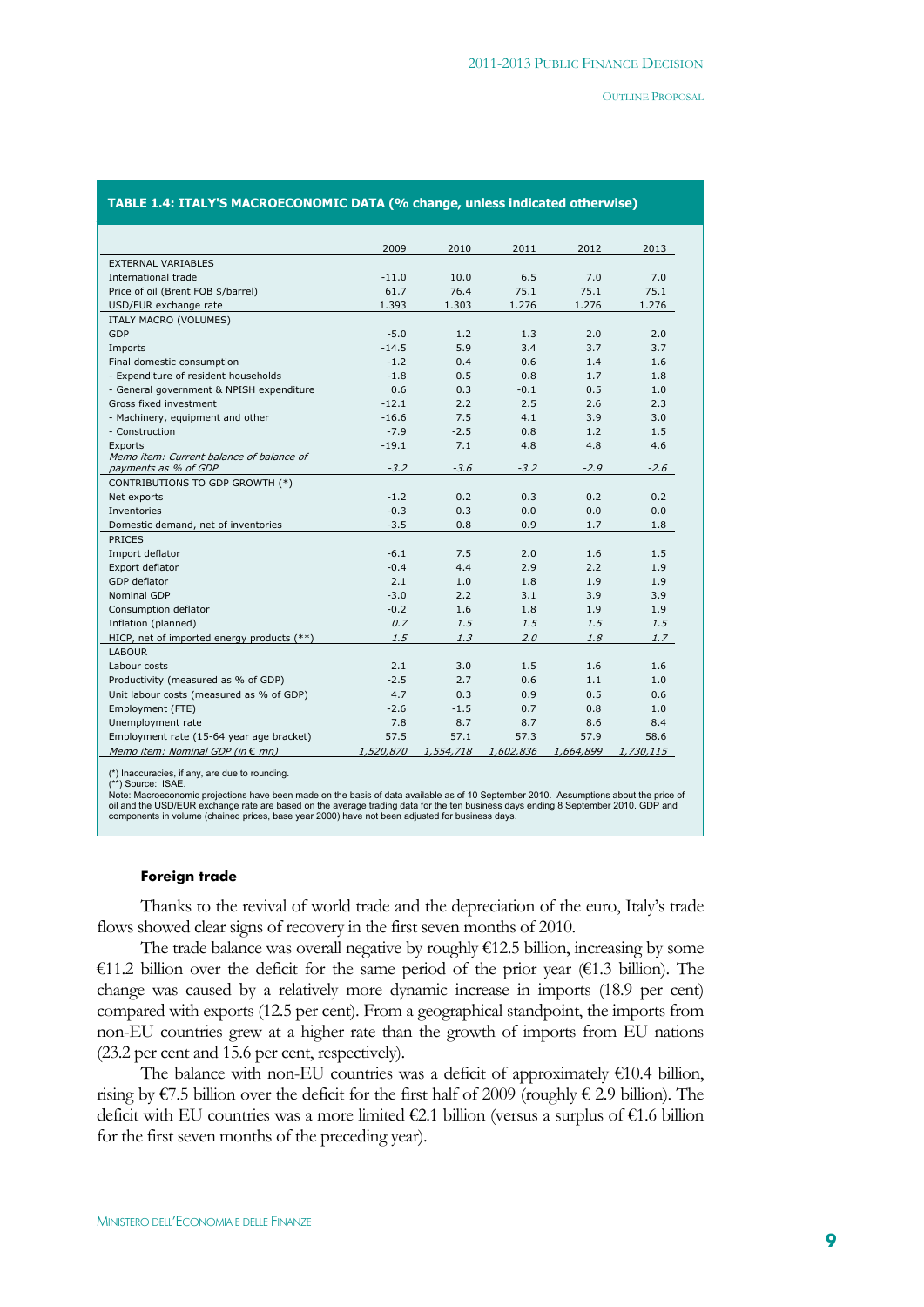Net of energy products (oil and natural gas), the trade balance was a surplus of €17.2 billion (€22.7 billion for the first seven months of 2009)<sup>8</sup>.

The sectors having the highest trade balance for the first seven months of 2010 were: machinery, textile-apparel and leather goods, rubber articles, plastic materials and products from other manufacturing activities (furniture). The manufacturing sector's exports rose by 13.1 per cent in value compared with the first seven months of the preceding year; the least dynamic sectors were metals and transportation equipment.

As in the case of imports, exports for the first seven months of 2010 were higher to non-EU countries<sup>9</sup>. The highest rates of growth of imports were seen with respect to the OPEC and DAE countries<sup>10</sup> (32.7 per cent and 27.3 per cent, respectively), whereas the imports from EU countries mostly came from Austria (23.9 per cent), Spain (23.5 per cent) and to a more limited extent, France (15.0 per cent) and Germany (14.8 per cent). Exports rose mainly with regard to the MERCOSUR (53.0 per cent), Turkey (48.8 per cent) and China (26.9 per cent). With reference to the main European trading partners, Italy's exports to Germany and France were up by 14.1 per cent and 12.4 per cent, respectively, whereas the momentum was stronger with respect to exports directed to Spain (18.7 per cent) and the UK (14.2 per cent).

In volume terms, the year-on-year growth of total imports and exports was 9.8 per cent and  $7.7$  per cent, respectively. Exports<sup>11</sup> increased the most with respect to two BRIC countries (Brazil and India, respectively, 55.8 per cent and 30.2 per cent). The only decline was that registered with the OPEC nations (-7.6 per cent). With regard to the main European countries (Germany, France, UK and Spain), the growth of exports was highest with respect to the UK (13.2 per cent). The increases in exports to Germany and France amounted to 11.4 per cent and 10.0 per cent, respectively. All productive sectors recorded growth in the volume of exports during the same period.

During the first seven months of 2010, Italy's imports increased at a rate almost on par with the increase for the EU as a whole, whereas the growth of Italy's exports was lower. The EU's imports and exports rose by 20.0 per cent and 21.0 per cent, respectively. The trade balance was a deficit of  $\epsilon$ 78.7 billion, an increase of  $\epsilon$ 12.0 billion over the  $\epsilon$  66.7 billion deficit for the same period in 2009.

1

<sup>&</sup>lt;sup>8</sup> According to the data available for the period January-June of 2010, total imports of energy goods (oil and natural gas) amounted to €25.6 billion, an increase of €4.9 billion over the same period of 2009. Such imports come largely from non-EU countries (€23.5 billion versus €19.1 billion for the first six months of 2009) and to a limited extent, from the EU countries ( $\epsilon$ 2.1 billion versus  $\epsilon$ 1.6 billion for the same period of 2009).

<sup>&</sup>lt;sup>9</sup> Preliminary estimates of trade flows with non-EU countries for the first eight months of the year show that the year-on-year growth of exports continued (15.6 per cent), albeit at a lower rate than the growth of imports (25.3 per cent).

<sup>&</sup>lt;sup>10</sup> DAE (Dynamic Asian Economies) includes: Thailand, Malaysia, Singapore, South Korea, Taiwan and Hong Kong.

<sup>&</sup>lt;sup>11</sup> The data for exports in volume by geographic area and by sector refer to the January-June 2010 period.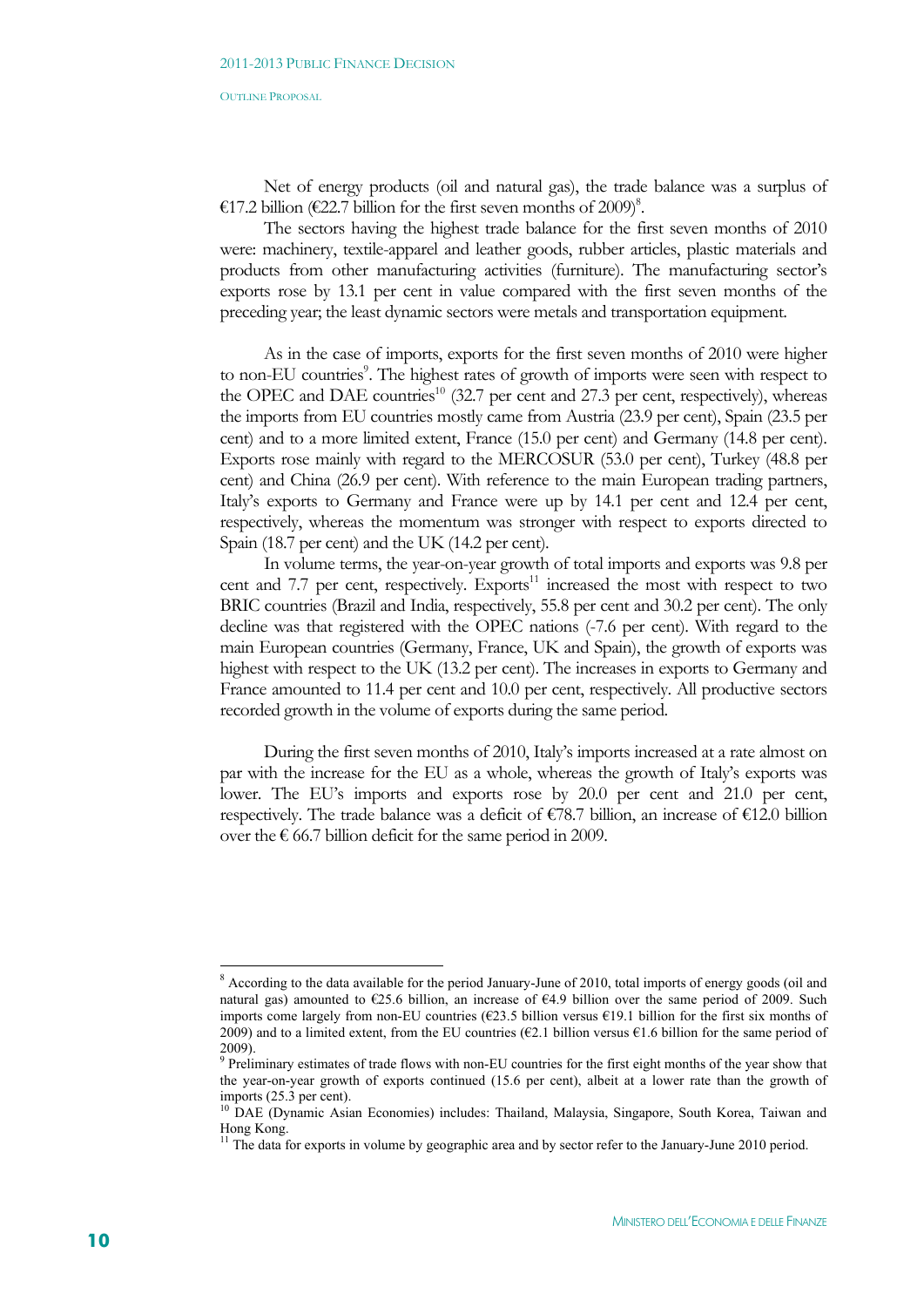According to the latest data, Italy's market share of world exports at current prices is expected to have dropped slightly. The quota was almost stable for the 2008-2009 period (3.3 per cent in 2009 versus 3.4 per cent in 2008). Among the major European economies, Germany and France maintained their market share of around 9.0 per cent and 4.0 per cent, respectively, for the  $2008-2009$  period<sup>12</sup>. Turning to non-EU markets (United States, Japan, China and Russia), China witnessed a 1.3 percentage point gain in its share of the export market in 2009 (which stood at 10.2 per cent versus 8.9 per cent for  $2008$ <sup>13</sup>.



 $\overline{a}$ 

<sup>&</sup>lt;sup>12</sup> The constant market-share analysis carried out by the National Institute for Foreign Trade (ICE) of the four largest European countries (Italy, Germany, France and UK) with respect to world imports has shown that only Germany increased its market share during the 2000-2009 period. For the other countries, the competitiveness effect exercised the greatest impact on the reduction of market share. In Italy's case, the specialisation in goods and services for sectors with lower global demand has a penalising effect, whereas the effect of geographic specialisation was positive (ICE, 'Italy in the international economy', Report ICE 2009-2010).

<sup>&</sup>lt;sup>13</sup> According to the latest data, as of January 2010, Italy's market share was down by 0.3 percentage points (standing at 2.7 per cent versus 3.0 per cent for January 2009). This situation appears nonetheless to be common to the main Euro area countries (Germany, France, UK and Spain), but more accentuated for Germany whose share fell by 0.9 percentage points (8.7 per cent versus 9.6 per cent for January 2009). Spain, instead, kept its share stable (1.6 per cent), (ICE - Ministry for Economic Development, 'Foreign Trade, Update, Year 17, n. 2/2010).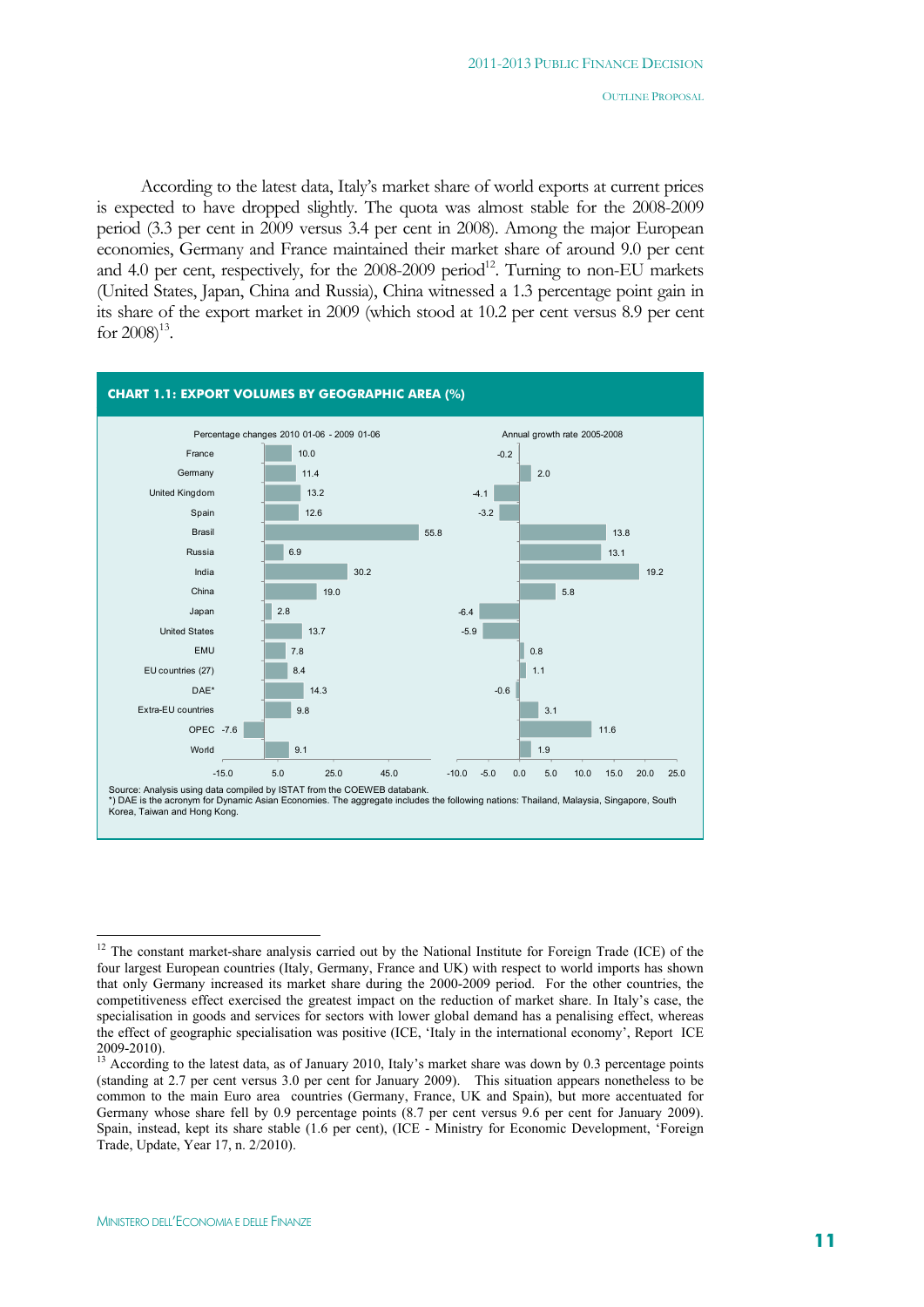

#### **CHART 1.2: EXPORT VOLUMES BY ECONOMIC SECTOR (NACE II CLASSIFICATION) (%)**



**CHART 1.3: REAL EFFECTIVE EXCHANGE RATE: INTERNATIONAL COMPARISON (1999=100, prices of manufactured products)**

Source: Bank of Italy. Note: An increase in the real effective exchange rate indicates a loss of competitiveness.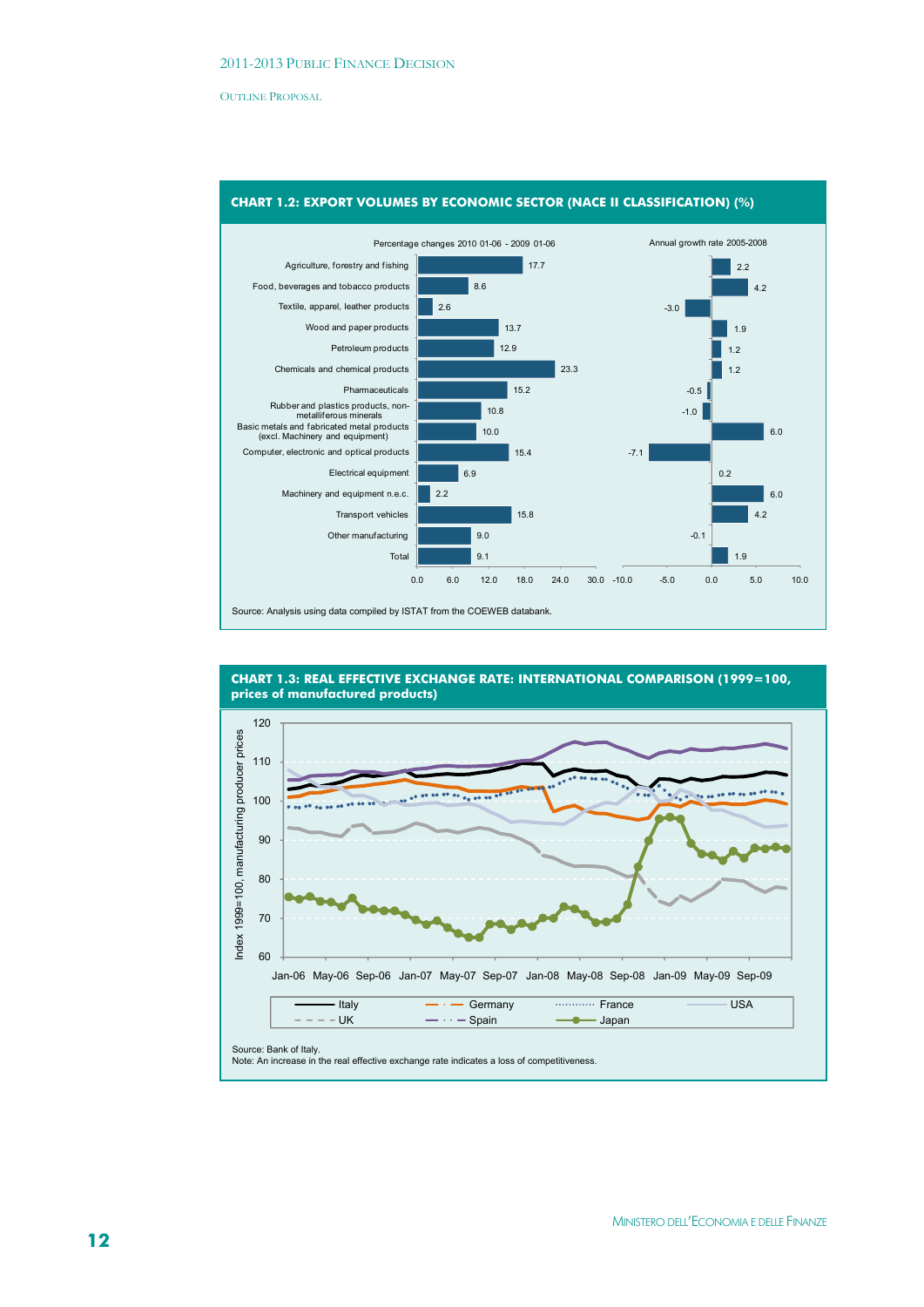#### **Prices**

During the first eight months of the year, the year-on-year trend of consumer prices (NIC, the main domestic index) continued to rise as it had in the second half of 2009, with a rate of growth that reached 1.6 per cent in August, compared to 1.0 per cent in December 2009. Besides reflecting the statistical effect of a comparison with the first half of 2009, when inflation was at historically low levels, the increased rate of growth is mainly the result of higher energy prices.

The USD-based commodity index computed by *Confindustria* (the main association of firms in industry and services sectors) for the first half of 2010 rose by 42 per cent; combustible fuels had a pronounced impact (+51.3 per cent in the first six months of 2010) whereas the other components experienced a much more modest increase. The appreciation of the dollar against the euro contributed to inflating such increase.

As a result of the price movements of basic inputs since February, the producer price index for goods sold on the domestic market moved back into positive territory, with the year-on-year change for the month of July standing at 4.1 per cent. The energy segment was the most dynamic among the components (+13 per cent), even though the trend was easing. Solid growth was also seen in the prices of intermediate goods (4.8 per cent), whereas prices for final consumer goods reflected the weakness of domestic demand and thus rose only by 0.6 per cent.

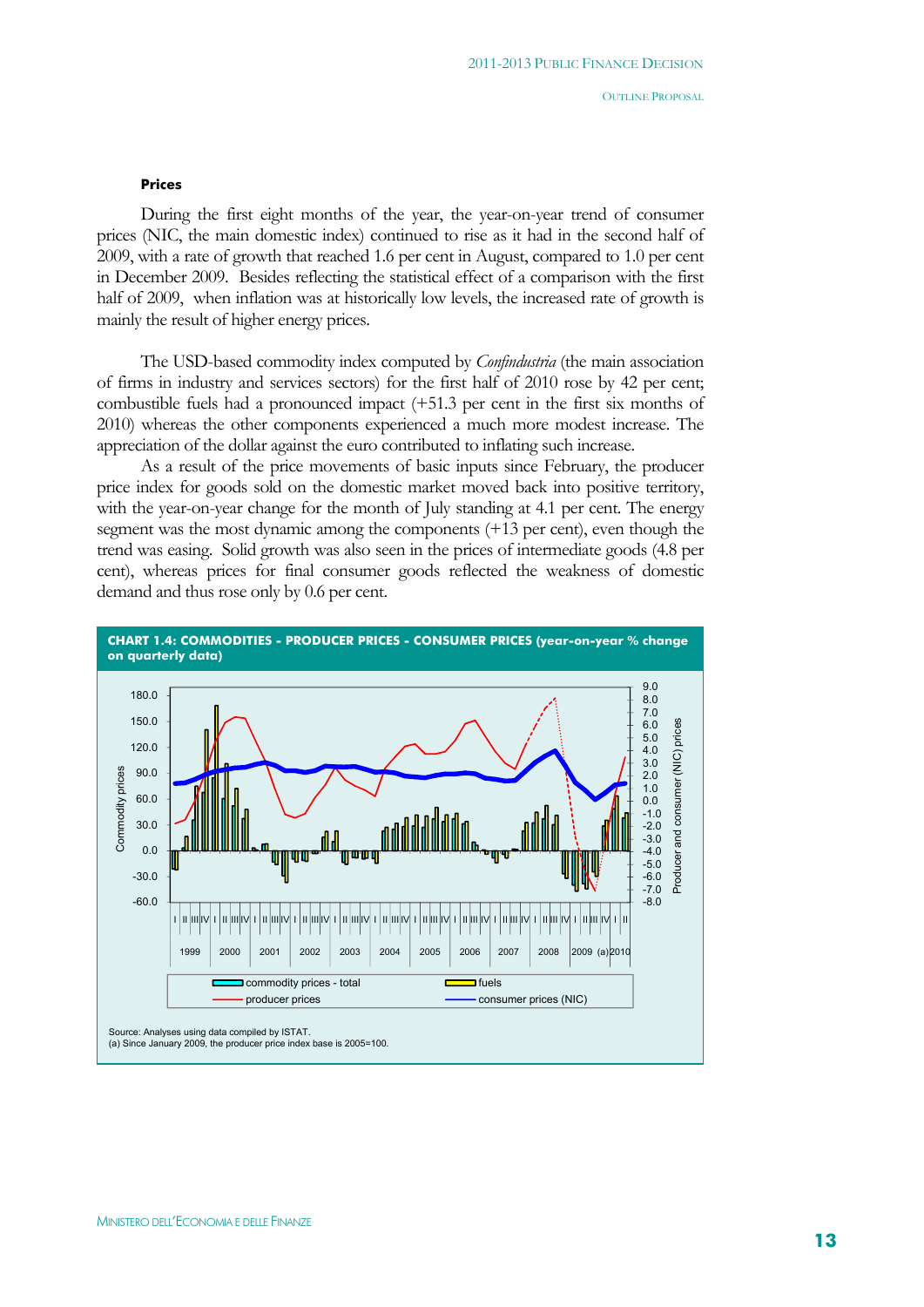Excluding the more volatile components (fresh foods and energy), the core component of the NIC stabilised at around 1.5 per cent during the first eight months of the year, representing a slight increase compared to 1.3 per cent in December 2009. The change is partly the result of higher utility rates (drinking water and waste disposal) and higher prices for maritime and air transport services (in part linked to seasonality as well as the trend in fuel prices). The trend of prices for services was more dynamic than that for goods (+2.1 per cent and +1.3 per cent, respectively), and the trend for private services was significantly influenced by price movements in deregulated sectors.

|                 |                                     | 2006   | 2007   | 2008 | 2009    | 2010<br>(aug) |
|-----------------|-------------------------------------|--------|--------|------|---------|---------------|
| <b>SERVICES</b> |                                     | 2.2    | 2.2    | 3.0  | 1.9     | 1.9           |
| <b>TARIFFS</b>  |                                     | 4.5    | 2.6    | 4.9  | 1.3     | 1.9           |
| Incl:           | Tariffs set by Government           | $-1.4$ | $-2.3$ | 2.0  | 1.9     | 4.3           |
|                 | Tariffs set by regulatory authority | 7.3    | 1.2    | 7.4  | $-1.1$  | $-0.9$        |
|                 | Tariffs set by local Authorities    | 3.4    | 4.8    | 3.5  | 3.7     | 3.6           |
|                 | PRIVATE SERVICES                    | 2.8    | 2.5    | 3.6  | 1.8     | 2.3           |
|                 | DEREGULATED GOODS AND SERVICES      | 2.9    | 2.1    | 5.9  | $-3.7$  | 3.4           |
| Incl:           | Oil market                          | 6.1    | 0.6    | 10.7 | $-14.3$ | 8.3           |
|                 | Insurance on transport vehicles     | 2.3    | 1.5    | 2.5  | 2.9     | 7.4           |

A comparison with the Euro Area shows that the measured growth differential of the Harmonised Index of Consumer Prices (HICP) was basically cancelled out starting in March. Despite a slight rise in August (which is partly due to differences in the seasonality phenomena within European countries), the average differential in the first eight months of 2010 was 0.1 percentage points, which is well below the average of 0.5 percentage points in 2009. The contraction of the differential is attributable to a more limited increase in energy and food prices in Italy vis-à-vis the average in the Euro Area, due to the effect of timing differences in the case of Italy's prices. The differential for the core index is instead still high (0.6 percentage points during the first eight months of the year), and this is due to the effects of the furniture segment (where the differential is very large) and recreational services (whose differential is falling). The differential with respect to healthcare services is also levelling off, although the trend of prices in Italy is still stronger than that for the Euro area. When considering economic destination, the differential of non-energy industrial goods is substantially stable at high levels (0.7 percentage points), with the differential in the case of durable goods positioned at 1.7 percentage points.

Considering that the dollar's appreciation against the euro and the risks of a slowdown in global growth are factors exerting downward pressure on commodity prices, it is estimated that inflation for 2010 will average around 1.6 per cent as defined by the level of the NIC and 1.5 per cent in terms of the HICP.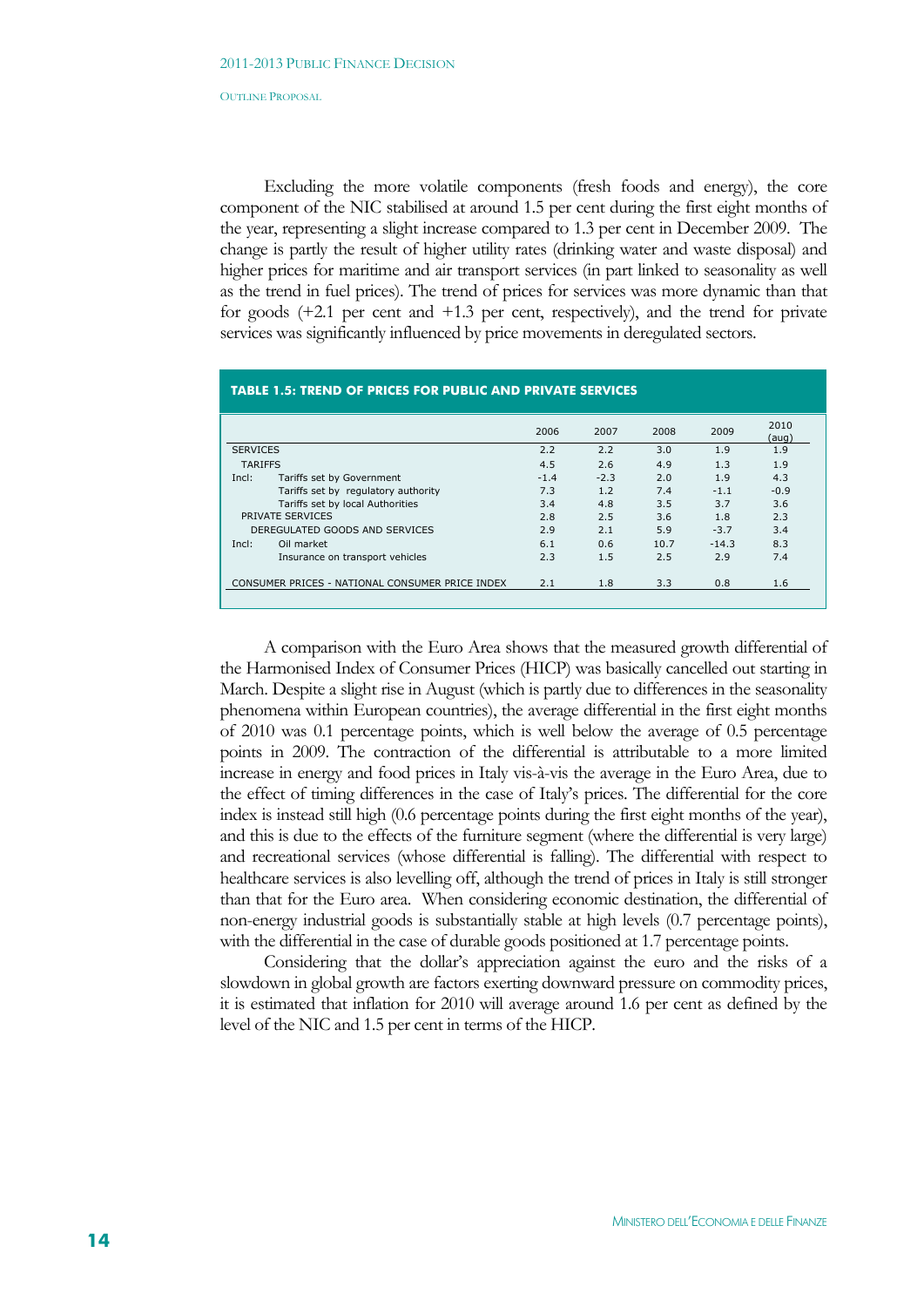# **AGGREGATE DEBT AND GROSS NATIONAL DEBT**

*This box updates to 2009<sup>14</sup> the aggregate debt (as a percentage of GDP) of the main European countries15 in comparison with the figures included in the Combined Report (RUEF 2010).*  Aggregate debt is inclusive of the debt of the general government<sup>16</sup> and the debt of the private *sector17. A broader definition of debt, namely Gross National Debt, has also been developed and is inclusive of the debt of financial companies. According to both definitions, Italy is positioned as one of the least indebted countries, despite the high debt of the general government. Analysis of the various institutional sectors allows a more accurate evaluation of the capacity of a country to maintain conditions of financial sustainability. The risks of insolvency of the financial services industry that emerged during the economic and financial crisis, and the uncertainty of the markets due to budget difficulties in certain countries within the Euro Area, have demonstrated the limits of analyses focused solely on the public sector. Promoting a more accurate evaluation of the conditions of the overall financial sustainability of the countries appears appropriate also within the current framework of revision of the rules for the governance of Europe - a process that has also highlighted the evaluation of macroeconomic imbalances. The prudent orientation of Italy's fiscal policy and the tendency toward a limited debt stock in the private sector (and in households in particular) are factors that have allowed Italy to keep its overall debt at a level below the average for the countries examined. The analysis based on the concept of aggregate debt (excluding financial firms) in 2009 ranked the following nations as those with the highest debt (as a percentage of GDP): Ireland, Portugal, Belgium, Denmark and the UK. It is the private sector that accounts for the highest percentage of debt, particularly in Ireland. Italy, with aggregate debt equal to 240.8 per cent of GDP, is situated below the average, and with Greece, is the country in which private-sector debt is at the lowest level. Instead, the public debt is at a comparatively high level in Italy, Greece and Belgium. Within the private sector, Italian households were the least indebted in 2009 (42.2 per cent), followed by Greek and Belgian households. Instead, households in Denmark and Ireland had the most debt exposure. The non-financial companies with the lowest levels of indebtedness are found in Greece, Germany and Italy, while the most indebted companies are found in Ireland and Portugal. The gross national debt (GND) includes aggregate debt along with the debt of financial companies, and is presented as a percentage of GDP. The GND has a wider range of fluctuation than the aggregate debt. The countries whose financial companies had above-average debt levels in 2009 were Ireland, the Netherlands, Denmark and the UK, while debt levels of financial companies in Greece, Belgium, Germany, Italy, Portugal and Sweden were below the average. Overall, the GND is the highest in Ireland (952.1 per cent of GDP), with a ratio that is twice the average. Following Ireland, but well below it, are the Netherlands, Denmark and the UK. The lowest values are reported by Greece, Germany, Finland, Italy and Belgium.* 

 $\overline{a}$ 

<sup>&</sup>lt;sup>14</sup> Taking into account the final data available. The data were sourced from Eurostat (http://epp.euroostat.ec.europa.eu/portal/page/portal/statistics). The final 2009 data for Italy were sourced from the Bank of Italy.

 $<sup>5</sup>$  EU-15 excluding Luxembourg.</sup>

<sup>&</sup>lt;sup>16</sup> Consolidated data were used for the public sector. The definition of debt corresponds to the one used for the excessive deficit procedure.

<sup>&</sup>lt;sup>17</sup> Non-consolidated data were used for the private sector (households, non-profit entities, non-financial companies). The debt for the private sector includes loans and securities, excluding shares. Securities other than shares were not included in the case of German households and non-profit entities as such data were not available.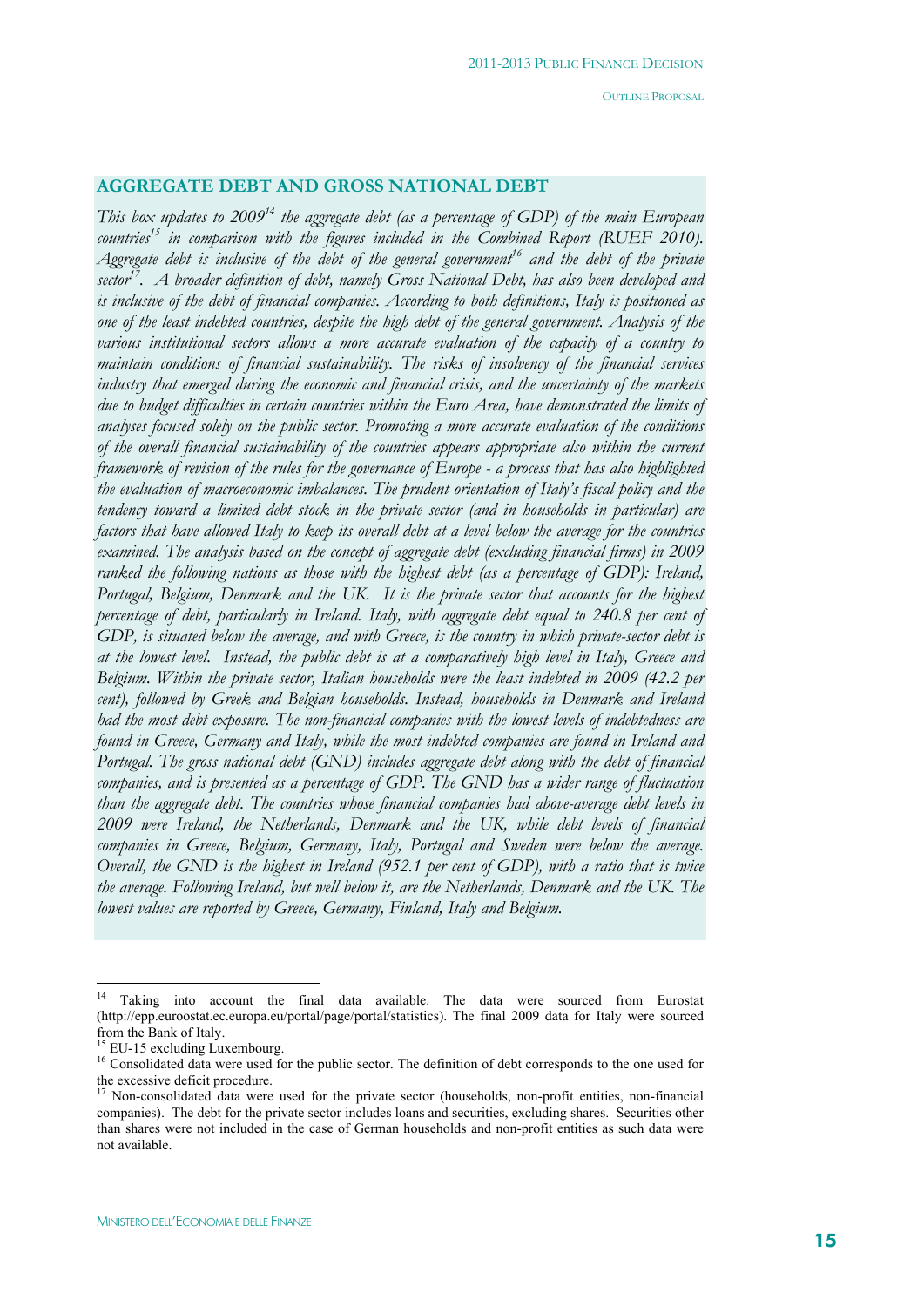# **Aggregate Debt and Its Components (in % GDP)**

|                       |       |       | <b>Aggregate Debt</b> |       |        |        | <b>Private Sector**</b> |       |       |       | <b>Public Sector</b> |       |
|-----------------------|-------|-------|-----------------------|-------|--------|--------|-------------------------|-------|-------|-------|----------------------|-------|
|                       | 1995  | 2007  | 2008                  | 2009* | 1995   | 2007   | 2008                    | 2009* | 1995  | 2007  | 2008                 | 2009* |
| Austria               | 171.1 | 194.9 | 199.1                 | 203.0 | 102.8  | 135.4  | 136.5                   | 136.5 | 68.3  | 59.5  | 62.6                 | 66.5  |
| Belgium               | 248.0 | 289.6 | 307.8                 | 313.7 | 117.6  | 205.4  | 218.0                   | 217.0 | 130.4 | 84.2  | 89.8                 | 96.7  |
| Denmark               | 216.6 | 252.5 | 273.9                 | 292.1 | 144.0  | 225.1  | 239.7                   | 250.5 | 72.6  | 27.4  | 34.2                 | 41.6  |
| Finland               | 164.8 | 185.3 | 203.8                 | 224.2 | 108.2  | 150.1  | 169.6                   | 180.2 | 56.6  | 35.2  | 34.2                 | 44.0  |
| France                | 160.9 | 210.2 | 222.8                 | 232.9 | 105.4  | 146.4  | 155.3                   | 155.3 | 55.5  | 63.8  | 67.5                 | 77.6  |
| Germany               | 168.5 | 197.0 | 196.8                 | 207.0 | 112.86 | 132.00 | 130.76                  | 133.8 | 55.60 | 65.00 | 66.00                | 73.2  |
| Greece                | 134.4 | 202.0 | 216.2                 | 236.8 | 37.4   | 106.3  | 117.0                   | 121.7 | 97.0  | 95.7  | 99.2                 | 115.1 |
| Ireland               | nd    | 236.4 | 319.1                 | 381.3 | nd     | 211.4  | 275.2                   | 317.3 | 82.1  | 25.0  | 43.9                 | 64.0  |
| Italy                 | 193.3 | 218.0 | 226.0                 | 240.8 | 71.8   | 114.5  | 119.9                   | 125.0 | 121.5 | 103.5 | 106.1                | 115.8 |
| Netherlands           | 221.4 | 256.1 | 269.0                 | 271.7 | 145.3  | 210.6  | 210.8                   | 210.8 | 76.1  | 45.5  | 58.2                 | 60.9  |
| Portugal              | 147.1 | 301.3 | 319.8                 | 344.5 | 86.1   | 237.7  | 253.5                   | 267.7 | 61.0  | 63.6  | 66.3                 | 76.8  |
| <b>United Kingdon</b> | 179.5 | 254.0 | 266.5                 | 287.3 | 128.3  | 209.3  | 214.5                   | 219.2 | 51.2  | 44.7  | 52.0                 | 68.1  |
| Spain                 | 140.4 | 250.2 | 259.8                 | 273.3 | 77.1   | 214.0  | 220.1                   | 220.1 | 63.3  | 36.2  | 39.7                 | 53.2  |
| Sweden                | 228.0 | 241.6 | 261.0                 | 268.4 | 155.8  | 200.8  | 222.7                   | 226.1 | 72.2  | 40.8  | 38.3                 | 42.3  |
| <b>AVERAGE</b>        | 249.4 | 234.9 | 253.0                 | 269.8 | 107.1  | 178.5  | 191.7                   | 198.7 | 76.0  | 56.4  | 61.3                 | 71.1  |

Source: Eurostat, Bank of Italy.<br>\* The final data for 2009 are reported in bold print; if final data were not available, the data for 2008 were assumed.<br>\*\*The private sector includes the debt of households, non-profit enti

# **Gross National Debt and Its Components (% of GDP)**

|                       |       | <b>Gross National Debt</b> |       |       |        |        | Private Sector** |       |       |       | <b>Public Sector</b> |       |
|-----------------------|-------|----------------------------|-------|-------|--------|--------|------------------|-------|-------|-------|----------------------|-------|
|                       | 1995  | 2007                       | 2008  | 2009* | 1995   | 2007   | 2008             | 2009* | 1995  | 2007  | 2008                 | 2009* |
| Austria               | 217.9 | 297.1                      | 315.7 | 319.6 | 149.6  | 237.6  | 253.1            | 253.1 | 68.3  | 59.5  | 62.6                 | 66.5  |
| Belgium               | 301.8 | 334.3                      | 371.2 | 394.1 | 171.4  | 250.1  | 281.4            | 297.4 | 130.4 | 84.2  | 89.8                 | 96.7  |
| Denmark               | 322.0 | 457.4                      | 511.0 | 547.0 | 249.4  | 430.0  | 476.8            | 505.4 | 72.6  | 27.4  | 34.2                 | 41.6  |
| Finland               | 227.2 | 255.5                      | 307.8 | 330.1 | 170.6  | 220.3  | 273.6            | 286.1 | 56.6  | 35.2  | 34.2                 | 44.0  |
| France                | 217.2 | 315.3                      | 341.7 | 351.7 | 161.7  | 251.5  | 274.2            | 274.1 | 55.5  | 63.8  | 67.5                 | 77.6  |
| Germany               | 216.2 | 273.7                      | 277.1 | 290.2 | 160.59 | 208.71 | 211.05           | 217.0 | 55.60 | 65.00 | 66.00                | 73.2  |
| Greece                | 144.2 | 209.9                      | 226.1 | 246.0 | 47.2   | 114.2  | 126.9            | 130.9 | 97.0  | 95.7  | 99.2                 | 115.1 |
| Ireland               | nd    | 733.1                      | 831.5 | 952.1 | nd     | 708.1  | 787.6            | 888.1 | 82.1  | 25.0  | 43.9                 | 64.0  |
| Italy                 | 221.1 | 304.0                      | 319.9 | 336.9 | 99.6   | 200.5  | 213.8            | 221.1 | 121.5 | 103.5 | 106.1                | 115.8 |
| Netherlands           | 363.4 | 634.2                      | 674.6 | 677.3 | 287.3  | 588.7  | 616.4            | 616.4 | 76.1  | 45.5  | 58.2                 | 60.9  |
| Portugal              | 169.0 | 368.8                      | 402.1 | 450.1 | 108.0  | 305.2  | 335.8            | 373.3 | 61.0  | 63.6  | 66.3                 | 76.8  |
| <b>United Kingdon</b> | 261.1 | 476.0                      | 506.2 | 530.7 | 209.9  | 431.3  | 454.2            | 462.6 | 51.2  | 44.7  | 52.0                 | 68.1  |
| Spain                 | 148.9 | 346.5                      | 357.7 | 371.2 | 85.6   | 310.3  | 318.0            | 318.0 | 63.3  | 36.2  | 39.7                 | 53.2  |
| Sweden                | 299.2 | 342.0                      | 388.4 | 402.9 | 227.0  | 301.2  | 350.1            | 360.6 | 72.2  | 40.8  | 38.3                 | 42.3  |
| <b>AVERAGE</b>        | 239.2 | 382.0                      | 416.5 | 442.9 | 163.7  | 325.5  | 355.2            | 371.7 | 76.0  | 56.4  | 61.3                 | 71.1  |

Source: Eurostat, Bank of Italy.<br>\* The final data for 2009 are reported in bold print; if final data were not available, the data for 2008 were assumed.<br>\*\*The private sector includes the debt of households, non-profit enti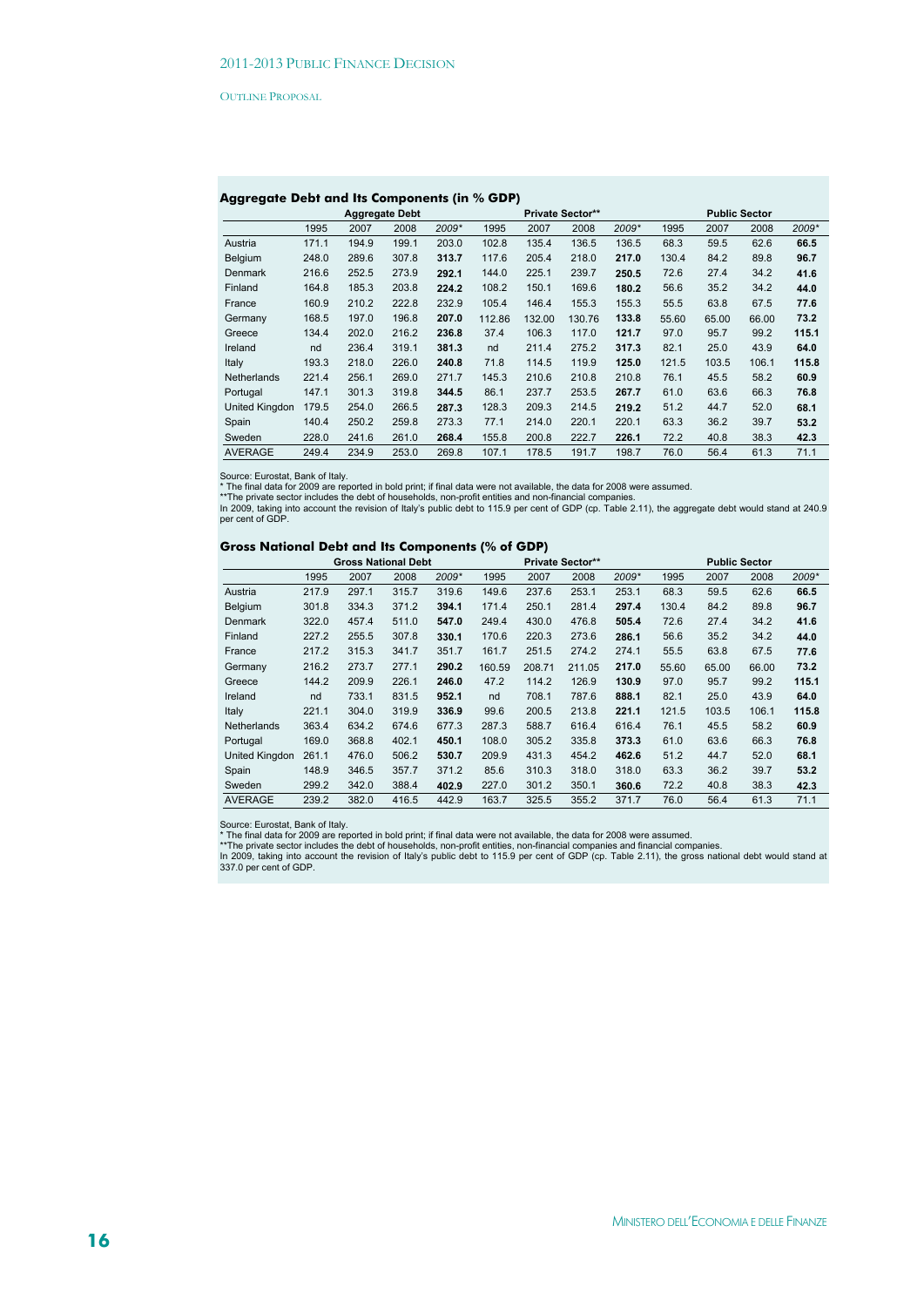| Components of Private-Sector Debt (% of GDP) |      |       |                   |       |       |                            |       |       |       |       |                        |       |  |
|----------------------------------------------|------|-------|-------------------|-------|-------|----------------------------|-------|-------|-------|-------|------------------------|-------|--|
|                                              |      |       | <b>Households</b> |       |       | <b>Non-financial firms</b> |       |       |       |       | <b>Financial firms</b> |       |  |
|                                              | 1995 | 2007  | 2008              | 2009* | 1995  | 2007                       | 2008  | 2009* | 1995  | 2007  | 2008                   | 2009* |  |
| Austria                                      | 42.2 | 53.4  | 52.3              | 52.3  | 60.6  | 82.0                       | 84.2  | 84.2  | 46.8  | 102.2 | 116.6                  | 116.6 |  |
| <b>Belgium</b>                               | 36.6 | 46.9  | 49.4              | 54.0  | 81.0  | 158.5                      | 168.6 | 163.1 | 53.9  | 44.8  | 63.4                   | 80.4  |  |
| <b>Denmark</b>                               | 82.2 | 129.4 | 134.7             | 147.0 | 61.9  | 95.7                       | 105.0 | 103.5 | 105.4 | 204.9 | 237.1                  | 254.9 |  |
| Finland                                      | 35.6 | 52.7  | 55.1              | 62.4  | 72.7  | 97.4                       | 114.5 | 117.8 | 62.4  | 70.1  | 103.9                  | 105.9 |  |
| France                                       | 35.4 | 48.6  | 50.7              | 50.7  | 70.0  | 97.8                       | 104.6 | 104.6 | 56.3  | 105.1 | 118.8                  | 118.8 |  |
| Germany                                      | 61.6 | 63.3  | 60.9              | 63.1  | 51.31 | 68.71                      | 69.83 | 70.7  | 47.7  | 76.7  | 80.3                   | 83.2  |  |
| Greece                                       | 5.8  | 47.5  | 50.6              | 52.1  | 31.5  | 58.9                       | 66.4  | 69.6  | 9.8   | 7.9   | 9.8                    | 9.2   |  |
| Ireland                                      | nd   | 98.7  | 109.4             | 117.9 | nd    | 112.7                      | 165.8 | 199.3 | nd    | 496.7 | 512.4                  | 570.9 |  |
| Italy                                        | 18.2 | 39.0  | 39.3              | 42.2  | 53.7  | 75.4                       | 80.5  | 82.8  | 27.8  | 86.1  | 93.9                   | 96.1  |  |
| <b>Netherlands</b>                           | 59.1 | 118.5 | 119.8             | 119.8 | 86.2  | 92.0                       | 91.0  | 91.0  | 142.0 | 378.2 | 405.6                  | 405.6 |  |
| Portugal                                     | 26.9 | 93.5  | 95.6              | 99.2  | 59.2  | 144.2                      | 157.9 | 168.4 | 21.9  | 67.5  | 82.3                   | 105.6 |  |
| United Kingdon                               | 65.9 | 100.5 | 100.1             | 103.2 | 62.4  | 108.8                      | 114.4 | 116.0 | 81.6  | 222.0 | 239.7                  | 243.4 |  |
| Spain                                        | 31.5 | 83.4  | 84.0              | 84.0  | 45.7  | 130.6                      | 136.1 | 136.1 | 8.4   | 96.2  | 97.9                   | 97.9  |  |
| Sweden                                       | 45.9 | 69.0  | 72.6              | 78.7  | 109.9 | 131.9                      | 150.1 | 147.4 | 71.2  | 100.3 | 127.4                  | 134.5 |  |
| <b>AVERAGE</b>                               | 42.1 | 74.6  | 76.8              | 80.5  | 65.1  | 103.9                      | 114.9 | 118.2 | 56.6  | 147.0 | 163.5                  | 173.1 |  |

#### **Components of Private-Sector Debt (% of GDP)**

Source: Eurostat, Bank of Italy.<br>\* The final data for 2009 are reported in bold print; if final data were not available, the data for 2008 were assumed.<br>Note: The debt of households, non-profit entities, financial companie

#### **Components of Private-Sector Debt (% of GDP)**

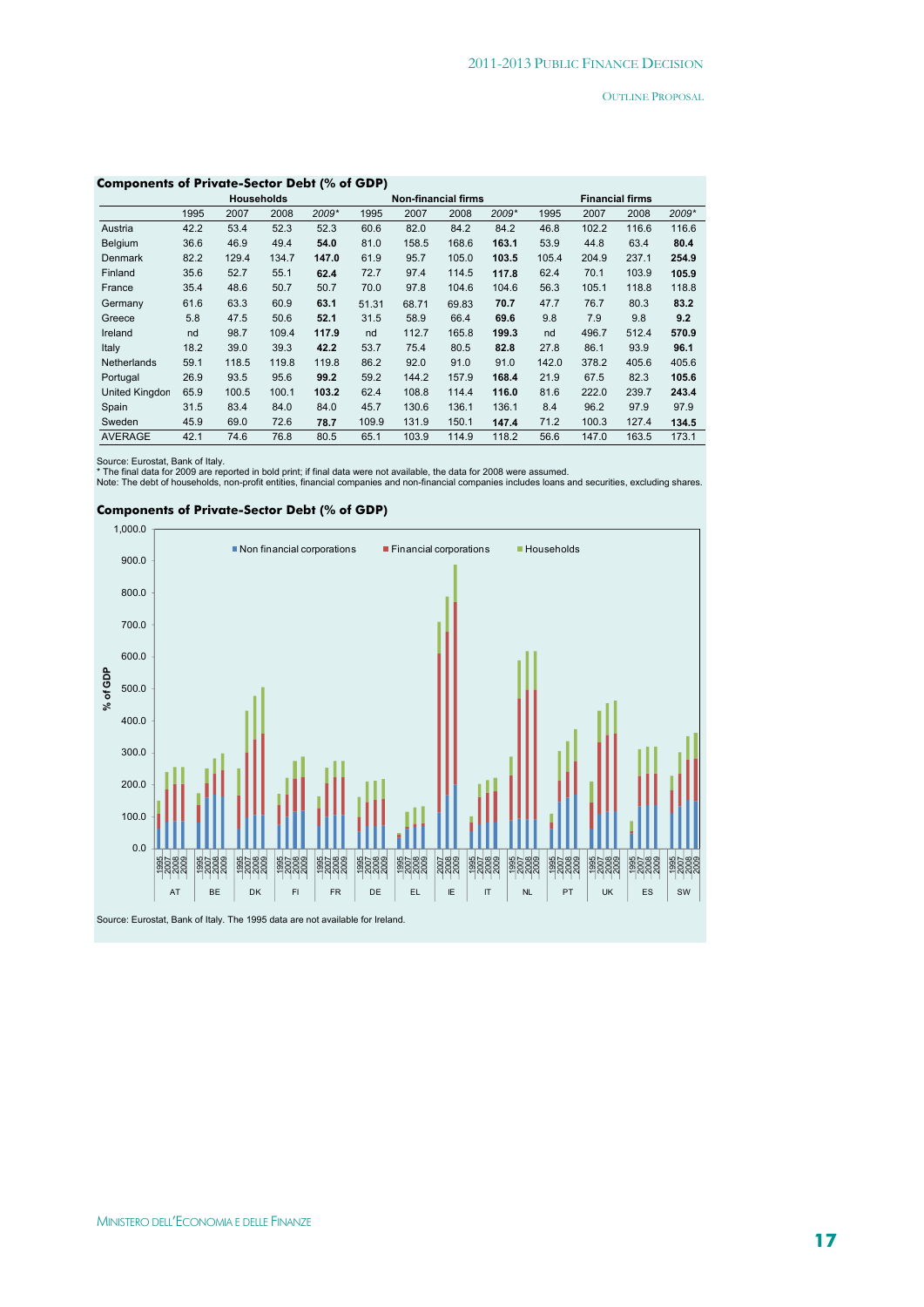# 2. PUBLIC FINANCE

## **2.1 PUBLIC FINANCE FRAMEWORK**

The new accounting/public-finance  $law<sup>1</sup>$  has outlined a new process for defining public-finance targets, the distribution of such targets among the sub-sectors of general government (central government economic bodies, local government economic bodies, and social security funds), and the measures necessary for achieving the targets.

The recent financial crisis and the consequent commitments undertaken at a European level for the present year have made it necessary to anticipate the adoption of measures aimed at the achievement of the public-finance objectives indicated in the Stability Programme with regard to financial stabilisation and economic competitiveness. Employing the same approach it has used since it came to power, the Government again this year approved a budget package prior to the summer, providing for revenue and spending measures to correct the public accounts for the 2011-2013 period<sup>2</sup>.

It is useful to note that the forecasts herein have taken into full account the required contribution of local entities to the containment measures, even though the initiatives to be implemented to achieve the expected savings have not yet been defined.

Overall, the measures adopted will make it possible to meet the programmed targets outlined in the Stability Programme and confirmed in the Combined Report on the Economy and Public Finance (RUEF 2010). Except for the definition of the proposed legislation backing the budget ('disegni di legge collegati') for the previous years, there are no new provisions attached or 'collegati'.

This document updates the general government account for the 2010-2013 period on the basis of a revised macroeconomic scenario and the effects of the revenue and spending measures that were approved before the summer to adjust the public accounts. The update also takes into account indications that have emerged through the monitoring of the trend of economic aggregates.

The new forecasts entail a trend in the level of net borrowing that is in line with that planned and agreed at a European level and included in the latest Stability Programme presented by Italy in January 2010. Compared with the trend estimates contained in the RUEF, the new forecasts present an increase in the primary surplus equal to 0.1, 0.6 and 1.3 percentage points of GDP, respectively, for the years of 2010, 2011 and 2012, mainly due to the impact of the corrective measures. The comparison with the forecasts indicated in the RUEF (and thus inclusive of the effects of the corrective measures approved after the presentation of the RUEF) shows a slight deterioration of 0.2 percentage points of GDP for both 2011 and 2012. The divergence is due both to a different macroeconomic backdrop and to the revision of the mix of 2010 tax revenues as a result of monitoring activity. Although essentially confirming the forecast for 2010, the change in the mix of 2010 tax revenues, given constant growth assumptions, results in a reduction in tax revenue because of the different elasticity of its components,

1

<sup>1</sup> Law no. 196/2009.

 $2^2$  Decree-Law no. 78/2010, converted into Law no. 122/2010.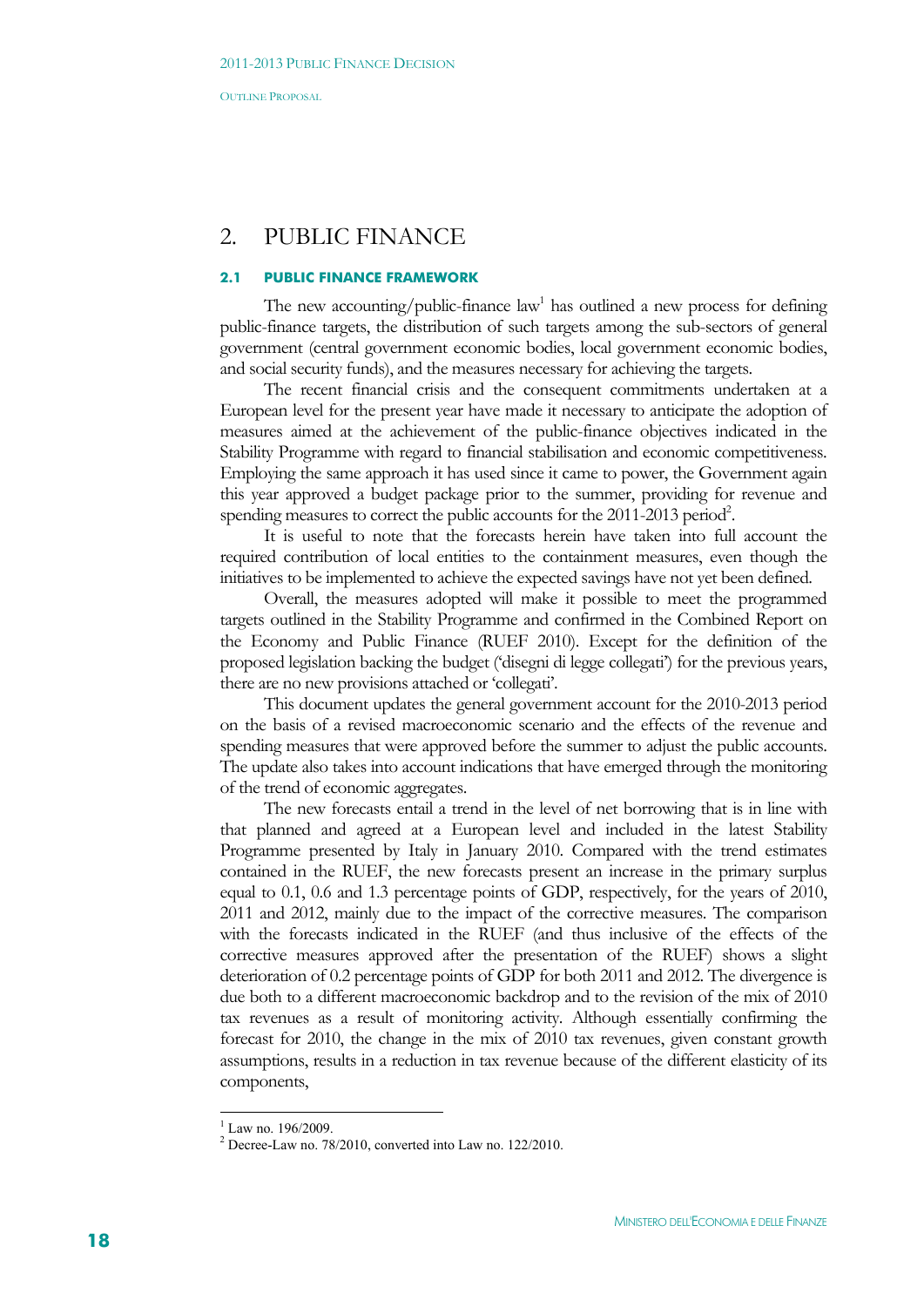After hitting a peak of 43.2 per cent of GDP in 2009, the tax burden is projected to decline steadily to reach 42.4 per cent of GDP by the end of 2013 (roughly 0.8 percentage points of the peak rate in 2009 came from (i) the substitute tax on capital gains derived from the realignment of book values to IAS principles and (ii) revenues sourced from the third 'tax shield' programme).

Total expenditures as a percentage of GDP, net of interest, show a significant decrease of 4 percentage points of GDP, going from 47.8 per cent in 2009 to 43.8 per cent in 2013; expenditure for interest is instead essentially stable over the same period, amounting to around 4.7-4.8 per cent of GDP.

Total expenditure for the 2010-2013 period has a cumulative growth rate of 5.3 per cent; net of interest, the growth rate falls to 3.7 per cent. If the 2011-2013 period is considered instead, the rate of growth of expenditure comes to 4.2 per cent, and falls to 3.0 per cent, net of interest. With such growth rates below the projected GDP growth rate (+11.3 per cent in nominal terms), the aggregate expenditure, net of interest, declines by the equivalent of 3.5 percentage points of GDP, going from 47.3 per cent in 2010 to 43.8 per cent of GDP in 2013.

Capital expenditure is also expected to decrease in relation to GDP over the same period by a total of 1.3 percentage points of GDP. The decrease is much smaller than the 2.7 percentage points of GDP estimated for current expenditures, net of interest, partly due to the effect of policies aimed at the requalification of public expenditure.

Total revenues decrease as a percentage of GDP, going from 47.2 per cent in 2009 to 46.4 per cent in 2013, for the effect of a reduction in social contributions equal to 0.5 percentage points of GDP (from 14.1 per cent to 13.6 per cent) and a reduction of tax revenues equal to 0.3 percentage points of GDP (from 29.1 per cent to 28.8 per cent).

With reference to tax revenues, including those in the capital account, the reduction of 0.3 points of GDP during the period is due to the inclusion of 2009 one-off revenues equivalent to 0.8 percentage points of GDP (which, as previously indicated, came from the third tax shield programme and from substitute taxes on capital gains as a result of the realignment of book values to IAS principles); net of those revenues, tax revenues show growth equal to 0.5 points of GDP, mainly correlated to an increase in the amounts expected from the implementation of recently enacted regulations to fight tax and social security evasion<sup>3</sup>.

The reduction contemplated in the case of social contributions is mostly due to regulations to hold down the expenditure for employee compensation in the public sector, whose weight against GDP falls by roughly 1.2 percentage points due to the containment measures adopted in previous years and whose effects have become more pronounced during the current year.

 $\overline{a}$ 

<sup>3</sup> Decree-Law no. 78/2010 converted into Law no. 122/2010.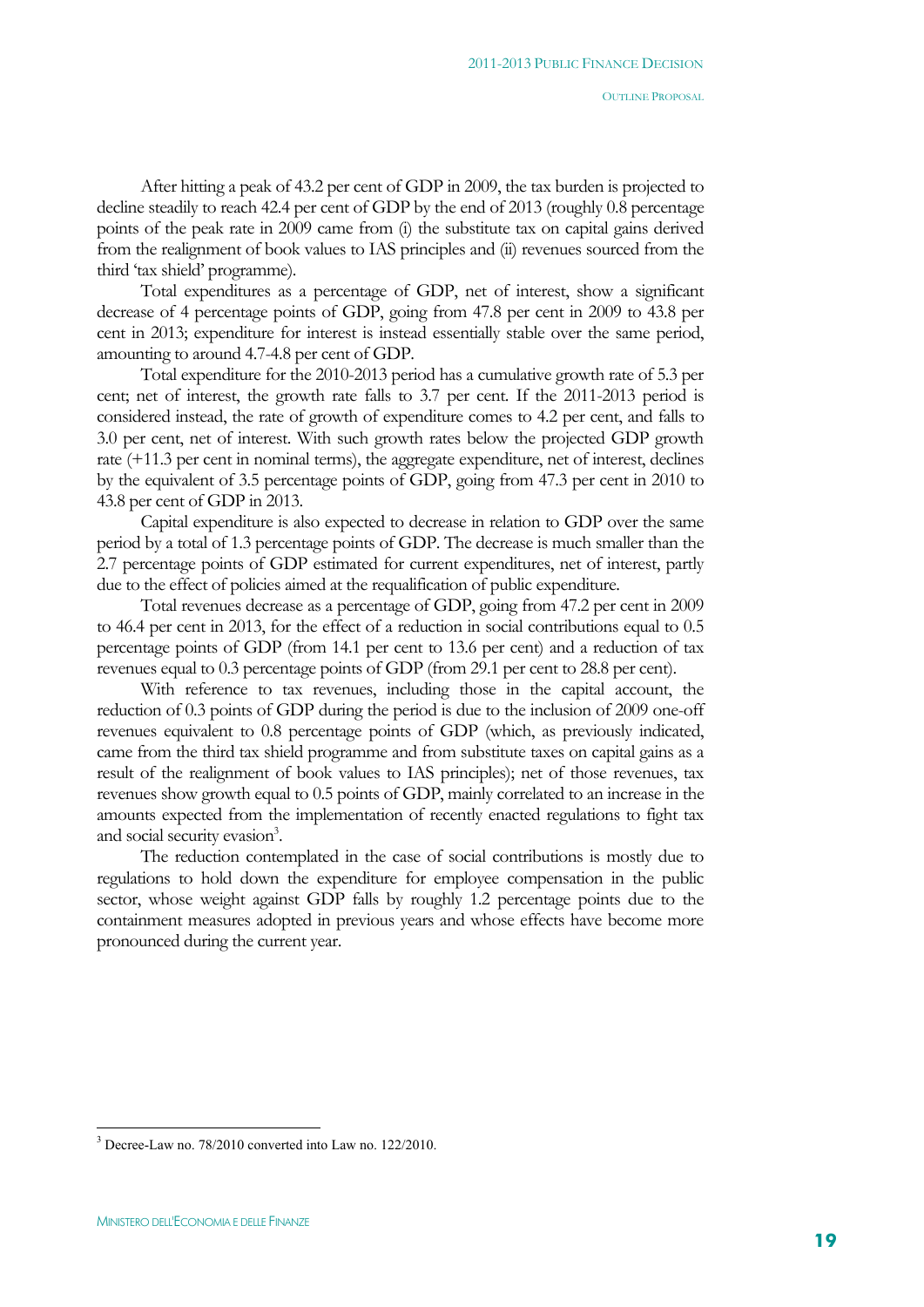Other non-tax revenues remain virtually stable in relation to GDP, hovering around 4 per cent.

Altogether, the most significant changes between the forecasts contained in the RUEF 2010, as supplemented by the effects of the corrective measures adopted<sup>4</sup>, and the forecast contained in this Public Finance Decision concern:

- the expenditure for interest which falls significantly given a more favourable interest-rate scenario with respect to those projected with the RUEF; in 2012, the last year in which it is possible to make a comparison between the two sets of forecasts, the projected expenditure goes from 5.2 to 4.8 per cent of GDP;
- other current expenditures whose increase is due mostly to higher tax credits for the scrapping of automotive vehicles as seen in 2010 through monthly monitoring and as conservatively projected, albeit for lesser amounts, for the subsequent years;
- expenditures for employee compensation, whose reduction is attributable to the monitoring results, which show more limited growth than that assumed at the time of the preparation of the RUEF 2010;
- tax revenues, whose reduction is essentially due to the different macroeconomic framework of reference and the results of monthly monitoring;
- social contributions, whose negative trend is detected (similar to that in the case of tax revenues) by monthly monitoring and by a change in the trend of the underlying taxable income base;
- other non-tax revenues, whose positive change is due to the recognition within the public accounts of higher revenues from dividends and income, gaming concessions, and interest income on loans granted, a good part of which can be projected out to subsequent years.

1

<sup>&</sup>lt;sup>4</sup> It is noted that such changes do not emerge in the comparison with the data in Table 2.1 since the latter do not include the effects of Decree-Law 78/2010 enacted after the presentation of the RUEF.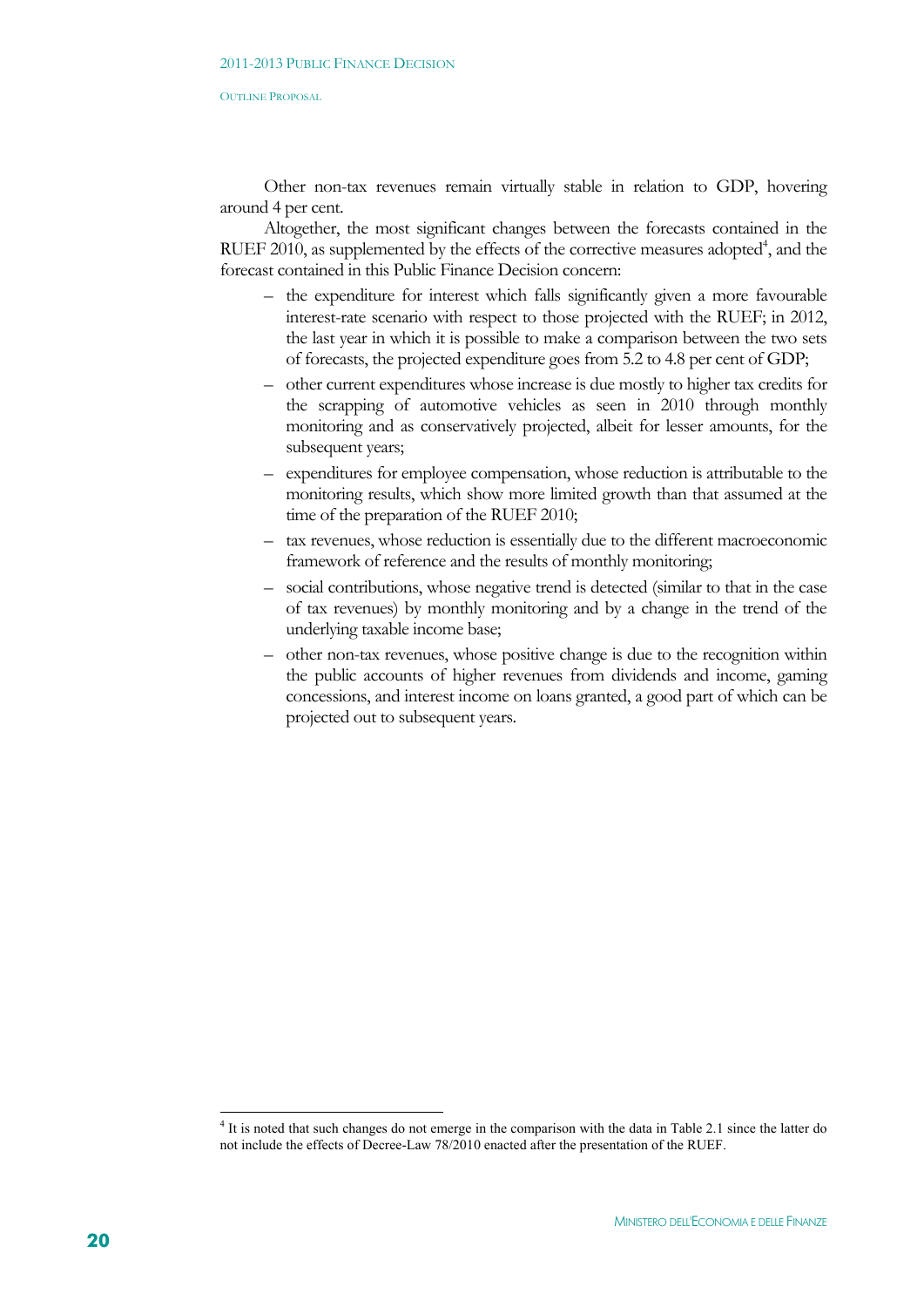# **TABLE 2.1: GENERAL GOVERNMENT ACCOUNT - CHANGES IN FORECASTS VS RUEF**

|                                                   | 2009               |             | 2010       |              |             | 2011          |                |             | 2012          |               |
|---------------------------------------------------|--------------------|-------------|------------|--------------|-------------|---------------|----------------|-------------|---------------|---------------|
|                                                   | Actual             | <b>RUEF</b> | <b>DFP</b> | Diff.        | <b>RUEF</b> | <b>DFP</b>    | Diff.          | <b>RUEF</b> | <b>DFP</b>    | Diff.         |
| <b>EXPENDITURES</b>                               |                    |             |            |              |             |               |                |             |               |               |
| Employee compensation                             | 171,578            | 175,524     | 174,964    | $-560$       | 176,013     | 173,893       | $-2.120$       | 177,459     | 174,102       | $-3,357$      |
| Gross wages                                       | 121,605            | 123,934     | 123,609    | $-325$       | 123,622     | 122,166       | $-1,456$       | 124,188     | 122,205       | $-1.983$      |
| Employer social<br>security<br>contributions      | 49,973             | 51,590      | 51,355     | $-235$       | 52,391      | 51,728        | $-663$         | 53,271      | 51,898        | $-1.373$      |
| Intermediate consumption                          | 137,199            | 138,855     | 139,528    | 673          | 140,313     | 138,960       | $-1,353$       | 144,437     | 141,605       | $-2,832$      |
| Social security benefits                          | 291,335            | 298,030     | 298,130    | 100          | 306,330     | 305,600       | $-730$         | 315,990     | 313,130       | $-2,860$      |
| Pensions                                          | 232,323            | 238,670     | 238,270    | $-400$       | 247,040     | 246,280       | $-760$         | 255,300     | 252,398       | $-2.902$      |
| Other social<br>security benefits                 | 59,012             | 59,360      | 59,860     | 500          | 59,290      | 59,320        | 30             | 60,690      | 60,732        | 42            |
| Other<br>current<br>expenditures, net of interest | 61,684             | 62,379      | 63,523     | 1,144        | 61,815      | 60,716        | $-1,099$       | 61,395      | 59,940        | $-1,455$      |
| current<br>Total<br>expenditures, net of interest | 661,796            | 674,788     | 676,145    | 1,357        | 684,471     | 679,169       | $-5,302$       | 699,281     | 688,777       | $-10,504$     |
| (% of GDP)                                        | 43.5               | 43.4        | 43.5       | 0.1          | 42.6        | 42.4          | $-0.2$         | 41.9        | 41.4          | $-0.5$        |
| Interest expenditure                              | 71,288             | 71,363      | 72,069     | 706          | 78,834      | 75,670        | $-3,164$       | 87,053      | 80,151        | $-6,902$      |
| (% of GDP)                                        | 4.7                | 4.6         | 4.6        | 0.0          | 4.9         | 4.7           | $-0.2$         | 5.2         | 4.8           | $-0.4$        |
| Total current expenditures                        | 733,084            | 746,151     | 748,214    | 2,063        | 763,305     | 754,839       | $-8,466$       | 786,334     | 768,928       | $-17,406$     |
| Healthcare<br>incl:                               | 110,588            | 114,707     | 114,962    | 255          | 117,134     | 116,116       | $-1,018$       | 120,786     | 119,048       | $-1.738$      |
| expenditure                                       |                    |             |            |              |             |               |                |             |               |               |
| Total capital expenditures                        | 65,770             | 59,577      | 59,439     | $-138$       | 57,128      | 54,369        | $-2,759$       | 57,273      | 52,323        | $-4,950$      |
| Fixed capital<br>formation                        | 37,040             | 33,247      | 33,447     | 200          | 32,894      | 30,800        | $-2,094$       | 32,627      | 28,550        | $-4.077$      |
| Transfers to capital<br>account                   | 24,445             | 24,016      | 23,678     | $-338$       | 22,161      | 21,496        | $-665$         | 22,460      | 21,587        | $-873$        |
| Other transfers                                   | 4,285              | 2,314       | 2,314      | $\mathbf{0}$ | 2,073       | 2,073         | $\mathbf{0}$   | 2,186       | 2,186         | $\mathbf 0$   |
| Total expenditures,<br>net of interest            | 727,566            | 734,365     | 735,584    | 1,219        | 741,599     | 733,539       | $-8,060$       | 756,554     | 741,100       | $-15,454$     |
| Total expenditures                                | 798,854            | 805,728     | 807,653    | 1,925        | 820,433     | 809,209       | $-11,224$      | 843,607     | 821,251       | $-22,356$     |
| <b>REVENUES</b>                                   |                    |             |            |              |             |               |                |             |               |               |
| Total tax revenues                                | 441,858            | 446,981     | 447,786    | 805          | 455,993     | 456,501       | 508            | 473,996     | 480,120       | 6,124         |
| Direct taxes                                      | 222,655            | 233,511     | 226,355    | $-7,156$     | 236,845     | 228,659       | $-8,186$       | 246,687     | 243,496       | $-3.192$      |
| Indirect taxes                                    | 206,956            | 211,827     | 219,181    | 7,354        | 218,412     | 226,817       | 8,405          | 226,656     | 235,721       | 9.065         |
| Capital account<br>taxes                          | 12,247             | 1,643       | 2,250      | 607          | 736         | 1,025         | 289            | 653         | 903           | 250           |
| Social contributions                              | 215,003            | 217,954     | 217,238    | $-716$       | 224,238     | 223,140       | $-1.098$       | 231,588     | 229,239       | $-2,349$      |
| Cash contributions                                | 210,917            | 213,803     | 213,083    | $-721$       | 220,019     | 218,917       | $-1,102$       | 227,302     | 224,948       | $-2.354$      |
| Non-cash<br>contributions                         | 4,086              | 4,151       | 4,156      | 5            | 4,219       | 4,223         | $\overline{4}$ | 4,286       | 4,291         | 5             |
| Other current revenues                            | 57,341             | 57,472      | 59,404     | 1,932        | 58,500      | 60,412        | 1,912          | 59,954      | 61,542        | 1,588         |
| Total current revenues                            | 701,955            | 720,764     | 722,178    | 1,414        | 737,995     | 739,028       | 1,033          | 764,885     | 769,998       | 5,113         |
| capital<br>Non-tax                                | 3,852              | 5,205       | 6,100      | 895          | 5,924       | 6,019         | 95             | 5,937       | 6,032         | 95            |
| account revenues                                  |                    |             |            |              |             |               |                |             |               |               |
| <b>Total revenues</b>                             | 718,054            | 727,612     | 730,528    | 2,916        | 744,655     | 746.072       | 1.417          | 771,475     | 776,933       | 5,458         |
| memo item: Tax burden                             | 43.2               | 42.8        | 42.8       | 0.0          | 42.4        | 42.4          | 0.0            | 42.3        | 42.6          | 0.3           |
| <b>BALANCES</b>                                   |                    | $-6,753$    | $-5,056$   | 1,697        | 3,056       |               |                | 14,921      |               |               |
| Primary balance<br>(% of GDP)                     | $-9,512$<br>$-0.6$ | $-0.4$      | $-0.3$     | 0.1          | 0.2         | 12,533<br>0.8 | 9,477<br>0.6   | 0.9         | 35,832<br>2.2 | 20,911<br>1.3 |
| Current account balance                           | $-31,129$          | $-25,387$   | $-26,036$  | $-649$       | $-25,310$   | $-15,811$     | 9,499          | $-21,449$   | 1,069         | 22,518        |
| (% of GDP)                                        | 0.0                | $-1.6$      | $-1.7$     | $-0.2$       | $-1.6$      | $-1.0$        | 0.6            | $-1.3$      | 0.1           | 1.3           |
| Net borrowing                                     | $-80,800$          | $-78,116$   | $-77,125$  | 991          | $-75,778$   | $-63,137$     | 12,641         | $-72,132$   | $-44,319$     | 27,813        |
| (% of GDP)                                        | $-5.3$             | $-5.0$      | $-5.0$     | 0.1          | $-4.7$      | $-3.9$        | 0.8            | $-4.3$      | $-2.7$        | 1.7           |
| Nominal GDP                                       | 1,520,870          | 1,554,347   | 1,554,718  | 371          | 1,606,014   | 1,602,836     | $-3,178$       | 1,669,371   | 1,664,899     | $-4,472$      |
|                                                   |                    |             |            |              |             |               |                |             |               |               |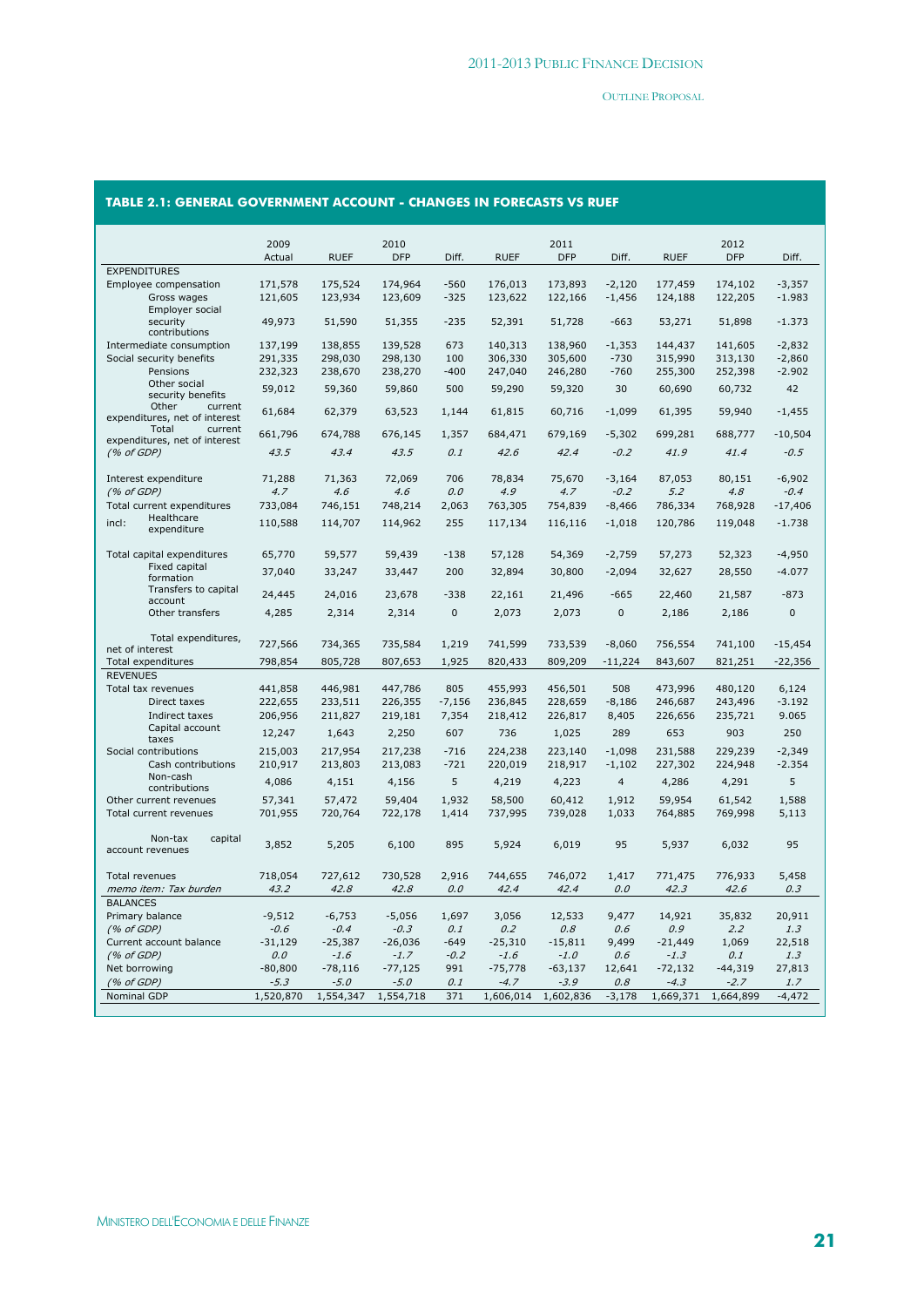# **TABLE 2.2: GENERAL GOVERNMENT: EXPENDITURES AND REVENUES (in € mn)**

|                                             | 2008      | 2009      | 2010      | 2011      | 2012      | 2013      |
|---------------------------------------------|-----------|-----------|-----------|-----------|-----------|-----------|
| <b>EXPENDITURES</b>                         |           |           |           |           |           |           |
| Employee compensation                       | 169,813   | 171,578   | 174,964   | 173,893   | 174,102   | 174,707   |
| Gross wages                                 | 120,703   | 121,605   | 123,609   | 122,166   | 122,205   | 122.548   |
| Employer social security<br>contributions   | 49,110    | 49,973    | 51,355    | 51,728    | 51,898    | 52.160    |
| Intermediate consumption                    | 129,009   | 137,199   | 139,528   | 138,960   | 141,605   | 145,929   |
| Social security benefits                    | 277,263   | 291,335   | 298,130   | 305,600   | 313,130   | 324,490   |
| Pensions                                    | 222,854   | 232,323   | 238,270   | 246,280   | 252,398   | 261.060   |
| Other social security benefits              | 54,409    | 59,012    | 59,860    | 59,320    | 60,732    | 63.430    |
| Other current expenditures                  | 59,022    | 61,684    | 63,523    | 60,716    | 59,940    | 60,611    |
| Total current expenditures, net of interest | 635,107   | 661,796   | 676,145   | 679,169   | 688,777   | 705,737   |
| (% of GDP)                                  | 40,5      | 43,5      | 43,5      | 42,4      | 41,4      | 40,8      |
|                                             |           |           |           |           |           |           |
| Interest expenditure                        | 81,161    | 71,288    | 72,069    | 75,670    | 80,151    | 83,780    |
| (% of GDP)                                  | 5,2       | 4,7       | 4,6       | 4,7       | 4,8       | 4,8       |
| Total current expenditures                  | 716,268   | 733,084   | 748,214   | 754,839   | 768,928   | 789,517   |
| incl:<br>Healthcare expenditure             | 108,486   | 110,588   | 114,962   | 116,116   | 119,048   | 123.846   |
|                                             |           |           |           |           |           |           |
| Total capital expenditures                  | 58,368    | 65,770    | 59,439    | 54,369    | 52,323    | 51,902    |
| Fixed capital formation                     | 34,602    | 37,040    | 33447     | 30,800    | 28,550    | 29.480    |
| Transfers to capital account                | 22,154    | 24,445    | 23,678    | 21,496    | 21,587    | 20.465    |
| Other transfers                             | 1,612     | 4,285     | 2,314     | 2,073     | 2,186     | 1.957     |
|                                             |           |           |           |           |           |           |
| Total expenditures, net of interest         | 693,475   | 727,566   | 735,584   | 733,539   | 741,100   | 757,639   |
| <b>Total expenditures</b>                   | 774,636   | 798,854   | 807,653   | 809,209   | 821,251   | 841,419   |
| <b>REVENUES</b>                             |           |           |           |           |           |           |
| Total tax revenues                          | 456,237   | 441,858   | 447,786   | 456,501   | 480,120   | 497,773   |
| Direct taxes                                | 239,740   | 222,655   | 226,355   | 228,659   | 243,496   | 252.617   |
| Indirect taxes                              | 216,009   | 206,956   | 219,181   | 226,817   | 235,721   | 244.474   |
| Capital account taxes                       | 488       | 12,247    | 2,250     | 1,025     | 903       | 683       |
| Social contributions                        | 215,911   | 215,003   | 217,238   | 223,140   | 229,239   | 235,893   |
| Cash contributions                          | 212,031   | 210,917   | 213,083   | 218,917   | 224,948   | 231.531   |
| Non-cash contributions                      | 3,880     | 4,086     | 4,156     | 4,223     | 4,291     | 4.362     |
| Other current revenues                      | 56,695    | 57,341    | 59,404    | 60,412    | 61,542    | 62,833    |
| Total current revenues                      | 728,355   | 701,955   | 722,179   | 739,028   | 769,998   | 795,816   |
|                                             |           |           |           |           |           |           |
| Non-tax capital account revenues            | 3,218     | 3,852     | 6,100     | 6,019     | 6,032     | 6,074     |
|                                             |           |           |           |           |           |           |
| <b>Total revenues</b>                       | 732,061   | 718,054   | 730,529   | 746,072   | 776,933   | 802,573   |
| memo item: Tax burden                       | 42.9      | 43.2      | 42.8      | 42.4      | 42.6      | 42.4      |
| <b>BALANCES</b>                             |           |           |           |           |           |           |
| Primary balance                             | 38,586    | $-9,512$  | $-5,056$  | 12,533    | 35,832    | 44,934    |
| (% of GDP)                                  | 2.5       | $-0.6$    | $-0.3$    | 0.8       | 2.2       | 2.6       |
| Current account balance                     | 12,087    | $-31,129$ | $-26,036$ | $-15,811$ | 1,069     | 6,299     |
| (% of GDP)                                  | 0.8       | $-2.0$    | $-1.7$    | $-1.0$    | 0.1       | 0.4       |
| Net borrowing                               | $-42,575$ | $-80,800$ | $-77,125$ | $-63,137$ | $-44,319$ | $-38,846$ |
| (% of GDP)                                  | $-2.7$    | $-5.3$    | $-5.0$    | $-3.9$    | $-2.7$    | $-2.2$    |
| <b>Nominal GDP</b>                          | 1,567,851 | 1,520,870 | 1,554,718 | 1,602,836 | 1,664,899 | 1,730,115 |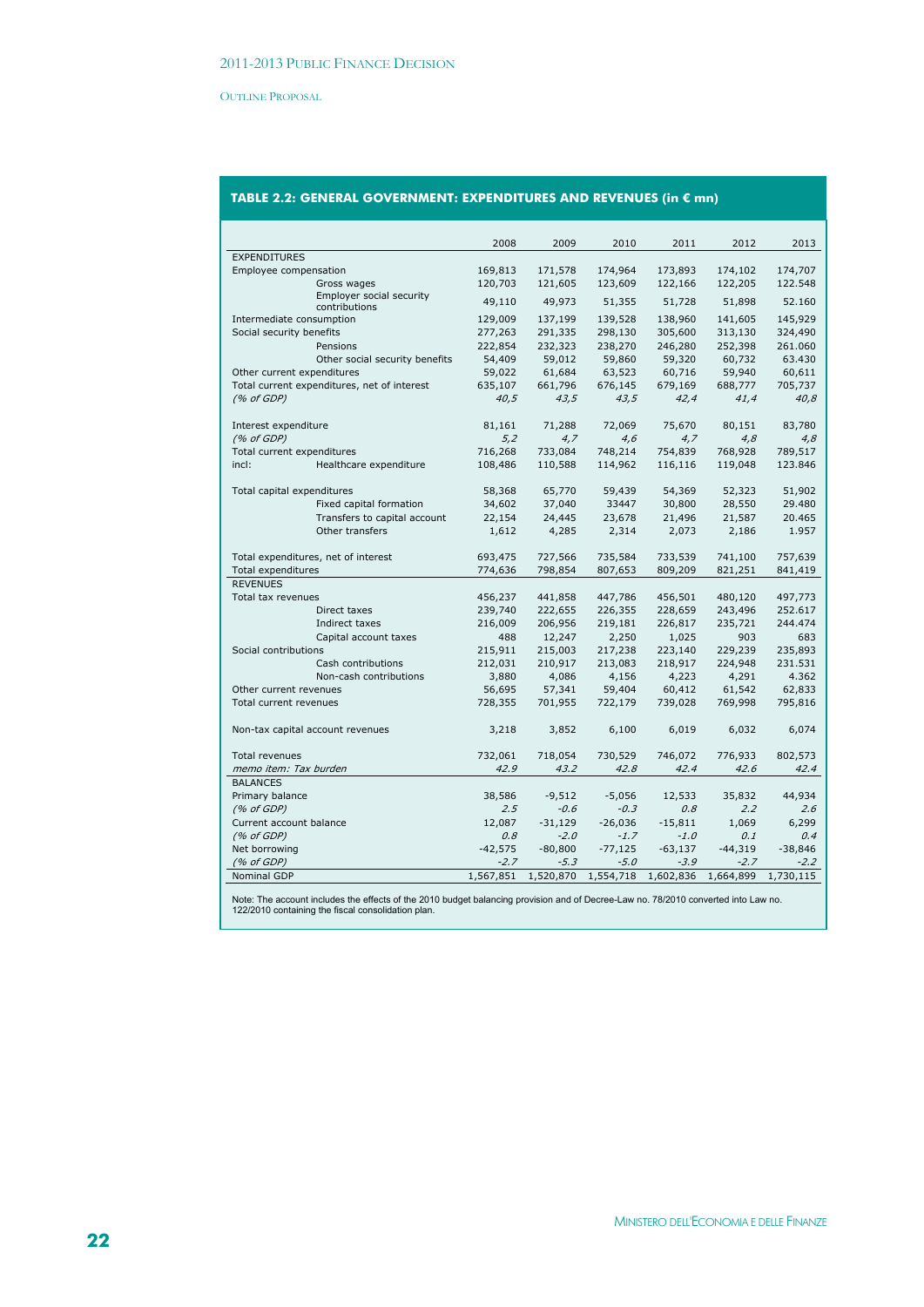# **TABLE 2.2 (cont): GENERAL GOVERNMENT: EXPENDITURES AND REVENUES (% of GDP)**

|                            |                                             | 2008   | 2009   | 2010   | 2011   | 2012   | 2013   |
|----------------------------|---------------------------------------------|--------|--------|--------|--------|--------|--------|
| <b>EXPENDITURES</b>        |                                             |        |        |        |        |        |        |
| Employee compensation      |                                             | 10.8   | 11.3   | 11.3   | 10.8   | 10.5   | 10.1   |
|                            | Gross wages                                 | 7.7    | 8.0    | 8.0    | 7.6    | 7.3    | 7.1    |
|                            | Employer social security                    |        |        |        |        |        |        |
|                            | contributions                               | 3.1    | 3.3    | 3.3    | 3.2    | 3.1    | 3.0    |
| Intermediate consumption   |                                             | 8,2    | 9.0    | 9.0    | 8.7    | 8.5    | 8.4    |
| Social security benefits   |                                             | 17,7   | 19.2   | 19.2   | 19.1   | 18.8   | 18.8   |
| incl:                      | Pensions                                    | 14.2   | 15.3   | 15.3   | 15.4   | 15.2   | 15.1   |
|                            | Other social security benefits              | 3.5    | 3.9    | 3.9    | 3.7    | 3.6    | 3.7    |
| Other current expenditures |                                             | 3,8    | 4.1    | 0.0    | 0.0    | 0.0    | 0.0    |
|                            | Total current expenditures, net of interest | 40,5   | 43.5   | 43.5   | 42.4   | 41.4   | 40.8   |
|                            |                                             |        |        |        |        |        |        |
| Interest expenditure       |                                             | 5,2    | 4.7    | 4.6    | 4.7    | 4.8    | 4.8    |
| Total current expenditures |                                             | 45,7   | 48.2   | 48.1   | 47.1   | 46.2   | 45.6   |
| incl:                      | Healthcare expenditure                      | 6.9    | 7.3    | 7.4    | 7.2    | 7.2    | 7.2    |
|                            |                                             |        |        |        |        |        |        |
| Total capital expenditures |                                             | 3,7    | 4.3    | 3.8    | 3.4    | 3.1    | 3.0    |
|                            | Fixed capital formation                     | 2.2    | 2.4    | 2.2    | 1.9    | 1.7    | 1.7    |
|                            | Transfers to capital account                | 1.4    | 1.6    | 1.5    | 1.3    | 1.3    | 1.2    |
|                            | Other transfers                             | 0.1    | 0.3    | 0.1    | 0.1    | 0.1    | 0.1    |
|                            |                                             | 44,2   | 47.8   | 47.3   | 45.8   | 44.5   | 43.8   |
| <b>Total expenditures</b>  | Total expenditures, net of interest         | 49,4   | 52.5   | 51.9   | 50.5   | 49.3   | 48.6   |
| <b>REVENUES</b>            |                                             |        |        |        |        |        |        |
| Total tax revenues         |                                             | 29,1   | 29.1   | 28.8   | 28.5   | 28.8   | 28.8   |
|                            | Direct taxes                                | 15.3   | 14.6   | 14.6   | 14.3   | 14.6   | 14.6   |
|                            | Indirect taxes                              | 13.8   | 13.6   | 14.1   | 14.2   | 14.2   | 14.1   |
|                            | Capital account taxes                       | 0.0    | 0.8    | 0.1    | 0.1    | 0.1    | 0.0    |
| Social contributions       |                                             | 13,8   | 14.1   | 14.0   | 13.9   | 13.8   | 13.6   |
|                            | Cash contributions                          | 13.5   | 13.9   | 13.7   | 13.7   | 13.5   | 13.4   |
|                            | Non-cash contributions                      | 0.2    | 0.3    | 0.3    | 0.3    | 0.3    | 0.3    |
| Other current revenues     |                                             | 3.6    | 3.8    | 3.8    | 3.8    | 3.7    | 3.6    |
| Total current revenues     |                                             | 46.5   | 46.2   | 46.5   | 46.1   | 46.2   | 46.0   |
|                            |                                             |        |        |        |        |        |        |
|                            | Non-tax capital account revenues            | 0.2    | 0.3    | 0.4    | 0.4    | 0.4    | 0.4    |
|                            |                                             |        |        |        |        |        |        |
| <b>Total revenues</b>      |                                             | 46.7   | 47.2   | 47.0   | 46.5   | 46.7   | 46.4   |
| memo item: Tax burden      |                                             | 42.9   | 43.2   | 42.8   | 42.4   | 42.6   | 42.4   |
| <b>BALANCES</b>            |                                             |        |        |        |        |        |        |
| Primary balance            |                                             | 2.5    | $-0.6$ | $-0.3$ | 0.8    | 2.2    | 2.6    |
| Current account balance    |                                             | 0.8    | $-2.0$ | $-1.7$ | $-1.0$ | 0.1    | 0.4    |
|                            |                                             |        |        |        |        |        |        |
| Net borrowing              |                                             | $-2.7$ | $-5.3$ | $-5.0$ | $-3.9$ | $-2.7$ | $-2.2$ |
|                            |                                             |        |        |        |        |        |        |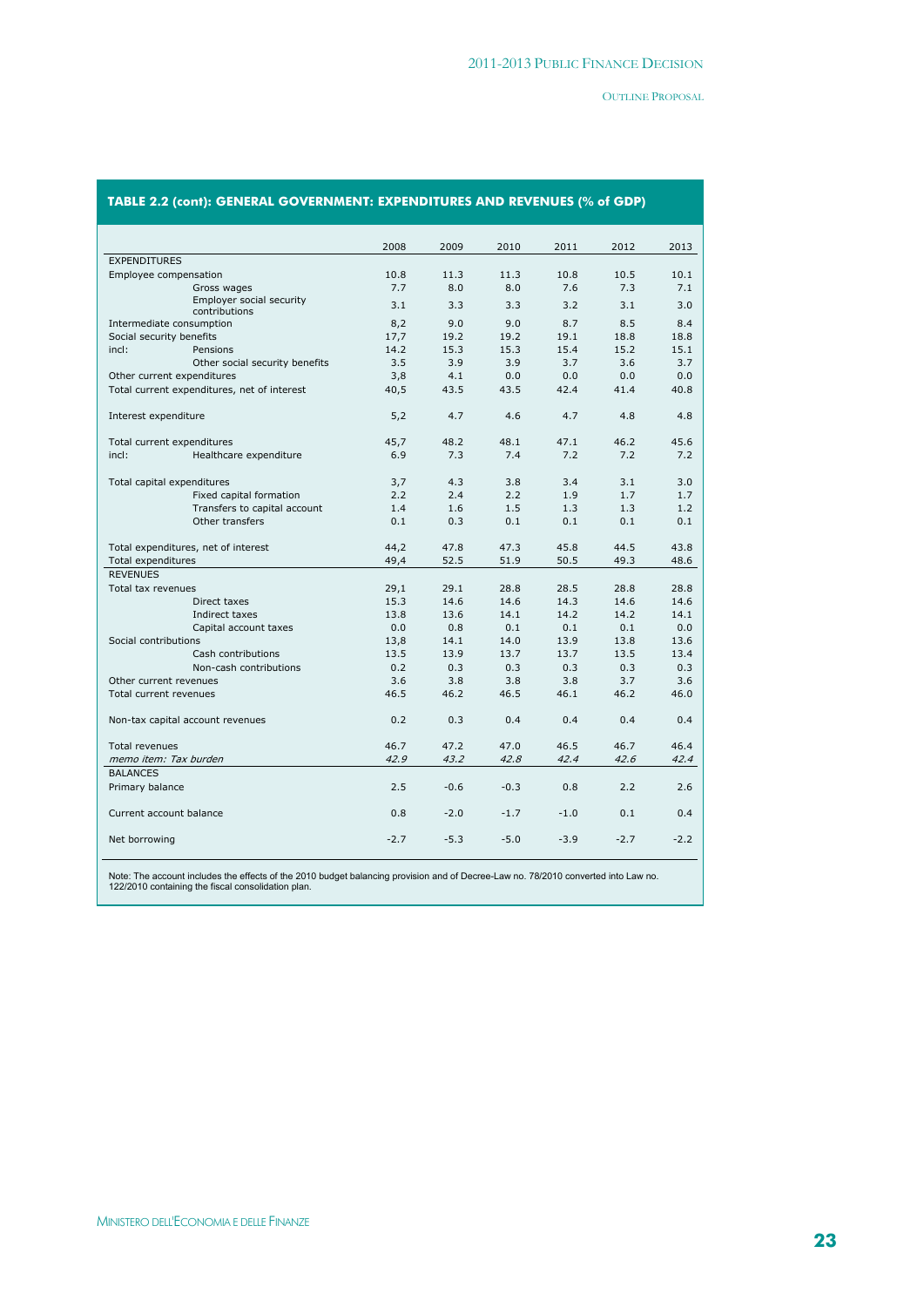#### **TABLE 2.2a: CENTRAL GOVERNMENT ECONOMIC BODIES: EXPENDITURES AND REVENUES (in € mn)**

|                                       | 2008      | 2009      | 2010         | 2011         | 2012         | 2013         |
|---------------------------------------|-----------|-----------|--------------|--------------|--------------|--------------|
| <b>EXPENDITURES</b>                   |           |           |              |              |              |              |
| Employee compensation                 | 93,439    | 96,263    | 98,088       | 97,130       | 97,125       | 96,896       |
| Intermediate consumption              | 24,096    | 27,011    | 25,478       | 24,310       | 23,123       | 22,313       |
| Transfers to public administrations   | 164,890   | 194,763   | 204,742      | 196,822      | 194,876      | 197,455      |
| Transfers to other parties            | 25,824    | 29,067    | 27,917       | 25,760       | 25,731       | 26,293       |
| Other current expenditures            | 12,010    | 12,211    | 12,400       | 12,586       | 12,743       | 12,917       |
| Current expenditures, net of interest | 320,259   | 359,315   | 368,625      | 356,608      | 353,598      | 355,874      |
| (% of GDP)                            | 20.4      | 23.6      | 23.7         | 22.2         | 21.2         | 20.6         |
| Interest expenditure                  | 76,235    | 67,346    | 67,953       | 71,471       | 75,806       | 79,297       |
| (% of GDP)                            | 4.9       | 4.4       | 4.4          | 4.5          | 4.6          | 4.6          |
| Total current expenditures            | 396,494   | 426,661   | 436,578      | 428,079      | 429,404      | 435,171      |
| Total capital expenditures            | 33,991    | 40,532    | 36,465       | 35,464       | 34,645       | 33,937       |
| Fixed capital formation               | 7,577     | 8,809     | 7,631        | 8,345        | 6,784        | 7.473        |
| Transfers to public administrations   | 12,111    | 12,586    | 12,580       | 12,515       | 12,643       | 12.686       |
| Transfers to other parties            | 14,248    | 19,078    | 16,194       | 14,542       | 15,154       | 13.711       |
| Other transfers                       | 55        | 59        | 60           | 62           | 64           | 67           |
| Total expenditures, net of interest   | 354,250   | 399,847   | 405,090      | 392,072      | 388,243      | 389,811      |
| Total expenditures                    | 430,485   | 467,193   | 473,043      | 463,543      | 464,049      | 469,108      |
| <b>REVENUES</b>                       |           |           |              |              |              |              |
| Tax revenues                          | 352,712   | 349,291   | 355,508      | 362,637      | 383,931      | 399,171      |
| Social contributions                  | 2,016     | 2,170     | 2,208        | 2,241        | 2,271        | 2,304        |
| Transfers from public administrations | 6,582     | 7,401     | 7,139        | 7,192        | 7,254        | 7,316        |
| Transfers from other parties          | 11,815    | 12,582    | 14,063       | 13,478       | 13,492       | 13,845       |
| Other current revenues                | 15,008    | 14,476    | 15,220       | 16,109       | 16,592       | 16,877       |
| Total current revenues                | 387,678   | 373,699   | 391,888      | 400,632      | 422,637      | 438,830      |
|                                       |           |           |              |              |              |              |
| Non-tax capital account revenues      | 395       | 7,764     | 1,807        | 1,008        | 1,007        | 1,006        |
| Transfers from public administrations | 0         | 6,060     | $\mathbf{0}$ | $\mathbf{0}$ | $\mathbf{0}$ | $\mathbf{0}$ |
| Transfers from other parties          | 395       | 1,704     | 1,807        | 1,008        | 1,007        | 1.006        |
| <b>Total revenues</b>                 | 388,528   | 393,684   | 395,945      | 402,665      | 424,547      | 440,519      |
| memo item: Sector tax burden          | 22.6      | 23.1      | 23.0         | 22.8         | 23.2         | 23.2         |
| <b>BALANCES</b>                       |           |           |              |              |              |              |
| Primary balance                       | 34,278    | $-6,163$  | $-9,145$     | 10,593       | 36,304       | 50,708       |
| (% of GDP)                            | 2.2       | $-0.4$    | $-0.6$       | 0.7          | 2.2          | 2.9          |
| Current account balance               | $-8,816$  | $-52,962$ | $-44,690$    | $-27,447$    | $-6,767$     | 3,659        |
| (% of GDP)                            | $-0.6$    | $-3.5$    | $-2.9$       | $-1.7$       | $-0.4$       | 0.2          |
| Net borrowing                         | $-41,957$ | $-73,509$ | $-77,098$    | $-60,878$    | $-39,502$    | $-28,589$    |
| (% of GDP)                            | $-2.7$    | $-4.8$    | $-5.0$       | $-3.8$       | $-2.4$       | -1.7         |
| <b>Nominal GDP</b>                    | 1,567,851 | 1,520,870 | 1,554,718    | 1,602,836    | 1,664,899    | 1,730,115    |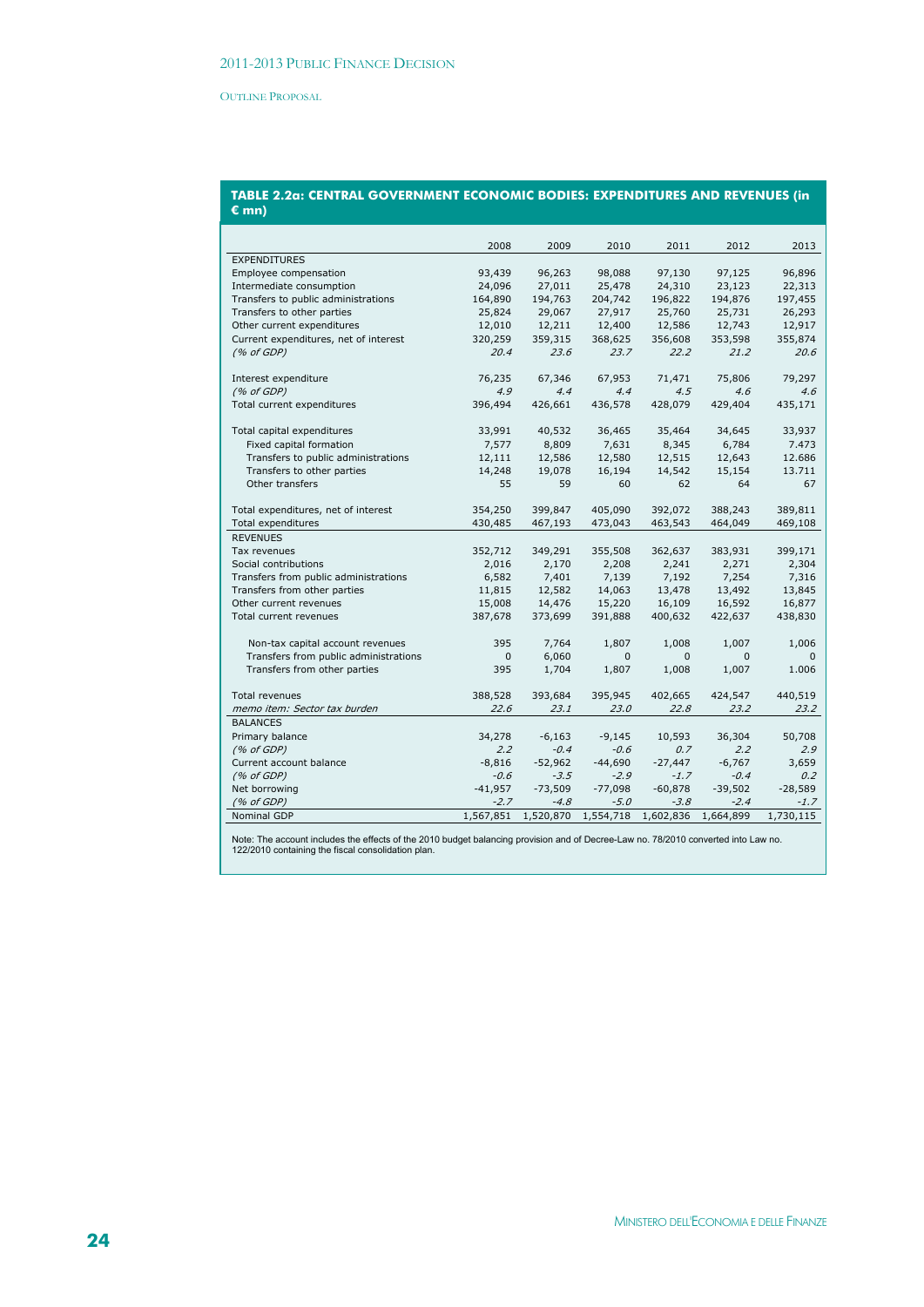#### **TABLE 2.2a (cont): CENTRAL GOVERNMENT ECONOMIC BODIES: EXPENDITURES AND REVENUES (% of GDP)**

|                                       | 2008      | 2009      | 2010      | 2011      | 2012      | 2013      |
|---------------------------------------|-----------|-----------|-----------|-----------|-----------|-----------|
| <b>EXPENDITURES</b>                   |           |           |           |           |           |           |
| Employee compensation                 | 6.0       | 6.3       | 6.3       | 6.1       | 5.8       | 5.6       |
| Intermediate consumption              | 1.5       | 1.8       | 1.6       | 1.5       | 1.4       | 1.3       |
| Transfers to public administrations   | 10.5      | 12.8      | 13.2      | 12.3      | 11.7      | 11.4      |
| Transfers to other parties            | 1.6       | 1.9       | 1.8       | 1.6       | 1.5       | 1.5       |
| Other current expenditures            | 0.8       | 0.8       | 0.8       | 0.8       | 0.8       | 0.7       |
| Current expenditures, net of interest | 20.4      | 23.6      | 23.7      | 22.2      | 21.2      | 20.6      |
|                                       |           |           |           |           |           |           |
| Interest expenditure                  | 4.9       | 4.4       | 4.4       | 4.5       | 4.6       | 4.6       |
| Total current expenditures            | 25.3      | 28.1      | 28.1      | 26.7      | 25.8      | 25.2      |
| Total capital expenditures            | 2.2       | 2.7       | 2.3       | 2.2       | 2.1       | 2.0       |
| Fixed capital formation               | 0.5       | 0.6       | 0.5       | 0.5       | 0.4       | 0,4       |
| Transfers to public administrations   | 0.8       | 0.8       | 0.8       | 0.8       | 0.8       | 0,7       |
| Transfers to other parties            | 0.9       | 1.3       | 1.0       | 0.9       | 0.9       | 0,8       |
| Other transfers                       | 0.0       | 0.0       | 0.0       | 0.0       | 0.0       | 0,0       |
|                                       |           |           |           |           |           |           |
| Total expenditures, net of interest   | 22.6      | 26.3      | 26.1      | 24.5      | 23.3      | 22.5      |
| Total expenditures                    | 27.5      | 30.7      | 30.4      | 28.9      | 27.9      | 27.1      |
| <b>REVENUES</b>                       |           |           |           |           |           |           |
| Tax revenues                          | 22.5      | 23.0      | 22.9      | 22.6      | 23.1      | 23.1      |
| Social contributions                  | 0.1       | 0.1       | 0.1       | 0.1       | 0.1       | 0.1       |
| Transfers from public administrations | 0.4       | 0.5       | 0.5       | 0.4       | 0.4       | 0.4       |
| Transfers from other parties          | 0.8       | 0.8       | 0.9       | 0.8       | 0.8       | 0.8       |
| Other current revenues                | 1.0       | 1.0       | 1.0       | 1.0       | 1.0       | 1.0       |
| Total current revenues                | 24.7      | 24.6      | 25.2      | 25.0      | 25.4      | 25.4      |
| Non-tax capital account revenues      | 0.0       | 0.5       | 0.1       | 0.1       | 0.1       | 0.1       |
| Transfers from public administrations | 0.0       | 0.4       | 0.0       | 0.0       | 0.0       | 0,0       |
| Transfers from other parties          | 0.0       | 0.1       | 0.1       | 0.1       | 0.1       | 0,1       |
| <b>Total revenues</b>                 | 24.8      | 25.9      | 25.5      | 25.1      | 25.5      | 25.5      |
| memo item: Sector tax burden          | 22.6      | 23.1      | 23.0      | 22.8      | 23.2      | 23.2      |
| <b>BALANCES</b>                       |           |           |           |           |           |           |
| Primary balance                       | 2.2       | $-0.4$    | $-0.6$    | 0.7       | 2.2       | 2.9       |
| Current account balance               | $-0.6$    | $-3.5$    | $-2.9$    | $-1.7$    | $-0.4$    | 0.2       |
| Net borrowing                         | $-2.7$    | $-4.8$    | $-5.0$    | $-3.8$    | $-2.4$    | $-1.7$    |
| <b>Nominal GDP</b>                    | 1,567,851 | 1,520,870 | 1,554,718 | 1,602,836 | 1,664,899 | 1,730,115 |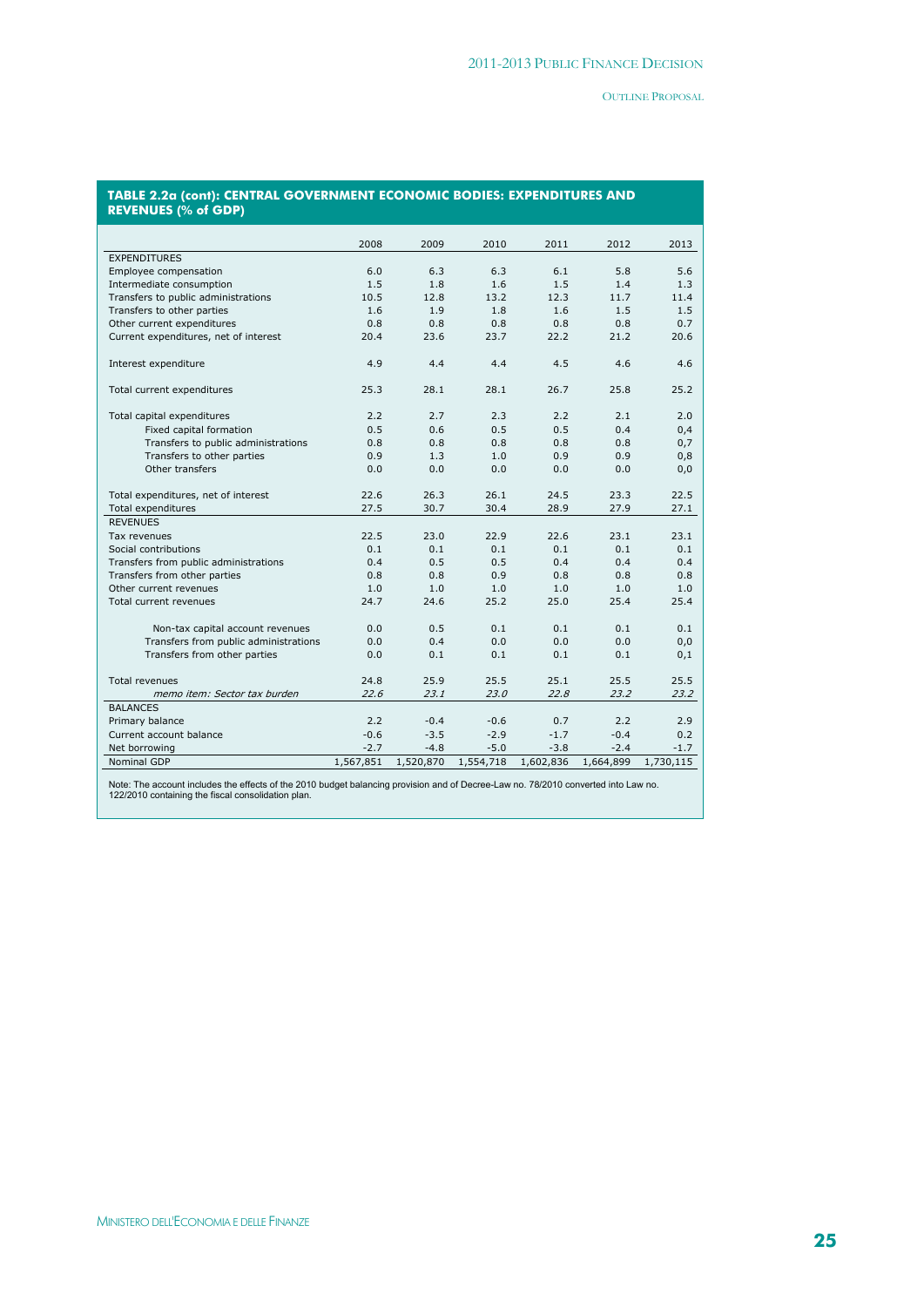#### **TABLE 2.2b: LOCAL GOVERNMENT ECONOMIC BODIES: EXPENDITURES AND REVENUES (IN € MN)**

|                                       | 2008         | 2009      | 2010     | 2011                | 2012      | 2013      |
|---------------------------------------|--------------|-----------|----------|---------------------|-----------|-----------|
| <b>EXPENDITURES</b>                   |              |           |          |                     |           |           |
| Employee compensation                 | 72,718       | 71,720    | 73,228   | 73,101              | 73,275    | 74,073    |
| Intermediate consumption              | 102,259      | 107,259   | 111,078  | 111,612             | 115,364   | 120,414   |
| Transfers to public administrations   | 941          | 979       | 1,772    | 1,805               | 1,842     | 1,878     |
| Transfers to other parties            | 18,982       | 19,428    | 20,995   | 18,742              | 18,183    | 18,261    |
| Other current expenditures            | 7,916        | 8,379     | 8,569    | 8,546               | 8,291     | 8,254     |
| Current expenditures, net of interest | 202,816      | 207,765   | 215,642  | 213,806             | 216,955   | 222,880   |
| (% of GDP)                            | 12.9         | 13.7      | 13.9     | 13.3                | 13.0      | 12.9      |
|                                       |              |           |          |                     |           |           |
| Interest expenditure                  | 5,589        | 4,641     | 4,812    | 4,871               | 5,003     | 5,124     |
| (% of GDP)                            | 0.4          | 0.3       | 0.3      | 0.3                 | 0.3       | 0.3       |
| Total current expenditures            | 208,405      | 212,406   | 220,454  | 218,677             | 221,958   | 228,004   |
| Total capital expenditures            | 36,210       | 42,649    | 35,456   | 31,613              | 30,407    | 30,725    |
| Fixed capital formation               | 26,747       | 26,996    | 25,717   | 22,648              | 21,851    | 22.081    |
| Transfers to public administrations   | $\mathbf{0}$ | 6,060     | $\Omega$ | $\Omega$            | $\Omega$  | $\Omega$  |
| Transfers to other parties            | 9,566        | 9,499     | 9,643    | 8,867               | 8,454     | 8.539     |
| Other transfers                       | $-103$       | 94        | 96       | 98                  | 102       | 105       |
|                                       |              |           |          |                     |           |           |
| Total expenditures, net of interest   | 239,026      | 250,414   | 251,098  | 245,419             | 247,362   | 253,605   |
| Total expenditures                    | 244,615      | 255,055   | 255,910  | 250,290             | 252,365   | 258,729   |
| <b>REVENUES</b>                       |              |           |          |                     |           |           |
| Tax revenues                          | 103,525      | 92,567    | 92,278   | 93,864              | 96,189    | 98,603    |
| Social contributions                  | 1,338        | 1,344     | 1,363    | 1,383               | 1,405     | 1,428     |
| Transfers from public administrations | 91,297       | 112,155   | 109,298  | 100,862             | 98,572    | 99,094    |
| Transfers from other parties          | 6,720        | 6,687     | 6,037    | 6,163               | 6,312     | 6,477     |
| Other current revenues                | 21,718       | 22,150    | 22,503   | 22,940              | 23,423    | 23,892    |
| Total current revenues                | 224,565      | 234,877   | 231,479  | 225,212             | 225,901   | 229,494   |
|                                       |              |           |          |                     |           |           |
| Non-tax capital account revenues      | 14,934       | 14,734    | 16,872   | 17,526              | 17,668    | 17,752    |
| Transfers from public administrations | 12,111       | 12,586    | 12,579   | 12,515              | 12,643    | 12.684    |
| Transfers from other parties          | 2,823        | 2,148     | 4,293    | 5,011               | 5,025     | 5.068     |
| <b>Total revenues</b>                 | 239,532      | 249,637   | 248,351  | 242,738             | 243,569   | 247,246   |
| memo item: Sector tax burden          | 6.7          | 6.2       | 6.0      | 5.9                 | 5.9       | 5.8       |
| <b>BALANCES</b>                       |              |           |          |                     |           |           |
| Primary balance                       | 506          | $-777$    | $-2,747$ | $-2,681$            | $-3,793$  | $-6,359$  |
| (% of GDP)                            | 0.0          | $-0.1$    | $-0.2$   | $-0.2$              | $-0.2$    | $-0.4$    |
| Current account balance               | 16,160       | 22,471    | 11,025   | 6,535               | 3,943     | 1,490     |
| (% of GDP)                            | 1.0          | 1.5       | 0.7      | 0.4                 | 0.2       | 0.1       |
| Net borrowing                         | $-5,083$     | $-5,418$  | $-7,559$ | $-7,552$            | $-8,796$  | $-11,483$ |
| (% of GDP)                            | $-0.3$       | $-0.4$    | $-0.5$   | $-0.5$              | $-0.5$    | $-0.7$    |
| Nominal GDP                           | 1,567,851    | 1,520,870 |          | 1,554,718 1,602,836 | 1,664,899 | 1,730,115 |
|                                       |              |           |          |                     |           |           |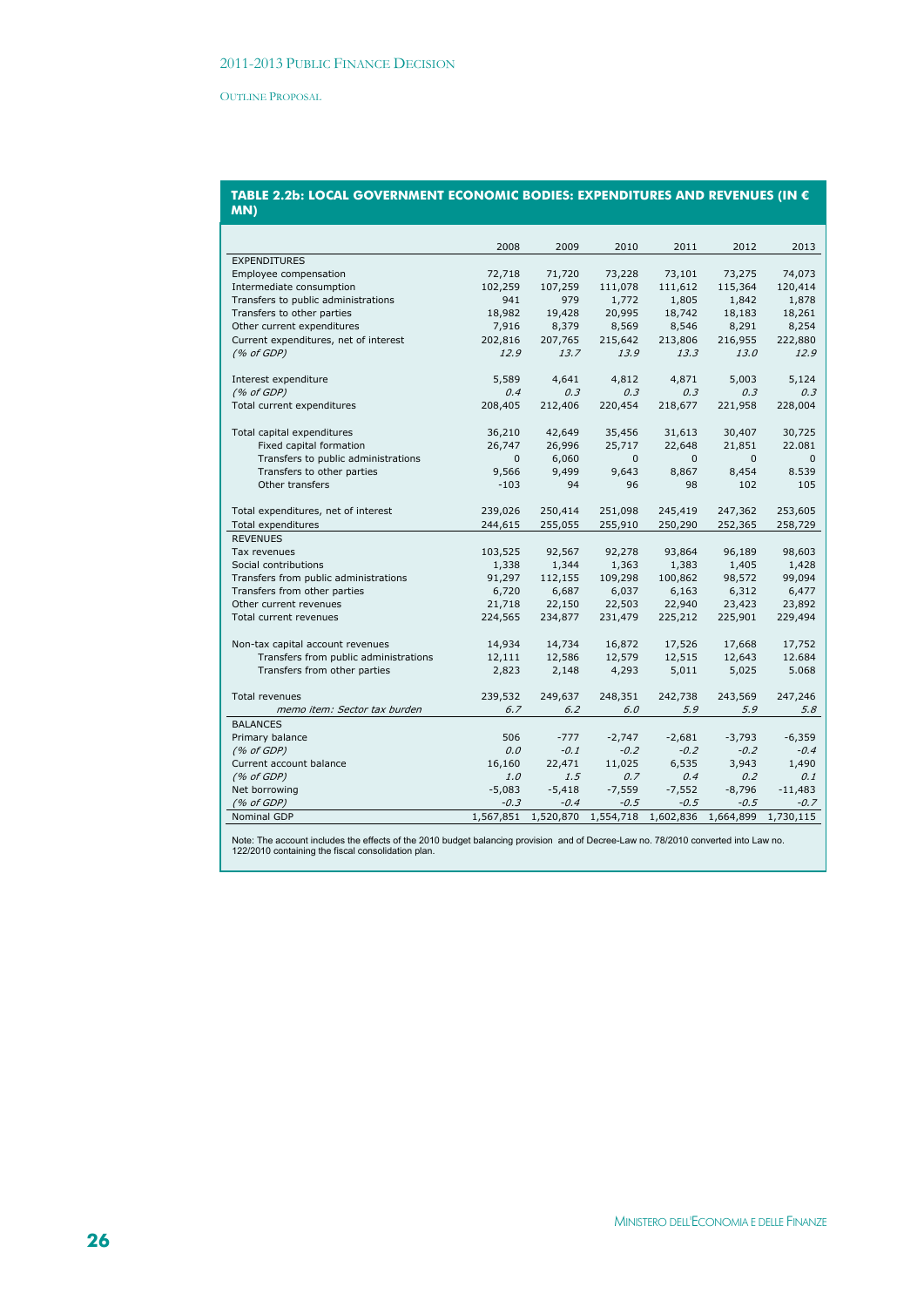| <b>TABLE 2.2b (cont): LOCAL GOVERNMENT ECONOMIC BODIES: EXPENDITURES AND REVENUES</b><br>(% of GDP) |  |
|-----------------------------------------------------------------------------------------------------|--|
|                                                                                                     |  |

|                                       | 2008      | 2009                | 2010   | 2011      | 2012      | 2013      |
|---------------------------------------|-----------|---------------------|--------|-----------|-----------|-----------|
| <b>EXPENDITURES</b>                   |           |                     |        |           |           |           |
| Employee compensation                 | 4.6       | 4.7                 | 4.7    | 4.6       | 4.4       | 4.3       |
| Intermediate consumption              | 6.5       | 7.1                 | 7.1    | 7.0       | 6.9       | 7.0       |
| Transfers to public administrations   | 0.1       | 0.1                 | 0.1    | 0.1       | 0.1       | 0.1       |
| Transfers to other parties            | 1.2       | 1.3                 | 1.4    | 1.2       | 1.1       | 1.1       |
| Other current expenditures            | 0.5       | 0.6                 | 0.6    | 0.5       | 0.5       | 0.5       |
| Current expenditures, net of interest | 12.9      | 13.7                | 13.9   | 13.3      | 13.0      | 12.9      |
| Interest expenditure                  | 0.4       | 0.3                 | 0.3    | 0.3       | 0.3       | 0.3       |
| Total current expenditures            | 13.3      | 14.0                | 14.2   | 13.6      | 13.3      | 13.2      |
| Total capital expenditures            | 2.3       | 2.8                 | 2.3    | 2.0       | 1.8       | 1.8       |
| Fixed capital formation               | 1.7       | 1.8                 | 1.7    | 1.4       | 1.3       | 1,3       |
| Transfers to public administrations   | 0.0       | 0.4                 | 0.0    | 0.0       | 0.0       | 0,0       |
| Transfers to other parties            | 0.6       | 0.6                 | 0.6    | 0.6       | 0.5       | 0, 5      |
| Other transfers                       | 0.0       | 0.0                 | 0.0    | 0.0       | 0.0       | 0,0       |
| Total expenditures, net of interest   | 15.2      | 16.5                | 16.2   | 15.3      | 14.9      | 14.7      |
| Total expenditures                    | 15.6      | 16.8                | 16.5   | 15.6      | 15.2      | 15.0      |
| <b>REVENUES</b>                       |           |                     |        |           |           |           |
| Tax revenues                          | 6.6       | 6.1                 | 5.9    | 5.9       | 5.8       | 5.7       |
| Social contributions                  | 0.1       | 0.1                 | 0.1    | 0.1       | 0.1       | 0.1       |
| Transfers from public administrations | 5.8       | 7.4                 | 7.0    | 6.3       | 5.9       | 5.7       |
| Transfers from other parties          | 0.4       | 0.4                 | 0.4    | 0.4       | 0.4       | 0.4       |
| Other current revenues                | 1.4       | 1.5                 | 1.4    | 1.4       | 1.4       | 1.4       |
| Total current revenues                | 14.3      | 15.4                | 14.9   | 14.1      | 13.6      | 13.3      |
| Non-tax capital account revenues      | 1.0       | 1.0                 | 1.1    | 1.1       | 1.1       | 1.0       |
| Transfers from public administrations | 0.8       | 0.8                 | 0.8    | 0.8       | 0.8       | 0,7       |
| Transfers from other parties          | 0.2       | 0.1                 | 0.3    | 0.3       | 0.3       | 0,3       |
| <b>Total revenues</b>                 | 15.3      | 16.4                | 16.0   | 15.1      | 14.6      | 14.3      |
| memo item: Sector tax burden          | 6.7       | 6.2                 | 6.0    | 5.9       | 5.9       | 5.8       |
| <b>BALANCES</b>                       |           |                     |        |           |           |           |
| Primary balance                       | 0.0       | $-0.1$              | $-0.2$ | $-0.2$    | $-0.2$    | $-0.4$    |
| Current account balance               | 1.0       | 1.5                 | 0.7    | 0.4       | 0.2       | 0.1       |
| Net borrowing                         | $-0.3$    | $-0.4$              | $-0.5$ | $-0.5$    | $-0.5$    | $-0.7$    |
| Nominal GDP                           | 1,567,851 | 1,520,870 1,554,718 |        | 1,602,836 | 1,664,899 | 1,730,115 |
|                                       |           |                     |        |           |           |           |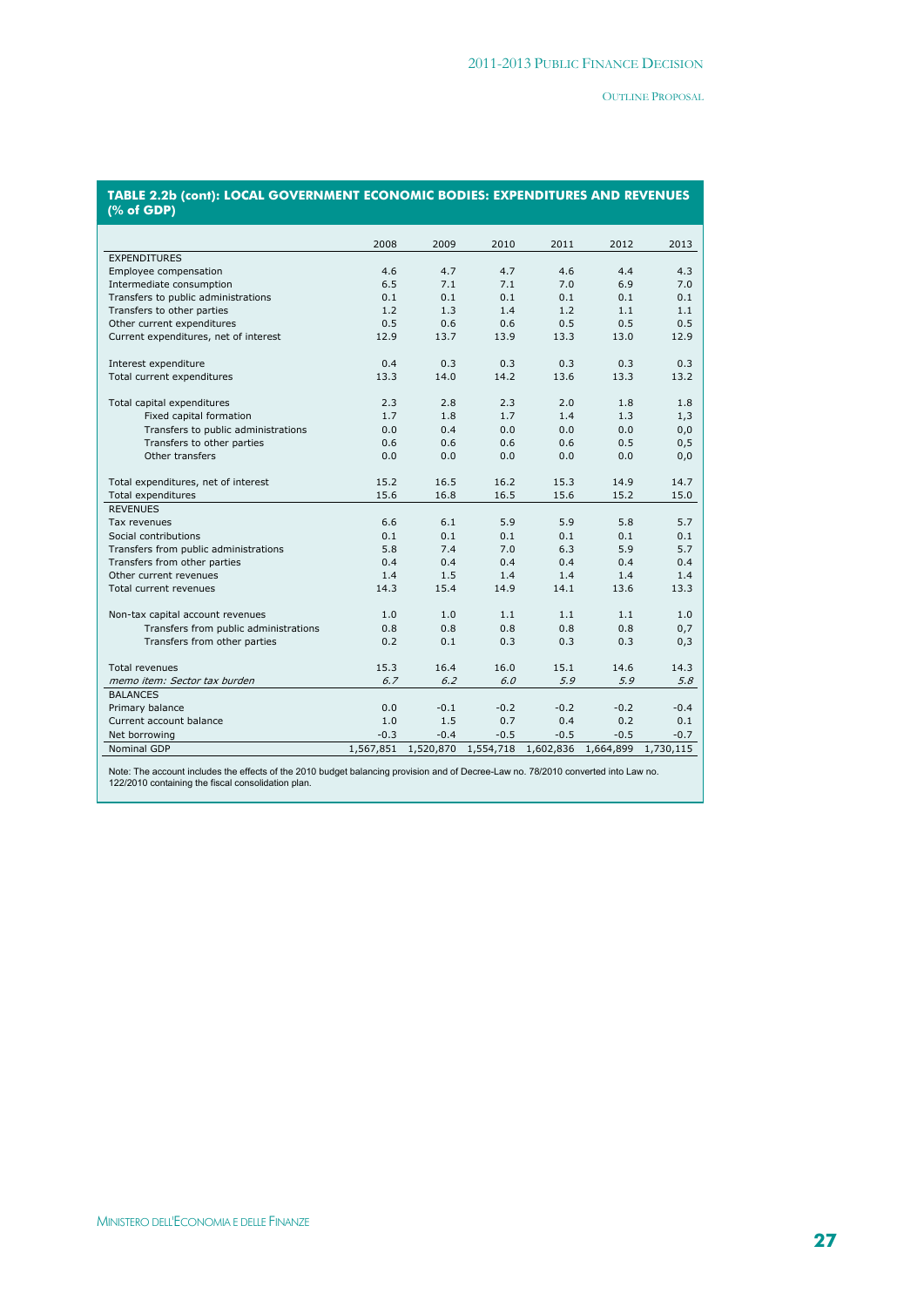# **TABLE 2.2c: SOCIAL SECURITY FUNDS: EXPENDITURES AND REVENUES (IN € MN)**

|                                       | 2008           | 2009         | 2010         | 2011         | 2012           | 2013         |
|---------------------------------------|----------------|--------------|--------------|--------------|----------------|--------------|
| <b>EXPENDITURES</b>                   |                |              |              |              |                |              |
| Employee compensation                 | 3,656          | 3,595        | 3,648        | 3,662        | 3,702          | 3,738        |
| Intermediate consumption              | 2,654          | 2,929        | 2,972        | 3,038        | 3,118          | 3,202        |
| Transfers to public administrations   | 5,659          | 6,425        | 6,147        | 6,184        | 6,227          | 6,270        |
| Transfers to other parties            | 271,284        | 283,744      | 291,568      | 300,463      | 307,880        | 319,117      |
| Other current expenditures            | 269            | 190          | 204          | 220          | 242            | 259          |
| Current expenditures, net of interest | 283,522        | 296,883      | 304,539      | 313,567      | 321,169        | 332,586      |
| (% of GDP)                            | 18.1           | 19.5         | 19.6         | 19.6         | 19.3           | 19.2         |
|                                       |                |              |              |              |                |              |
| Interest expenditure                  | 329            | 192          | 194          | 197          | 201            | 205          |
| (% of GDP)                            | 0.0            | 0.0          | 0.0          | 0.0          | 0.0            | 0.0          |
| Total current expenditures            | 283,851        | 297,075      | 304,733      | 313,764      | 321,370        | 332,791      |
|                                       |                |              |              |              |                |              |
| Total capital expenditures            | 278            | 1,235        | 100          | $-194$       | $-84$          | $-75$        |
| Fixed capital formation               | 278            | 1,235        | 100          | $-194$       | $-84$          | $-75$        |
| Transfers to public administrations   | $\mathbf{0}$   | $\mathbf{0}$ | $\mathbf{0}$ | $\mathbf{0}$ | $\mathbf{0}$   | $\mathbf 0$  |
| Transfers to other parties            | $\overline{0}$ | $\mathbf{0}$ | $\Omega$     | $\Omega$     | $\overline{0}$ | $\mathbf{0}$ |
| Other transfers                       | $\Omega$       | $\Omega$     | $\Omega$     | $\Omega$     | $\Omega$       | $\Omega$     |
|                                       |                |              |              |              |                |              |
| Total expenditures, net of interest   | 283,800        | 298,118      | 304,639      | 313,373      | 321,085        | 332,511      |
| Total expenditures                    | 284,129        | 298,310      | 304,833      | 313,570      | 321,286        | 332,716      |
| <b>REVENUES</b>                       |                |              |              |              |                |              |
| Tax revenues                          | $\mathbf{0}$   | 0            | $\mathbf{0}$ | $\mathbf{0}$ | $\mathbf{0}$   | $\mathbf{0}$ |
| Social contributions                  | 212,557        | 211,489      | 213,667      | 219,516      | 225,563        | 232,161      |
| Transfers from public administrations | 73,611         | 82,611       | 96,224       | 96,755       | 97,121         | 99,196       |
| Transfers from other parties          | 630            | 884          | 893          | 908          | 925            | 942          |
| Other current revenues                | 1,796          | 1,453        | 1,578        | 1,683        | 1,657          | 1,646        |
| Total current revenues                | 288,594        | 296,437      | 312,362      | 318,862      | 325,266        | 333,945      |
|                                       |                |              |              |              |                |              |
| Non-tax capital account revenues      | $\mathbf{0}$   | $\mathbf{0}$ | $\mathbf{0}$ | $\mathbf{0}$ | 0              | $\mathbf 0$  |
| Transfers from public administrations | 0              | $\mathbf{0}$ | $\mathbf{0}$ | $\mathbf{0}$ | $\mathbf 0$    | $\mathbf{0}$ |
| Transfers from other parties          | 0              | $\mathbf 0$  | $\mathbf{0}$ | $\Omega$     | $\overline{0}$ | $\mathbf 0$  |
| <b>Total revenues</b>                 | 288,594        | 296,437      | 312,362      | 318,862      | 325,266        | 333,945      |
| memo item: Sector tax burden          | 13.6           | 13.9         | 13.7         | 13.7         | 13.5           | 13.4         |
| <b>BALANCES</b>                       |                |              |              |              |                |              |
| Primary balance                       | 4,794          | $-1,681$     | 7,723        | 5,489        | 4,181          | 1,434        |
| (% of GDP)                            | 0.3            | $-0.1$       | 0.5          | 0.3          | 0.3            | 0.1          |
|                                       |                | $-638$       |              |              |                |              |
| Current account balance<br>(% of GDP) | 4,743<br>0.3   | 0.0          | 7,629<br>0.5 | 5,098<br>0.3 | 3,896<br>0.2   | 1,154<br>0.1 |
| Net borrowing                         | 4,465          | $-1,873$     | 7,529        | 5,292        | 3,980          | 1,229        |
|                                       |                |              |              |              | 0.2            |              |
| (% of GDP)                            | 0.3            | $-0.1$       | 0.5          | 0.3          |                | 0.1          |
| Nominal GDP                           | 1,567,851      | 1,520,870    | 1,554,718    | 1,602,836    | 1,664,899      | 1,730,115    |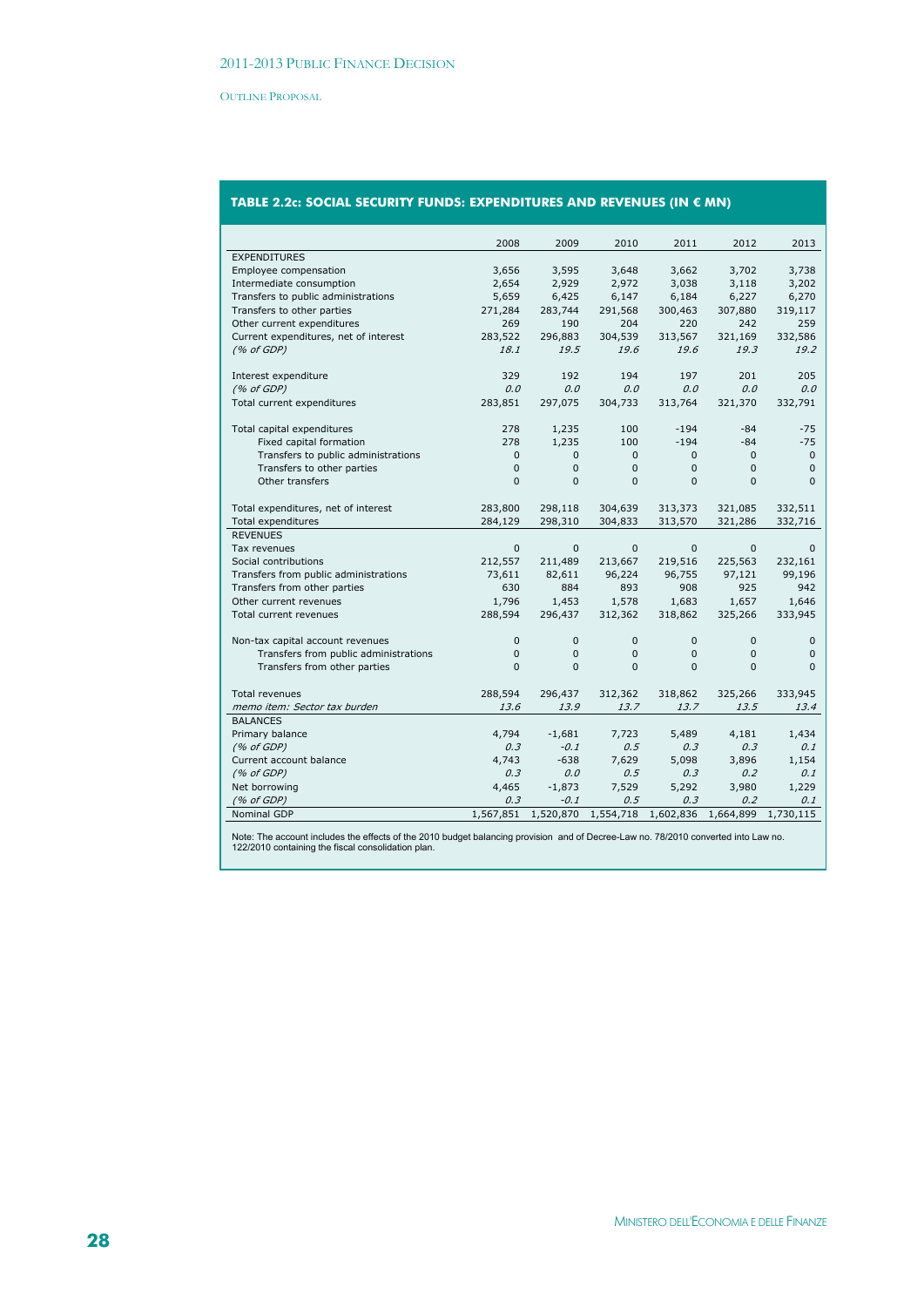|                                            | 2008      | 2009      | 2010      | 2011      | 2012      | 2013      |
|--------------------------------------------|-----------|-----------|-----------|-----------|-----------|-----------|
| <b>EXPENDITURES</b>                        |           |           |           |           |           |           |
| Employee compensation                      | 0.2       | 0.2       | 0.2       | 0.2       | 0.2       | 0.2       |
| Intermediate consumption                   | 0.2       | 0.2       | 0.2       | 0.2       | 0.2       | 0.2       |
| Transfers to public administrations        | 0.4       | 0.4       | 0.4       | 0.4       | 0.4       | 0.4       |
| Transfers to other parties                 | 17.3      | 18.7      | 18.8      | 18.7      | 18.5      | 18.4      |
| Other current expenditures                 | 0.0       | 0.0       | 0.0       | 0.0       | 0.0       | 0.0       |
| Current expenditures, net of interest      | 18.1      | 19.5      | 19.6      | 19.6      | 19.3      | 19.2      |
|                                            |           |           |           |           |           |           |
| Interest expenditure                       | 0.0       | 0.0       | 0.0       | 0.0       | 0.0       | 0.0       |
| Total current expenditures                 | 18.1      | 19.5      | 19.6      | 19.6      | 19.3      | 19.2      |
|                                            |           |           |           |           |           |           |
| Total capital expenditures                 | 0.0       | 0.1       | 0.0       | 0.0       | 0.0       | 0.0       |
| Fixed capital formation                    | 0.0       | 0.1       | 0.0       | 0.0       | 0.0       | 0,0       |
| Transfers to public administrations        | 0.0       | 0.0       | 0.0       | 0.0       | 0.0       | 0,0       |
| Transfers to other parties                 | 0.0       | 0.0       | 0.0       | 0.0       | 0.0       | 0,0       |
| Other transfers                            | 0.0       | 0.0       | 0.0       | 0.0       | 0.0       | 0,0       |
|                                            |           |           |           |           |           |           |
| Total expenditures, net of interest        | 18.1      | 19.6      | 19.6      | 19.6      | 19.3      | 19.2      |
| <b>Total expenditures</b>                  | 18.1      | 19.6      | 19.6      | 19.6      | 19.3      | 19.2      |
| <b>REVENUES</b>                            |           |           |           |           |           |           |
| Tax revenues                               | 0.0       | 0.0       | 0.0       | 0.0       | 0.0       | 0.0       |
| Social contributions                       | 13.6      | 13.9      | 13.7      | 13.7      | 13.5      | 13.4      |
| Transfers from public administrations      | 4.7       | 5.4       | 6.2       | 6.0       | 5.8       | 5.7       |
| Transfers from other parties               | 0.0       | 0.1       | 0.1       | 0.1       | 0.1       | 0.1       |
| Other current revenues                     | 0.1       | 0.1       | 0.1       | 0.1       | 0.1       | 0.1       |
| Total current revenues                     | 18.4      | 19.5      | 20.1      | 19.9      | 19.5      | 19.3      |
|                                            |           |           |           |           |           |           |
| Non-tax capital account revenues           | 0.0       | 0.0       | 0.0       | 0.0       | 0.0       | 0.0       |
| Transfers from public administrations      | 0.0       | 0.0       | 0.0       | 0.0       | 0.0       | 0,0       |
| Transfers from other parties               | 0.0       | 0.0       | 0.0       | 0.0       | 0.0       | 0,0       |
| <b>Total revenues</b>                      | 18.4      | 19.5      | 20.1      | 19.9      | 19.5      | 19.3      |
| memo item: Sector tax burden               | 13.6      | 13.9      | 13.7      | 13.7      | 13.5      | 13.4      |
| <b>BALANCES</b>                            |           |           |           |           |           |           |
|                                            | 0.3       | $-0.1$    | 0.5       | 0.3       | 0.3       | 0.1       |
| Primary balance<br>Current account balance | 0.3       | 0.0       | 0.5       | 0.3       | 0.2       | 0.1       |
| Net borrowing                              | 0.3       | $-0.1$    | 0.5       | 0.3       | 0.2       | 0.1       |
| Nominal GDP                                | 1,567,851 | 1,520,870 | 1,554,718 | 1,602,836 | 1,664,899 | 1,730,115 |
|                                            |           |           |           |           |           |           |

# **TABLE 2.2c (cont): SOCIAL SECURITY FUNDS: EXPENDITURES AND REVENUES (% of GDP)**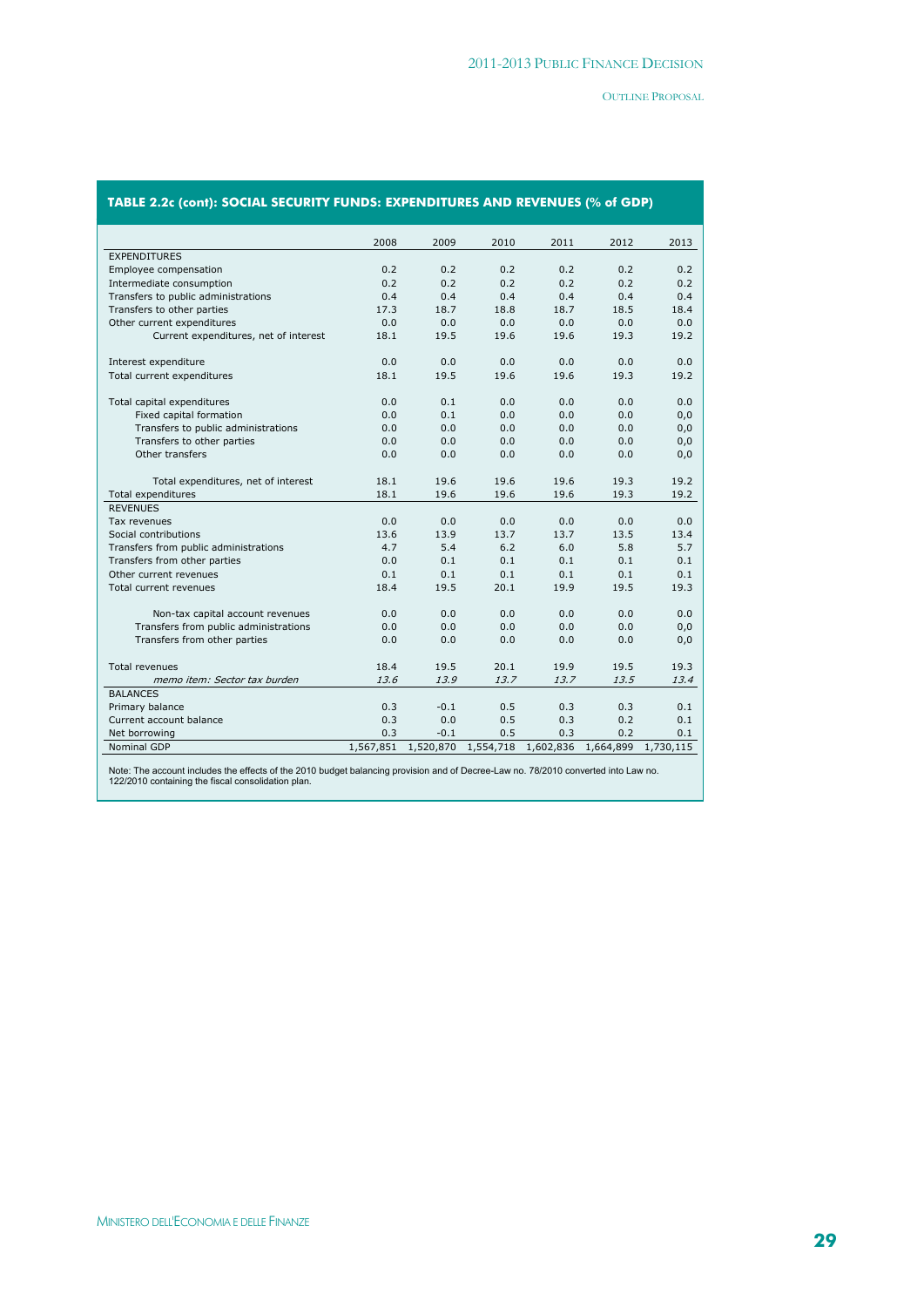| TABLE 2.3: INDEBTEDNESS NET OF ONE-OFF MEASURES AND INTEREST: BREAKDOWN BY |  |
|----------------------------------------------------------------------------|--|
| <b>SUB-SECTOR</b>                                                          |  |

|                                                      | 2009   | 2010   | 2011   | 2012   | 2013   |
|------------------------------------------------------|--------|--------|--------|--------|--------|
| Net borrowing (before interest and one-off measures) |        |        |        |        |        |
| General government                                   | $-5.3$ | $-5.0$ | $-3.9$ | $-2.7$ | $-2.2$ |
| Breakdown by sub-sector:                             |        |        |        |        |        |
| Central government economic bodies                   | $-4.8$ | $-5.0$ | $-3.8$ | $-2.4$ | $-1.7$ |
| Local government economic bodies                     | $-0.4$ | $-0.5$ | $-0.5$ | $-0.5$ | $-0.7$ |
| Social security funds                                | $-0.1$ | 0.5    | 0.3    | 0.2    | 0.1    |
| Net borrowing (net of interest)                      |        |        |        |        |        |
| General government                                   | $-0.6$ | $-0.3$ | 0.8    | 2.2    | 2.6    |
| Breakdown by sub-sector:                             |        |        |        |        |        |
| Central government economic bodies                   | $-0.4$ | $-0.6$ | 0.7    | 2.2    | 2.9    |
| Local government economic bodies                     | $-0.1$ | $-0.2$ | $-0.2$ | $-0.2$ | $-0.4$ |
| Social security funds                                | $-0.1$ | 0.5    | 0.3    | 0.3    | 0.1    |
| Net borrowing (net of interest and one-off measures) |        |        |        |        |        |
| General government                                   | $-1.3$ | $-0.4$ | 0.8    | 2.1    | 2.6    |
| Breakdown by sub-sector:                             |        |        |        |        |        |
| Central government economic bodies                   | $-1.2$ | $-0.6$ | 0.8    | 2.2    | 2.9    |
| Local government economic bodies                     | $-0.1$ | $-0.2$ | $-0.2$ | $-0.3$ | $-0.4$ |
| Social security funds                                | 0.1    | 0.5    | 0.3    | 0.2    | 0.1    |
|                                                      |        |        |        |        |        |

Note: Possible discrepancies between the partial data and the aggregate data are due to the exclusion from the consolidation of a small portion of interest.

#### **Cash account: public sector and sub-sectors**

The new accounting/public-finance law has introduced changes in the representation of the cash accounts. First of all, for the definition of the perimeter of the public sector, it adopts the S13 list published by ISTAT, which represents the basis for the construction of the general government account in accordance with European regulations. Secondly, it has provided that the public-sector cash account be subdivided into sub-sectors - central government economic bodies, local government economic bodies and social security funds - rather than by levels of government<sup>5</sup>.

Compliance with the new law can only be achieved gradually and in parallel with the ongoing process of improving the information bases and the quality of the data to be consolidated.

The consolidated cash account presented herein refers to the public sector which almost coincides with the definition of general government as provided by the S13 list. The data related to the different levels of government have been aggregated so as to represent the three sub-sectors of central government economic bodies, local government economic bodies, and social security funds.

The consolidated cash account for the public sector for 2009 does not include any adjustments with respect to that published in the RUEF 2010, except for the different representation of the sub-sectors.

The estimation of the consolidated cash account for the public sector for the subsequent years with respect to the estimates provided in the RUEF<sup>6</sup> not only includes the effects of the corrective measures provided by the Government, the results of the monitoring of cash flows for 2010 with regard to financial stabilisation and economic

1

<sup>&</sup>lt;sup>5</sup> The public-finance documents to date (see RUEF) presented the consolidated cash account of the public sector subdivided by levels of government: state sector, social security funds, regions, healthcare, municipalities and provinces, other consolidated public entities, and other non-consolidated public entities. 6  $6$  The cash estimates in the latest RUEF are indicated for year 2010 only.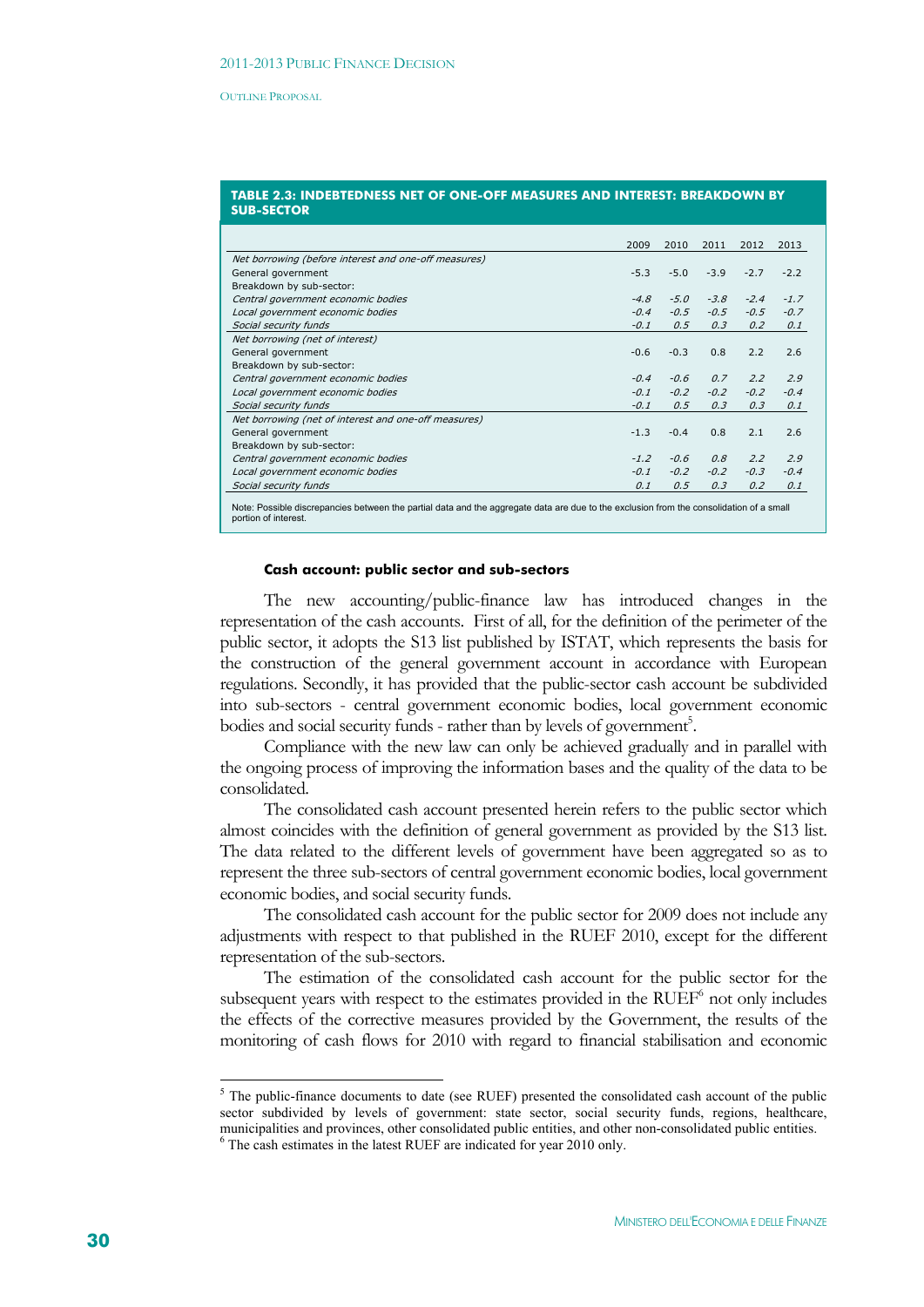competitiveness and a more favourable interest-rate scenario, but it also takes into account the funding of loans related to the three-year plan to provide financial support to Greece (such plan was defined pursuant to the declaration of the heads of state and of government of the Member States of the European Union belonging to the Euro Area assumed in Brussels on 25 March 2010 and the consequent decisions of the Eurogroup adopted on 11 April and 2 May 2010<sup>7</sup>). The plan provides a total commitment of  $\epsilon$ 14.7 billion from Italy from 2010 to 2013.

| TABLE 2.4: PUBLIC SECTOR: CONSOLIDATED CASH ACCOUNT (IN € MN) |           |           |           |           |           |
|---------------------------------------------------------------|-----------|-----------|-----------|-----------|-----------|
|                                                               |           |           |           |           |           |
|                                                               | 2009      | 2010      | 2011      | 2012      | 2013      |
| <b>REVENUES</b>                                               |           |           |           |           |           |
| Total current revenues                                        | 709,590   | 721,660   | 736,568   | 767,816   | 788,220   |
| Tax revenues                                                  | 445,770   | 453,282   | 461,863   | 486,065   | 501.233   |
| Social contributions                                          | 207,377   | 209,769   | 215,934   | 221,724   | 228.066   |
| Transfers from other parties                                  | 15,734    | 18,004    | 17,516    | 17,259    | 17.084    |
| Other current revenues                                        | 40,709    | 40,606    | 41,255    | 42,767    | 41.836    |
| Total capital account revenues                                | 6,580     | 9,358     | 7,424     | 8,079     | 5,167     |
| Transfers from other parties                                  | 1,777     | 1,819     | 1,854     | 1,890     | 1.893     |
| Other capital account revenues                                | 4,803     | 7,539     | 5,570     | 6,189     | 3.274     |
| Final revenues                                                | 716,170   | 731,018   | 743,992   | 775,895   | 793,388   |
| <b>Financial items</b>                                        | 4,569     | 4,349     | 5,561     | 5,320     | 7,138     |
| <b>Total revenues</b>                                         | 720,739   | 735,367   | 749,553   | 781,216   | 800,525   |
| <b>PAYMENTS</b>                                               |           |           |           |           |           |
| Total current payments                                        | 729,295   | 740,955   | 744,051   | 757,392   | 769,959   |
| Employee compensation                                         | 172,787   | 176,279   | 175,647   | 176,868   | 177.704   |
| Intermediate consumption                                      | 124,242   | 124,727   | 120,480   | 122,665   | 122.876   |
| Transfers to other parties                                    | 339,253   | 349,394   | 354,537   | 360,537   | 370.593   |
| Interest expenditure                                          | 72,879    | 72,806    | 77,829    | 80,581    | 81.992    |
| Other current payments                                        | 20,134    | 17,749    | 15,558    | 16,742    | 16.794    |
| Total capital account payments                                | 68,517    | 65,646    | 59,029    | 57,762    | 57,090    |
| Fixed capital formation                                       | 38,279    | 34,818    | 31,558    | 31,184    | 31.531    |
| Transfers to other parties                                    | 23,697    | 24,114    | 20,388    | 19,216    | 19.356    |
| Other capital account payments                                | 6,541     | 6,714     | 7,084     | 7,361     | 6.204     |
| Final payments                                                | 797,812   | 806,601   | 803,081   | 815,153   | 827,049   |
| <b>Financial items</b>                                        | 10,836    | 13,275    | 10,972    | 8,747     | 6,816     |
| <b>Total payments</b>                                         | 808,649   | 819,877   | 814,053   | 823,901   | 833,865   |
| BALANCES (Surplus +)                                          |           |           |           |           |           |
| Current account balance                                       | $-19,705$ | $-19,295$ | $-7,483$  | 10,424    | 18,262    |
| (% of GDP)                                                    | $-1.3$    | $-1.2$    | $-0.5$    | 0.6       | 1.1       |
| Balance, net of financial items                               | $-81,642$ | $-75,583$ | $-59,088$ | $-39,258$ | $-33,661$ |
| (% of GDP)                                                    | $-5.4$    | $-4.9$    | $-3.7$    | $-2.4$    | $-1.9$    |
| Primary balance                                               | $-15,031$ | $-11,703$ | 13,329    | 37,896    | 48,652    |
| (% of GDP)                                                    | $-1.0$    | $-0.8$    | 0.8       | 2.3       | 2.8       |
| Borrowing requirement                                         | $-87,910$ | $-84,509$ | $-64,500$ | $-42,685$ | $-33,340$ |
| (% of GDP)                                                    | $-5.8$    | $-5.4$    | $-4.0$    | $-2.6$    | $-1.9$    |
|                                                               |           |           |           |           |           |

<sup>&</sup>lt;sup>7</sup> With Decree-Law no. 67/2010 converted into Law no. 99/2010, a procedure was defined for allowing Italy to participate in the support effort over the time period requested. For this purpose, it is contemplated that the resources needed will be tapped through issuance of medium-/long-term government securities, and that advance payment by Treasury will be the instrument adopted in order to respect the timing provided by the support plan.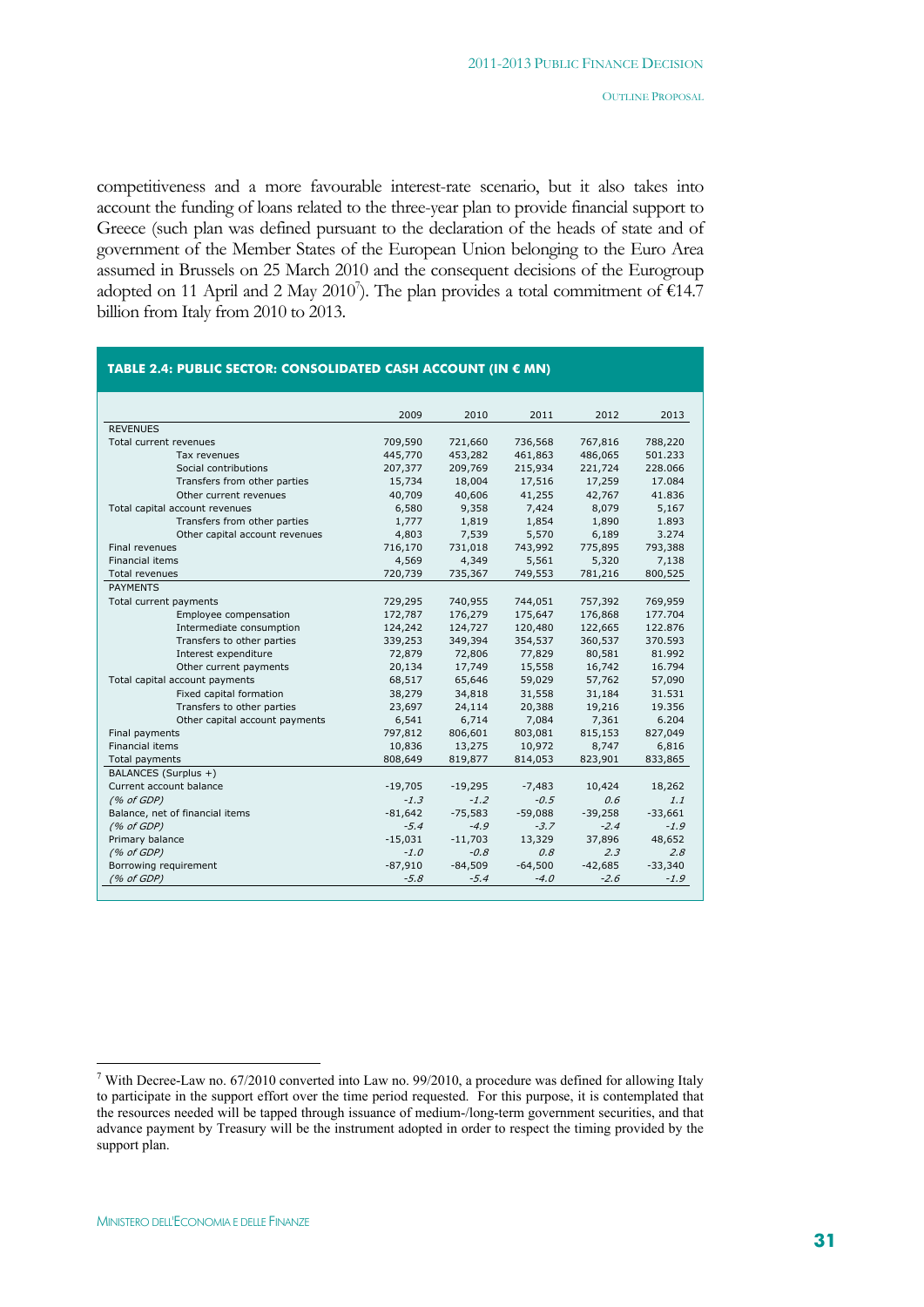|                                 | 2009   | 2010   | 2011   | 2012   | 2013   |
|---------------------------------|--------|--------|--------|--------|--------|
| <b>REVENUES</b>                 |        |        |        |        |        |
| Total current revenues          | 46.7   | 46.4   | 46.0   | 46.1   | 45.6   |
| Tax revenues                    | 29.3   | 29.2   | 28.8   | 29.2   | 29,0   |
| Social contributions            | 13.6   | 13.5   | 13.5   | 13.3   | 13,2   |
| Transfers from other parties    | 1.0    | 1.2    | 1.1    | 1.0    | 1,0    |
| Other current revenues          | 2.7    | 2.6    | 2.6    | 2.6    | 2,4    |
| Total capital account revenues  | 0.4    | 0.6    | 0.5    | 0.5    | 0.3    |
| Transfers from other parties    | 0.1    | 0.1    | 0.1    | 0.1    | 0,1    |
| Other capital account revenues  | 0.3    | 0.5    | 0.3    | 0.4    | 0,2    |
| Final revenues                  | 47.1   | 47.0   | 46.4   | 46.6   | 45.9   |
| <b>Financial items</b>          | 0.3    | 0.3    | 0.3    | 0.3    | 0.4    |
| Total revenues                  | 47.4   | 47.3   | 46.8   | 46.9   | 46.3   |
| <b>PAYMENTS</b>                 |        |        |        |        |        |
| Total current payments          | 48.0   | 47.7   | 46.4   | 45.5   | 44.5   |
| Employee compensation           | 11.4   | 11.3   | 11.0   | 10.6   | 10,3   |
| Intermediate consumption        | 8.2    | 8.0    | 7.5    | 7.4    | 7,1    |
| Transfers to other parties      | 22.3   | 22.5   | 22.1   | 21.7   | 21,4   |
| Interest expenditure            | 4.8    | 4.7    | 4.9    | 4.8    | 4,7    |
| Other current payments          | 1.3    | 1.1    | 1.0    | 1.0    | 1,0    |
| Total capital account payments  | 4.5    | 4.2    | 3.7    | 3.5    | 3.3    |
| Fixed capital formation         | 2.5    | 2.2    | 2.0    | 1.9    | 1,8    |
| Transfers to other parties      | 1.6    | 1.6    | 1.3    | 1.2    | 1,1    |
| Other capital account payments  | 0.4    | 0.4    | 0.4    | 0.4    | 0,4    |
| Final payments                  | 52.5   | 51.9   | 50.1   | 49.0   | 47.8   |
| <b>Financial items</b>          | 0.7    | 0.9    | 0.7    | 0.5    | 0.4    |
| Total payments                  | 53.2   | 52.7   | 50.8   | 49.5   | 48.2   |
| BALANCES (Surplus +)            |        |        |        |        |        |
| Current account balance         | $-1.3$ | $-1.2$ | $-0.5$ | 0.6    | 1.1    |
| Balance, net of financial items | $-5.4$ | $-4.9$ | $-3.7$ | $-2.4$ | $-1.9$ |
| Primary balance                 | $-1.0$ | $-0.8$ | 0.8    | 2.3    | 2.8    |
| Borrowing requirement           | $-5.8$ | $-5.4$ | $-4.0$ | $-2.6$ | $-1.9$ |
|                                 |        |        |        |        |        |

# **TABLE 2.4 (cont): PUBLIC SECTOR: CONSOLIDATED CASH ACCOUNT (% of GDP)**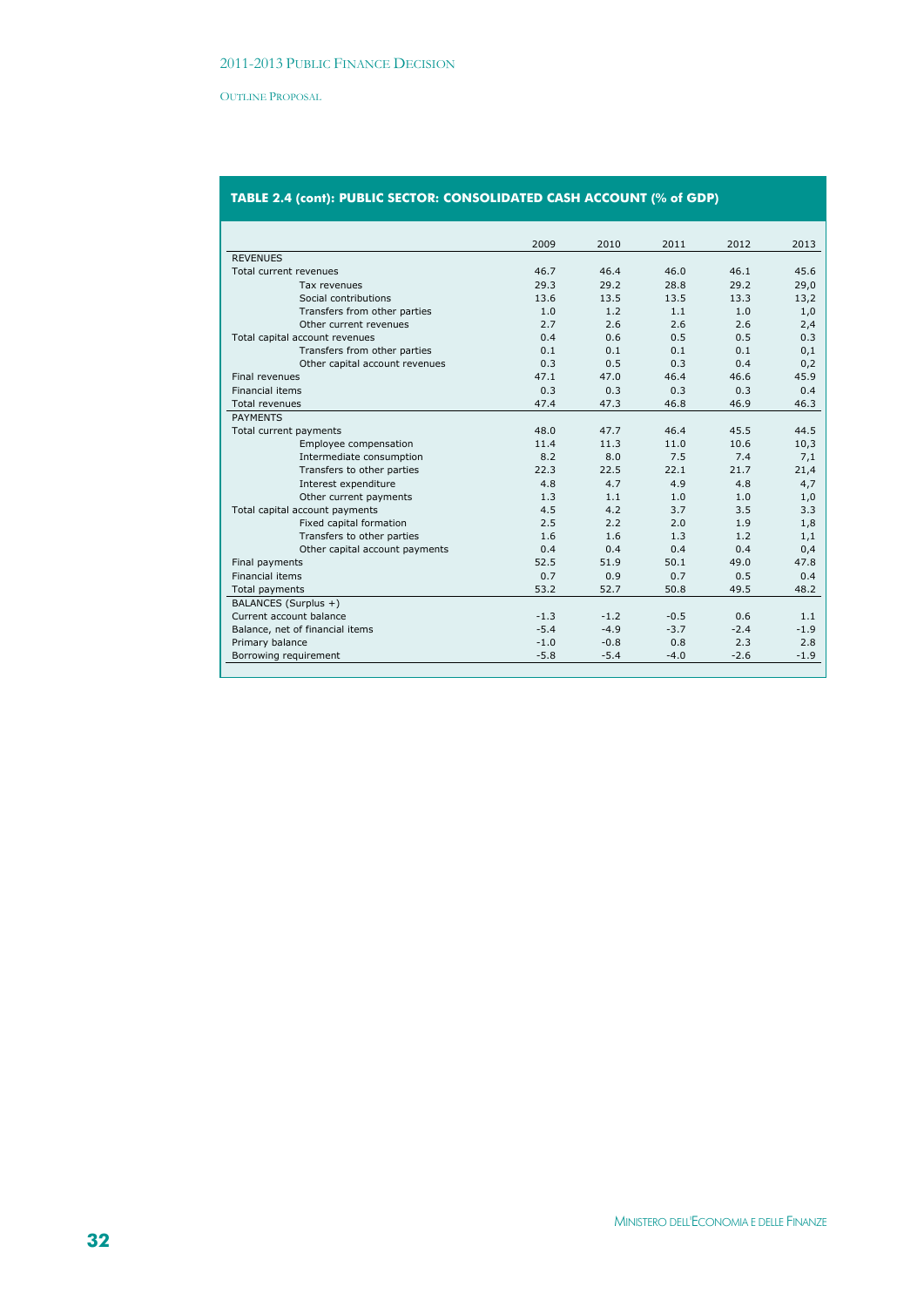#### **TABLE 2.4a: CENTRAL GOVERNMENT ECONOMIC BODIES: CONSOLIDATED CASH ACCOUNT (IN € MN)**

|                                       | 2009         | 2010         | 2011         | 2012         | 2013         |
|---------------------------------------|--------------|--------------|--------------|--------------|--------------|
| <b>REVENUES</b>                       |              |              |              |              |              |
| Total current revenues                | 396,945      | 405,094      | 411,441      | 433,566      | 447,664      |
| Tax revenues                          | 358,292      | 364,403      | 370,874      | 392,260      | 407.395      |
| Social contributions                  | 195          | 184          | 188          | 191          | 195          |
| Transfers from public administrations | 6,473        | 5,918        | 6,200        | 6,284        | 6.446        |
| Transfers from other parties          | 14,924       | 17,349       | 16,839       | 16,560       | 16.380       |
| Other current revenues                | 17,061       | 17,240       | 17,341       | 18,271       | 17.247       |
| Total capital account revenues        | 8,530        | 3,696        | 1,305        | 1,306        | 586          |
| Transfers from public administrations | 6,060        | $\mathbf{0}$ | $\mathbf{0}$ | $\mathbf{0}$ | $\mathbf{0}$ |
| Transfers from other parties          | $\mathbf{0}$ | $\Omega$     | $\Omega$     | $\Omega$     | $\Omega$     |
| Other capital account revenues        | 2,470        | 3,696        | 1,305        | 1,306        | 586          |
| Final revenues                        | 405,475      | 408,790      | 412,747      | 434,872      | 448,250      |
| <b>Financial items</b>                | 2,167        | 3,881        | 5,130        | 4,930        | 3,922        |
| Total revenues                        | 407,642      | 412,671      | 417,877      | 439,802      | 452,172      |
| <b>PAYMENTS</b>                       |              |              |              |              |              |
| Total current payments                | 437,195      | 447,692      | 433,915      | 438,536      | 442,776      |
| Employee compensation                 | 96,304       | 99,232       | 98,076       | 98,313       | 98.942       |
| Intermediate consumption              | 18,030       | 14,657       | 11,869       | 11,618       | 11.738       |
| Transfers to public administrations   | 210,734      | 223,884      | 209,695      | 212,546      | 212.235      |
| Transfers to other parties            | 36,372       | 34,552       | 33,940       | 33,881       | 36.332       |
| Interest expenditure                  | 67,261       | 67,417       | 72,347       | 74,948       | 76.215       |
| Other current payments                | 8,494        | 7,950        | 7,988        | 7,230        | 7.315        |
| Total capital account payments        | 41,629       | 40,322       | 40,300       | 37,838       | 36,933       |
| Fixed capital formation               | 10,078       | 9,023        | 8,899        | 8,579        | 8.483        |
| Transfers to public administrations   | 12,565       | 14,414       | 14,837       | 14,899       | 13.096       |
| Transfers to other parties            | 14,204       | 13,046       | 12,526       | 10,979       | 11.115       |
| Other capital account payments        | 4,782        | 3,839        | 4,038        | 3,382        | 4.239        |
| Final payments                        | 478,824      | 488,013      | 474,215      | 476,375      | 479,709      |
| Financial items                       | 16,341       | 8,065        | 7,427        | 5,502        | 5,270        |
| <b>Total payments</b>                 | 495,165      | 496,078      | 481,642      | 481,877      | 484,979      |
| BALANCES (Surplus +)                  |              |              |              |              |              |
| Current account balance               | $-40,250$    | $-42,598$    | $-22,474$    | $-4,970$     | 4,888        |
| (% of GDP)                            | $-2.6$       | $-2.7$       | $-1.4$       | $-0.3$       | 0.3          |
| Balance, net of financial items       | $-73,349$    | $-79,224$    | $-61,468$    | $-41,503$    | $-31,459$    |
| (% of GDP)                            | $-4.8$       | $-5.1$       | $-3.8$       | $-2.5$       | $-1.8$       |
| Primary balance                       | $-20,262$    | $-15,990$    | 8,582        | 32,873       | 43,408       |
| (% of GDP)                            | $-1.3$       | $-1.0$       | 0.5          | 2.0          | 2.5          |
| Borrowing requirement                 | $-87,523$    | $-83,407$    | $-63,765$    | $-42,075$    | $-32,807$    |
| (% of GDP)                            | $-5.8$       | $-5.4$       | $-4.0$       | $-2.5$       | $-1.9$       |
|                                       |              |              |              |              |              |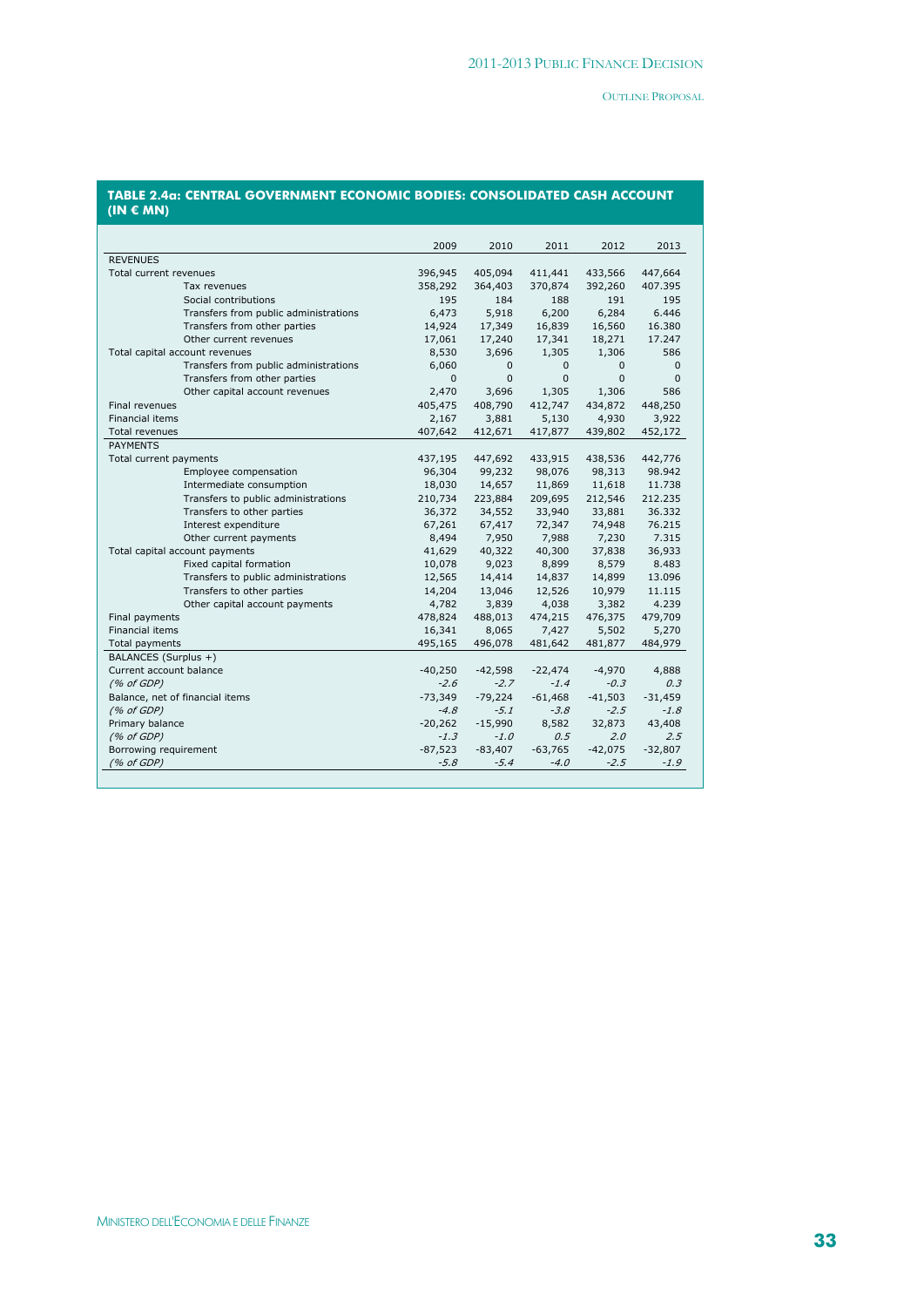#### **TABLE 2.4a (cont): CENTRAL GOVERNMENT ECONOMIC BODIES: CONSOLIDATED CASH ACCOUNT (% of GDP)**

|                                       | 2009   | 2010   | 2011   | 2012   | 2013   |
|---------------------------------------|--------|--------|--------|--------|--------|
| <b>REVENUES</b>                       |        |        |        |        |        |
| Total current revenues                | 26.1   | 26.1   | 25.7   | 26.0   | 25.9   |
| Tax revenues                          | 23.6   | 23.4   | 23.1   | 23.6   | 23,5   |
| Social contributions                  | 0.0    | 0.0    | 0.0    | 0.0    | 0,0    |
| Transfers from public administrations | 0.4    | 0.4    | 0.4    | 0.4    | 0,4    |
| Transfers from other parties          | 1.0    | 1.1    | 1.1    | 1.0    | 0,9    |
| Other current revenues                | 1.1    | 1.1    | 1.1    | 1.1    | 1,0    |
| Total capital account revenues        | 0.6    | 0.2    | 0.1    | 0.1    | 0.0    |
| Transfers from public administrations | 0.4    | 0.0    | 0.0    | 0.0    | 0,0    |
| Transfers from other parties          | 0.0    | 0.0    | 0.0    | 0.0    | 0,0    |
| Other capital account revenues        | 0.2    | 0.2    | 0.1    | 0.1    | 0,0    |
| Final revenues                        | 26.7   | 26.3   | 25.8   | 26.1   | 25.9   |
| <b>Financial items</b>                | 0.1    | 0.2    | 0.3    | 0.3    | 0.2    |
| <b>Total revenues</b>                 | 26.8   | 26.5   | 26.1   | 26.4   | 26.1   |
| <b>PAYMENTS</b>                       |        |        |        |        |        |
| Total current payments                | 28.7   | 28.8   | 27.1   | 26.3   | 25.6   |
| Employee compensation                 | 6.3    | 6.4    | 6.1    | 5.9    | 5,7    |
| Intermediate consumption              | 1.2    | 0.9    | 0.7    | 0.7    | 0,7    |
| Transfers to public administrations   | 13.9   | 14.4   | 13.1   | 12.8   | 12,3   |
| Transfers to other parties            | 2.4    | 2.2    | 2.1    | 2.0    | 2,1    |
| Interest expenditure                  | 4.4    | 4.3    | 4.5    | 4.5    | 4,4    |
| Other current payments                | 0.6    | 0.5    | 0.5    | 0.4    | 0,4    |
| Total capital account payments        | 2.7    | 2.6    | 2.5    | 2.3    | 2.1    |
| Fixed capital formation               | 0.7    | 0.6    | 0.6    | 0.5    | 0,5    |
| Transfers to public administrations   | 0.8    | 0.9    | 0.9    | 0.9    | 0,8    |
| Transfers to other parties            | 0.9    | 0.8    | 0.8    | 0.7    | 0,6    |
| Other capital account payments        | 0.3    | 0.2    | 0.3    | 0.2    | 0,2    |
| Final payments                        | 31.5   | 31.4   | 29.6   | 28.6   | 27.7   |
| <b>Financial items</b>                | 1.1    | 0.5    | 0.5    | 0.3    | 0.3    |
| Total payments                        | 32.6   | 31.9   | 30.0   | 28.9   | 28.0   |
| BALANCES (Surplus +)                  |        |        |        |        |        |
| Current account balance               | $-2.6$ | $-2.7$ | $-1.4$ | $-0.3$ | 0.3    |
| Balance, net of financial items       | $-4.8$ | $-5.1$ | $-3.8$ | $-2.5$ | $-1.8$ |
| Primary balance                       | $-1.3$ | $-1.0$ | 0.5    | 2.0    | 2.5    |
| Borrowing requirement                 | $-5.8$ | $-5.4$ | $-4.0$ | $-2.5$ | $-1.9$ |
|                                       |        |        |        |        |        |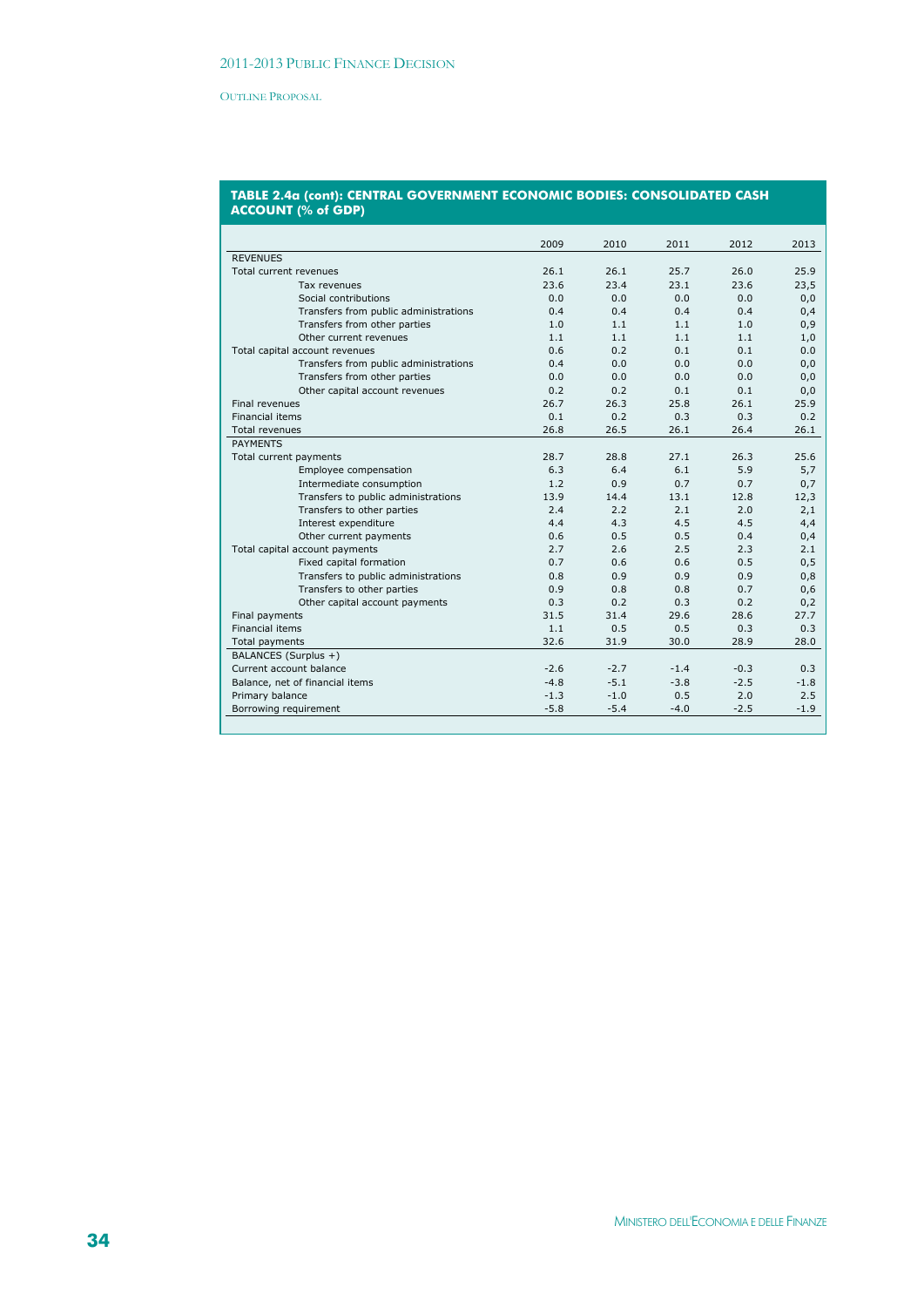|                                       | 2009     | 2010         | 2011    | 2012         | 2013         |
|---------------------------------------|----------|--------------|---------|--------------|--------------|
| <b>REVENUES</b>                       |          |              |         |              |              |
| Total current revenues                | 237,487  | 236,420      | 225,353 | 231,848      | 232,077      |
| Tax revenues                          | 87,478   | 88,879       | 90,989  | 93,805       | 93.838       |
| Social contributions                  | 70       | 35           | 36      | 36           | 37           |
| Transfers from public administrations | 127,995  | 125,991      | 112,279 | 115,395      | 115.531      |
| Transfers from other parties          | 398      | 650          | 672     | 695          | 699          |
| Other current revenues                | 21,546   | 20,865       | 21,376  | 21,917       | 21.973       |
| Total capital account revenues        | 16,573   | 19,063       | 19,229  | 19,345       | 17,548       |
| Transfers from public administrations | 12,565   | 14,414       | 14,837  | 14,899       | 13.096       |
| Transfers from other parties          | 1,777    | 1,819        | 1,854   | 1,890        | 1.893        |
| Other capital account revenues        | 2,231    | 2,831        | 2,538   | 2,556        | 2.559        |
| Final revenues                        | 254,060  | 255,483      | 244,581 | 251,193      | 249,625      |
| <b>Financial items</b>                | 6,982    | 4,060        | 4,251   | 4,080        | 3,998        |
| Total revenues                        | 261,042  | 259,543      | 248,832 | 255,273      | 253,624      |
| <b>PAYMENTS</b>                       |          |              |         |              |              |
| Total current payments                | 212,012  | 217,214      | 212,285 | 217,319      | 217,666      |
| Employee compensation                 | 73,170   | 73,647       | 74,174  | 75,144       | 75.331       |
| Intermediate consumption              | 104,273  | 108,103      | 106,615 | 109,020      | 109.081      |
| Transfers to public administrations   | 20       | 380          | 632     | 636          | 717          |
| Transfers to other parties            | 19,082   | 20,708       | 18,629  | 18,227       | 18.172       |
| Interest expenditure                  | 6,323    | 6,084        | 6,153   | 6,291        | 6.419        |
| Other current payments                | 9,144    | 8,292        | 6,081   | 8,001        | 7.946        |
| Total capital account payments        | 43,332   | 39,084       | 32,903  | 34,149       | 32,569       |
| Fixed capital formation               | 26,327   | 25,554       | 22,415  | 22,357       | 22.795       |
| Transfers to public administrations   | 6,060    | $\mathbf{0}$ | 0       | $\mathbf{0}$ | $\mathbf{0}$ |
| Transfers to other parties            | 9,493    | 11,068       | 7,862   | 8,237        | 8.241        |
| Other capital account payments        | 1,452    | 2,462        | 2,626   | 3,554        | 1.533        |
| Final payments                        | 255,344  | 256,298      | 245,188 | 251,467      | 250,235      |
| Financial items                       | 6,085    | 4,347        | 4,381   | 4,415        | 3,923        |
| Total payments                        | 261,429  | 260,645      | 249,568 | 255,882      | 254,158      |
| BALANCES (Surplus +)                  |          |              |         |              |              |
| Current account balance               | 25,475   | 19,206       | 13,068  | 14,530       | 14,411       |
| (% of GDP)                            | 1.7      | 1.2          | 0.8     | 0.9          | 0.8          |
| Balance, net of financial items       | $-1,284$ | $-815$       | $-606$  | $-274$       | $-609$       |
| (% of GDP)                            | $-0.1$   | $-0.1$       | 0.0     | 0.0          | 0.0          |
| Primary balance                       | 5,936    | 4,982        | 5,417   | 5,681        | 5,885        |
| (% of GDP)                            | 0.4      | 0.3          | 0.3     | 0.3          | 0.3          |
| Borrowing requirement                 | $-387$   | $-1,102$     | $-736$  | $-610$       | $-534$       |
|                                       |          |              |         |              |              |
| (% of GDP)                            | 0.0      | $-0.1$       | 0.0     | 0.0          | 0.0          |

#### **TABLE 2.4b: LOCAL GOVERNMENT ECONOMIC BODIES: CONSOLIDATED CASH ACCOUNT (IN € MN)**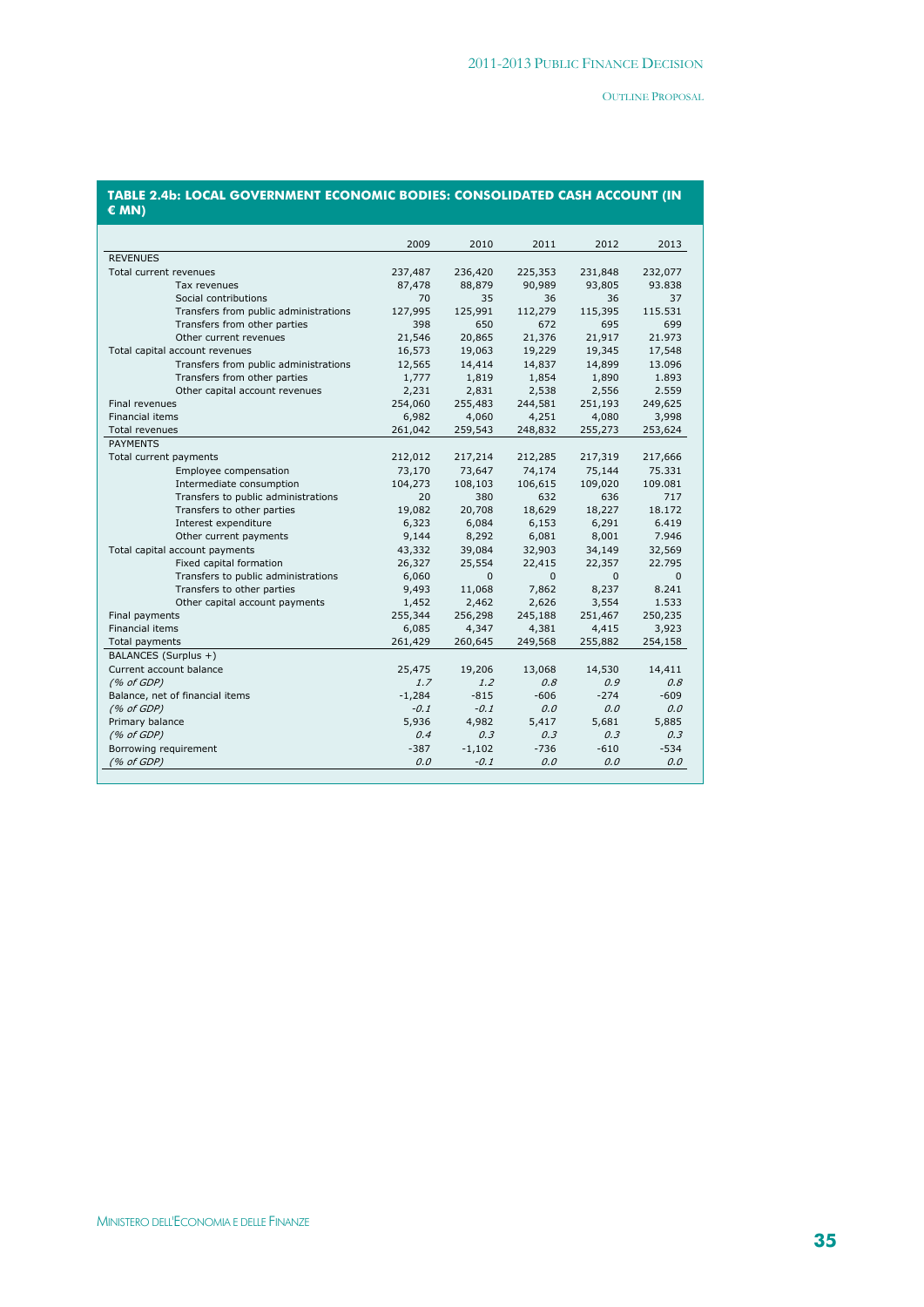| 2009<br>2010<br>2011<br>2012<br>2013<br><b>REVENUES</b><br>14.1<br>13.9<br>Total current revenues<br>15.6<br>15.2<br>13.4<br>5.8<br>5.7<br>5.7<br>5.6<br>5,4<br>Tax revenues<br>Social contributions<br>0.0<br>0.0<br>0.0<br>0.0<br>0,0<br>8.4<br>8.1<br>Transfers from public administrations<br>7.0<br>6.9<br>6,7<br>Transfers from other parties<br>0.0<br>0.0<br>0.0<br>0.0<br>0,0<br>1.4<br>1.3<br>1.3<br>Other current revenues<br>1.3<br>1,3<br>1.1<br>1.2<br>1.2<br>1.2<br>1.0<br>Total capital account revenues<br>0.9<br>0.9<br>Transfers from public administrations<br>0.8<br>0.9<br>0,8<br>0.1<br>0.1<br>Transfers from other parties<br>0.1<br>0.1<br>0,1<br>0.1<br>0.2<br>0.2<br>Other capital account revenues<br>0.2<br>0,1<br>16.4<br><b>Final revenues</b><br>16.7<br>15.3<br>15.1<br>14.4<br>0.5<br>0.3<br>0.3<br>0.2<br><b>Financial items</b><br>0.2<br>16.7<br>17.2<br>15.5<br>15.3<br>14.7<br><b>Total revenues</b><br><b>PAYMENTS</b><br>13.9<br>14.0<br>13.2<br>13.1<br>12.6<br>Total current payments<br>4.6<br>4.5<br>Employee compensation<br>4.8<br>4.7<br>4,4<br>Intermediate consumption<br>6.9<br>7.0<br>6.7<br>6.5<br>6,3<br>Transfers to public administrations<br>0.0<br>0.0<br>0.0<br>0.0<br>0,0<br>1.2<br>Transfers to other parties<br>1.3<br>1.3<br>1.1<br>1,1<br>0.4<br>0.4<br>0.4<br>0.4<br>0,4<br>Interest expenditure<br>0.6<br>0.5<br>0.4<br>0.5<br>Other current payments<br>0,5<br>2.5<br>Total capital account payments<br>2.8<br>2.1<br>2.1<br>1.9<br>1.7<br>1.6<br>Fixed capital formation<br>1.4<br>1.3<br>1,3<br>Transfers to public administrations<br>0.4<br>0.0<br>0.0<br>0.0<br>0,0<br>Transfers to other parties<br>0.6<br>0.7<br>0.5<br>0.5<br>0,5<br>0.1<br>0.2<br>0.2<br>0.2<br>Other capital account payments<br>0,1<br>16.8<br>16.5<br>15.1<br>Final payments<br>15.3<br>14.5<br><b>Financial items</b><br>0.4<br>0.3<br>0.3<br>0.3<br>0.2<br>17.2<br>16.8<br>15.6<br>15.4<br>Total payments<br>14.7<br>BALANCES (Surplus +)<br>Current account balance<br>1.7<br>1.2<br>0.8<br>0.9<br>0.8<br>$-0.1$<br>$-0.1$<br>0.0<br>Balance, net of financial items<br>0.0<br>0.0<br>Primary balance<br>0.4<br>0.3<br>0.3<br>0.3<br>0.3<br>Borrowing requirement<br>0.0<br>$-0.1$<br>0.0<br>0.0<br>0.0 |  |  |  |
|-----------------------------------------------------------------------------------------------------------------------------------------------------------------------------------------------------------------------------------------------------------------------------------------------------------------------------------------------------------------------------------------------------------------------------------------------------------------------------------------------------------------------------------------------------------------------------------------------------------------------------------------------------------------------------------------------------------------------------------------------------------------------------------------------------------------------------------------------------------------------------------------------------------------------------------------------------------------------------------------------------------------------------------------------------------------------------------------------------------------------------------------------------------------------------------------------------------------------------------------------------------------------------------------------------------------------------------------------------------------------------------------------------------------------------------------------------------------------------------------------------------------------------------------------------------------------------------------------------------------------------------------------------------------------------------------------------------------------------------------------------------------------------------------------------------------------------------------------------------------------------------------------------------------------------------------------------------------------------------------------------------------------------------------------------------------------------------------------------------------------------------------------------------------------------------------------------------------------------------------------------------|--|--|--|
|                                                                                                                                                                                                                                                                                                                                                                                                                                                                                                                                                                                                                                                                                                                                                                                                                                                                                                                                                                                                                                                                                                                                                                                                                                                                                                                                                                                                                                                                                                                                                                                                                                                                                                                                                                                                                                                                                                                                                                                                                                                                                                                                                                                                                                                           |  |  |  |
|                                                                                                                                                                                                                                                                                                                                                                                                                                                                                                                                                                                                                                                                                                                                                                                                                                                                                                                                                                                                                                                                                                                                                                                                                                                                                                                                                                                                                                                                                                                                                                                                                                                                                                                                                                                                                                                                                                                                                                                                                                                                                                                                                                                                                                                           |  |  |  |
|                                                                                                                                                                                                                                                                                                                                                                                                                                                                                                                                                                                                                                                                                                                                                                                                                                                                                                                                                                                                                                                                                                                                                                                                                                                                                                                                                                                                                                                                                                                                                                                                                                                                                                                                                                                                                                                                                                                                                                                                                                                                                                                                                                                                                                                           |  |  |  |
|                                                                                                                                                                                                                                                                                                                                                                                                                                                                                                                                                                                                                                                                                                                                                                                                                                                                                                                                                                                                                                                                                                                                                                                                                                                                                                                                                                                                                                                                                                                                                                                                                                                                                                                                                                                                                                                                                                                                                                                                                                                                                                                                                                                                                                                           |  |  |  |
|                                                                                                                                                                                                                                                                                                                                                                                                                                                                                                                                                                                                                                                                                                                                                                                                                                                                                                                                                                                                                                                                                                                                                                                                                                                                                                                                                                                                                                                                                                                                                                                                                                                                                                                                                                                                                                                                                                                                                                                                                                                                                                                                                                                                                                                           |  |  |  |
|                                                                                                                                                                                                                                                                                                                                                                                                                                                                                                                                                                                                                                                                                                                                                                                                                                                                                                                                                                                                                                                                                                                                                                                                                                                                                                                                                                                                                                                                                                                                                                                                                                                                                                                                                                                                                                                                                                                                                                                                                                                                                                                                                                                                                                                           |  |  |  |
|                                                                                                                                                                                                                                                                                                                                                                                                                                                                                                                                                                                                                                                                                                                                                                                                                                                                                                                                                                                                                                                                                                                                                                                                                                                                                                                                                                                                                                                                                                                                                                                                                                                                                                                                                                                                                                                                                                                                                                                                                                                                                                                                                                                                                                                           |  |  |  |
|                                                                                                                                                                                                                                                                                                                                                                                                                                                                                                                                                                                                                                                                                                                                                                                                                                                                                                                                                                                                                                                                                                                                                                                                                                                                                                                                                                                                                                                                                                                                                                                                                                                                                                                                                                                                                                                                                                                                                                                                                                                                                                                                                                                                                                                           |  |  |  |
|                                                                                                                                                                                                                                                                                                                                                                                                                                                                                                                                                                                                                                                                                                                                                                                                                                                                                                                                                                                                                                                                                                                                                                                                                                                                                                                                                                                                                                                                                                                                                                                                                                                                                                                                                                                                                                                                                                                                                                                                                                                                                                                                                                                                                                                           |  |  |  |
|                                                                                                                                                                                                                                                                                                                                                                                                                                                                                                                                                                                                                                                                                                                                                                                                                                                                                                                                                                                                                                                                                                                                                                                                                                                                                                                                                                                                                                                                                                                                                                                                                                                                                                                                                                                                                                                                                                                                                                                                                                                                                                                                                                                                                                                           |  |  |  |
|                                                                                                                                                                                                                                                                                                                                                                                                                                                                                                                                                                                                                                                                                                                                                                                                                                                                                                                                                                                                                                                                                                                                                                                                                                                                                                                                                                                                                                                                                                                                                                                                                                                                                                                                                                                                                                                                                                                                                                                                                                                                                                                                                                                                                                                           |  |  |  |
|                                                                                                                                                                                                                                                                                                                                                                                                                                                                                                                                                                                                                                                                                                                                                                                                                                                                                                                                                                                                                                                                                                                                                                                                                                                                                                                                                                                                                                                                                                                                                                                                                                                                                                                                                                                                                                                                                                                                                                                                                                                                                                                                                                                                                                                           |  |  |  |
|                                                                                                                                                                                                                                                                                                                                                                                                                                                                                                                                                                                                                                                                                                                                                                                                                                                                                                                                                                                                                                                                                                                                                                                                                                                                                                                                                                                                                                                                                                                                                                                                                                                                                                                                                                                                                                                                                                                                                                                                                                                                                                                                                                                                                                                           |  |  |  |
|                                                                                                                                                                                                                                                                                                                                                                                                                                                                                                                                                                                                                                                                                                                                                                                                                                                                                                                                                                                                                                                                                                                                                                                                                                                                                                                                                                                                                                                                                                                                                                                                                                                                                                                                                                                                                                                                                                                                                                                                                                                                                                                                                                                                                                                           |  |  |  |
|                                                                                                                                                                                                                                                                                                                                                                                                                                                                                                                                                                                                                                                                                                                                                                                                                                                                                                                                                                                                                                                                                                                                                                                                                                                                                                                                                                                                                                                                                                                                                                                                                                                                                                                                                                                                                                                                                                                                                                                                                                                                                                                                                                                                                                                           |  |  |  |
|                                                                                                                                                                                                                                                                                                                                                                                                                                                                                                                                                                                                                                                                                                                                                                                                                                                                                                                                                                                                                                                                                                                                                                                                                                                                                                                                                                                                                                                                                                                                                                                                                                                                                                                                                                                                                                                                                                                                                                                                                                                                                                                                                                                                                                                           |  |  |  |
|                                                                                                                                                                                                                                                                                                                                                                                                                                                                                                                                                                                                                                                                                                                                                                                                                                                                                                                                                                                                                                                                                                                                                                                                                                                                                                                                                                                                                                                                                                                                                                                                                                                                                                                                                                                                                                                                                                                                                                                                                                                                                                                                                                                                                                                           |  |  |  |
|                                                                                                                                                                                                                                                                                                                                                                                                                                                                                                                                                                                                                                                                                                                                                                                                                                                                                                                                                                                                                                                                                                                                                                                                                                                                                                                                                                                                                                                                                                                                                                                                                                                                                                                                                                                                                                                                                                                                                                                                                                                                                                                                                                                                                                                           |  |  |  |
|                                                                                                                                                                                                                                                                                                                                                                                                                                                                                                                                                                                                                                                                                                                                                                                                                                                                                                                                                                                                                                                                                                                                                                                                                                                                                                                                                                                                                                                                                                                                                                                                                                                                                                                                                                                                                                                                                                                                                                                                                                                                                                                                                                                                                                                           |  |  |  |
|                                                                                                                                                                                                                                                                                                                                                                                                                                                                                                                                                                                                                                                                                                                                                                                                                                                                                                                                                                                                                                                                                                                                                                                                                                                                                                                                                                                                                                                                                                                                                                                                                                                                                                                                                                                                                                                                                                                                                                                                                                                                                                                                                                                                                                                           |  |  |  |
|                                                                                                                                                                                                                                                                                                                                                                                                                                                                                                                                                                                                                                                                                                                                                                                                                                                                                                                                                                                                                                                                                                                                                                                                                                                                                                                                                                                                                                                                                                                                                                                                                                                                                                                                                                                                                                                                                                                                                                                                                                                                                                                                                                                                                                                           |  |  |  |
|                                                                                                                                                                                                                                                                                                                                                                                                                                                                                                                                                                                                                                                                                                                                                                                                                                                                                                                                                                                                                                                                                                                                                                                                                                                                                                                                                                                                                                                                                                                                                                                                                                                                                                                                                                                                                                                                                                                                                                                                                                                                                                                                                                                                                                                           |  |  |  |
|                                                                                                                                                                                                                                                                                                                                                                                                                                                                                                                                                                                                                                                                                                                                                                                                                                                                                                                                                                                                                                                                                                                                                                                                                                                                                                                                                                                                                                                                                                                                                                                                                                                                                                                                                                                                                                                                                                                                                                                                                                                                                                                                                                                                                                                           |  |  |  |
|                                                                                                                                                                                                                                                                                                                                                                                                                                                                                                                                                                                                                                                                                                                                                                                                                                                                                                                                                                                                                                                                                                                                                                                                                                                                                                                                                                                                                                                                                                                                                                                                                                                                                                                                                                                                                                                                                                                                                                                                                                                                                                                                                                                                                                                           |  |  |  |
|                                                                                                                                                                                                                                                                                                                                                                                                                                                                                                                                                                                                                                                                                                                                                                                                                                                                                                                                                                                                                                                                                                                                                                                                                                                                                                                                                                                                                                                                                                                                                                                                                                                                                                                                                                                                                                                                                                                                                                                                                                                                                                                                                                                                                                                           |  |  |  |
|                                                                                                                                                                                                                                                                                                                                                                                                                                                                                                                                                                                                                                                                                                                                                                                                                                                                                                                                                                                                                                                                                                                                                                                                                                                                                                                                                                                                                                                                                                                                                                                                                                                                                                                                                                                                                                                                                                                                                                                                                                                                                                                                                                                                                                                           |  |  |  |
|                                                                                                                                                                                                                                                                                                                                                                                                                                                                                                                                                                                                                                                                                                                                                                                                                                                                                                                                                                                                                                                                                                                                                                                                                                                                                                                                                                                                                                                                                                                                                                                                                                                                                                                                                                                                                                                                                                                                                                                                                                                                                                                                                                                                                                                           |  |  |  |
|                                                                                                                                                                                                                                                                                                                                                                                                                                                                                                                                                                                                                                                                                                                                                                                                                                                                                                                                                                                                                                                                                                                                                                                                                                                                                                                                                                                                                                                                                                                                                                                                                                                                                                                                                                                                                                                                                                                                                                                                                                                                                                                                                                                                                                                           |  |  |  |
|                                                                                                                                                                                                                                                                                                                                                                                                                                                                                                                                                                                                                                                                                                                                                                                                                                                                                                                                                                                                                                                                                                                                                                                                                                                                                                                                                                                                                                                                                                                                                                                                                                                                                                                                                                                                                                                                                                                                                                                                                                                                                                                                                                                                                                                           |  |  |  |
|                                                                                                                                                                                                                                                                                                                                                                                                                                                                                                                                                                                                                                                                                                                                                                                                                                                                                                                                                                                                                                                                                                                                                                                                                                                                                                                                                                                                                                                                                                                                                                                                                                                                                                                                                                                                                                                                                                                                                                                                                                                                                                                                                                                                                                                           |  |  |  |
|                                                                                                                                                                                                                                                                                                                                                                                                                                                                                                                                                                                                                                                                                                                                                                                                                                                                                                                                                                                                                                                                                                                                                                                                                                                                                                                                                                                                                                                                                                                                                                                                                                                                                                                                                                                                                                                                                                                                                                                                                                                                                                                                                                                                                                                           |  |  |  |
|                                                                                                                                                                                                                                                                                                                                                                                                                                                                                                                                                                                                                                                                                                                                                                                                                                                                                                                                                                                                                                                                                                                                                                                                                                                                                                                                                                                                                                                                                                                                                                                                                                                                                                                                                                                                                                                                                                                                                                                                                                                                                                                                                                                                                                                           |  |  |  |
|                                                                                                                                                                                                                                                                                                                                                                                                                                                                                                                                                                                                                                                                                                                                                                                                                                                                                                                                                                                                                                                                                                                                                                                                                                                                                                                                                                                                                                                                                                                                                                                                                                                                                                                                                                                                                                                                                                                                                                                                                                                                                                                                                                                                                                                           |  |  |  |
|                                                                                                                                                                                                                                                                                                                                                                                                                                                                                                                                                                                                                                                                                                                                                                                                                                                                                                                                                                                                                                                                                                                                                                                                                                                                                                                                                                                                                                                                                                                                                                                                                                                                                                                                                                                                                                                                                                                                                                                                                                                                                                                                                                                                                                                           |  |  |  |
|                                                                                                                                                                                                                                                                                                                                                                                                                                                                                                                                                                                                                                                                                                                                                                                                                                                                                                                                                                                                                                                                                                                                                                                                                                                                                                                                                                                                                                                                                                                                                                                                                                                                                                                                                                                                                                                                                                                                                                                                                                                                                                                                                                                                                                                           |  |  |  |
|                                                                                                                                                                                                                                                                                                                                                                                                                                                                                                                                                                                                                                                                                                                                                                                                                                                                                                                                                                                                                                                                                                                                                                                                                                                                                                                                                                                                                                                                                                                                                                                                                                                                                                                                                                                                                                                                                                                                                                                                                                                                                                                                                                                                                                                           |  |  |  |
|                                                                                                                                                                                                                                                                                                                                                                                                                                                                                                                                                                                                                                                                                                                                                                                                                                                                                                                                                                                                                                                                                                                                                                                                                                                                                                                                                                                                                                                                                                                                                                                                                                                                                                                                                                                                                                                                                                                                                                                                                                                                                                                                                                                                                                                           |  |  |  |

#### **TABLE 2.4b (cont): LOCAL GOVERNMENT ECONOMIC BODIES: CONSOLIDATED CASH ACCOUNT (% of GDP)**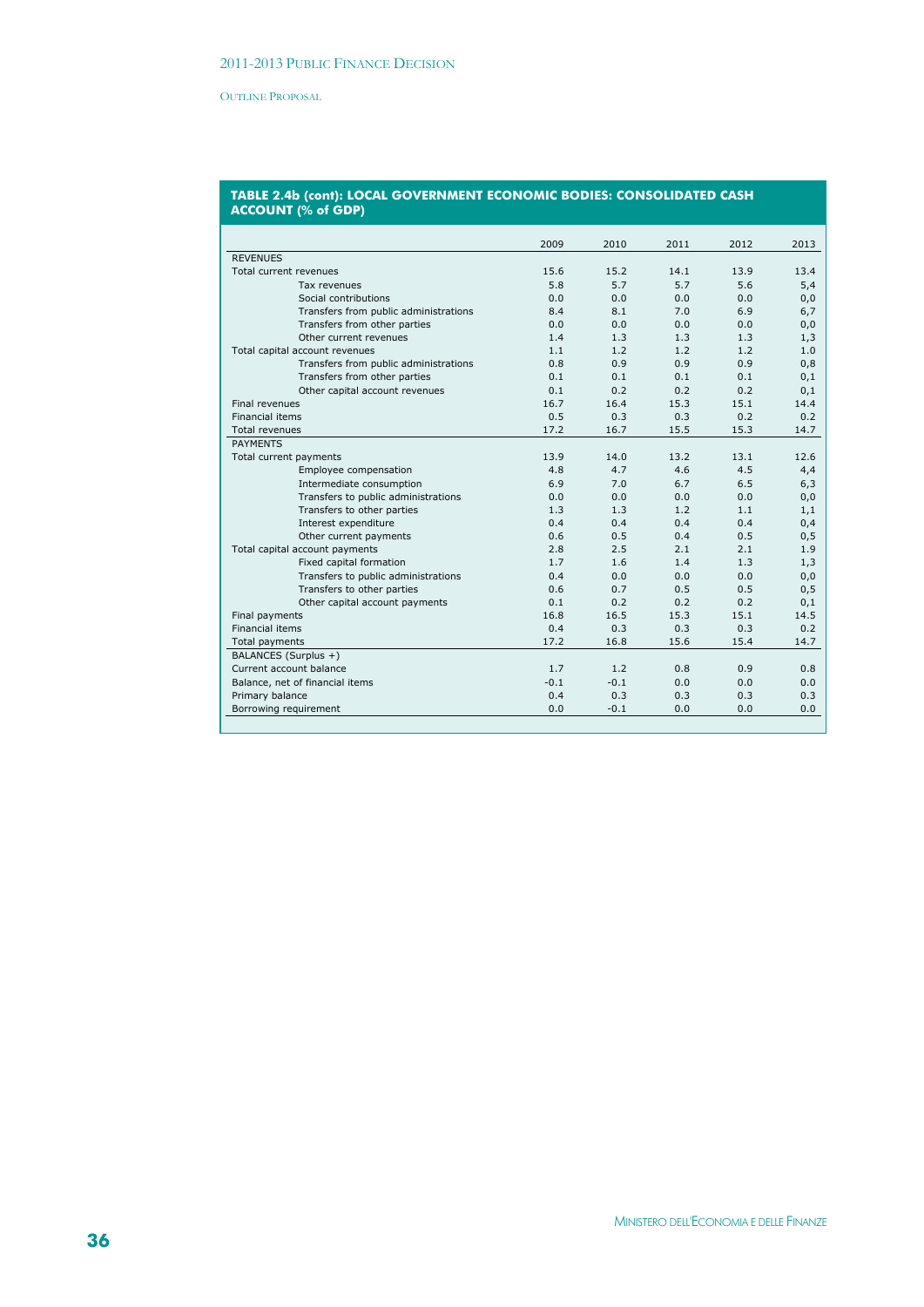|                                       | 2009        | 2010         | 2011         | 2012         | 2013         |
|---------------------------------------|-------------|--------------|--------------|--------------|--------------|
| <b>REVENUES</b>                       |             |              |              |              |              |
| Total current revenues                | 293,265     | 311,114      | 316,853      | 322,432      | 328,835      |
| Tax revenues                          | $\Omega$    | $\Omega$     | $\Omega$     | $\Omega$     | $\Omega$     |
| Social contributions                  | 207,112     | 209,550      | 215,710      | 221,496      | 227.834      |
| Transfers from public administrations | 82,741      | 99,059       | 98,599       | 98,353       | 98.379       |
| Transfers from other parties          | 179         | 5            | 5            | 5            | 5            |
| Other current revenues                | 3,233       | 2,501        | 2,538        | 2,578        | 2.617        |
| Total capital account revenues        | 102         | 1,012        | 1,727        | 2,328        | 129          |
| Transfers from public administrations | 0           | $\Omega$     | 0            | $\mathbf{0}$ | $\Omega$     |
| Transfers from other parties          | 0           | $\Omega$     | 0            | $\mathbf{0}$ | $\mathbf{0}$ |
| Other capital account revenues        | 102         | 1,012        | 1,727        | 2,328        | 129          |
| Final revenues                        | 293,367     | 312,126      | 318,580      | 324,760      | 328,964      |
| Financial items                       | 9,740       | 834          | 406          | 454          | 2,382        |
| Total revenues                        | 303,108     | 312,960      | 318,986      | 325,214      | 331,346      |
| <b>PAYMENTS</b>                       |             |              |              |              |              |
| Total current payments                | 298,634     | 307,948      | 315,934      | 322,563      | 330,399      |
| Employee compensation                 | 3,313       | 3,400        | 3,397        | 3,411        | 3.431        |
| Intermediate consumption              | 1,938       | 1,967        | 1,997        | 2,027        | 2.057        |
| Transfers to public administrations   | 6,425       | 6,773        | 6,874        | 6,972        | 7.071        |
| Transfers to other parties            | 283,800     | 294,134      | 301,967      | 308,428      | 316.089      |
| Interest expenditure                  | 193         | 208          | 211          | 214          | 218          |
| Other current payments                | 2,965       | 1,466        | 1,488        | 1,511        | 1.533        |
| Total capital account payments        | 2,181       | 654          | 664          | 674          | 684          |
| Fixed capital formation               | 1,874       | 241          | 245          | 248          | 252          |
| Transfers to public administrations   | 0           |              |              |              |              |
| Transfers to other parties            | 0           | $\mathbf{0}$ | $\mathbf{0}$ | $\mathbf{0}$ | $\mathbf{0}$ |
| Other capital account payments        | 307         | 413          | 419          | 425          | 432          |
| Final payments                        | 300,815     | 308,602      | 316,598      | 323,237      | 331,083      |
| Financial items                       | 2,292       | 4,358        | 2,388        | 1,978        | 263          |
| Total payments                        | 303,108     | 312,960      | 318,986      | 325,214      | 331,347      |
| BALANCES (Surplus +)                  |             |              |              |              |              |
| Current account balance               | $-5,369$    | 3,166        | 919          | $-130$       | $-1,564$     |
| (% of GDP)                            | $-0.4$      | 0.2          | 0.1          | 0.0          | $-0.1$       |
| Balance, net of financial items       | $-7,448$    | 3,524        | 1,982        | 1,524        | $-2,119$     |
| (% of GDP)                            | $-0.5$      | 0.2          | 0.1          | 0.1          | $-0.1$       |
| Primary balance                       | 193         | 208          | 211          | 214          | 217          |
| (% of GDP)                            | 0,0         | 0.0          | 0.0          | 0.0          | 0.0          |
| Borrowing requirement                 | $\mathbf 0$ | $\Omega$     | $\mathbf{0}$ | $\mathbf{0}$ | $\mathbf{0}$ |
| (% of GDP)                            | 0.0         | 0.0          | 0.0          | 0.0          | 0.0          |

# **TABLE 2.4c: SOCIAL SECURITY FUNDS: CONSOLIDATED CASH ACCOUNT (IN € MN)**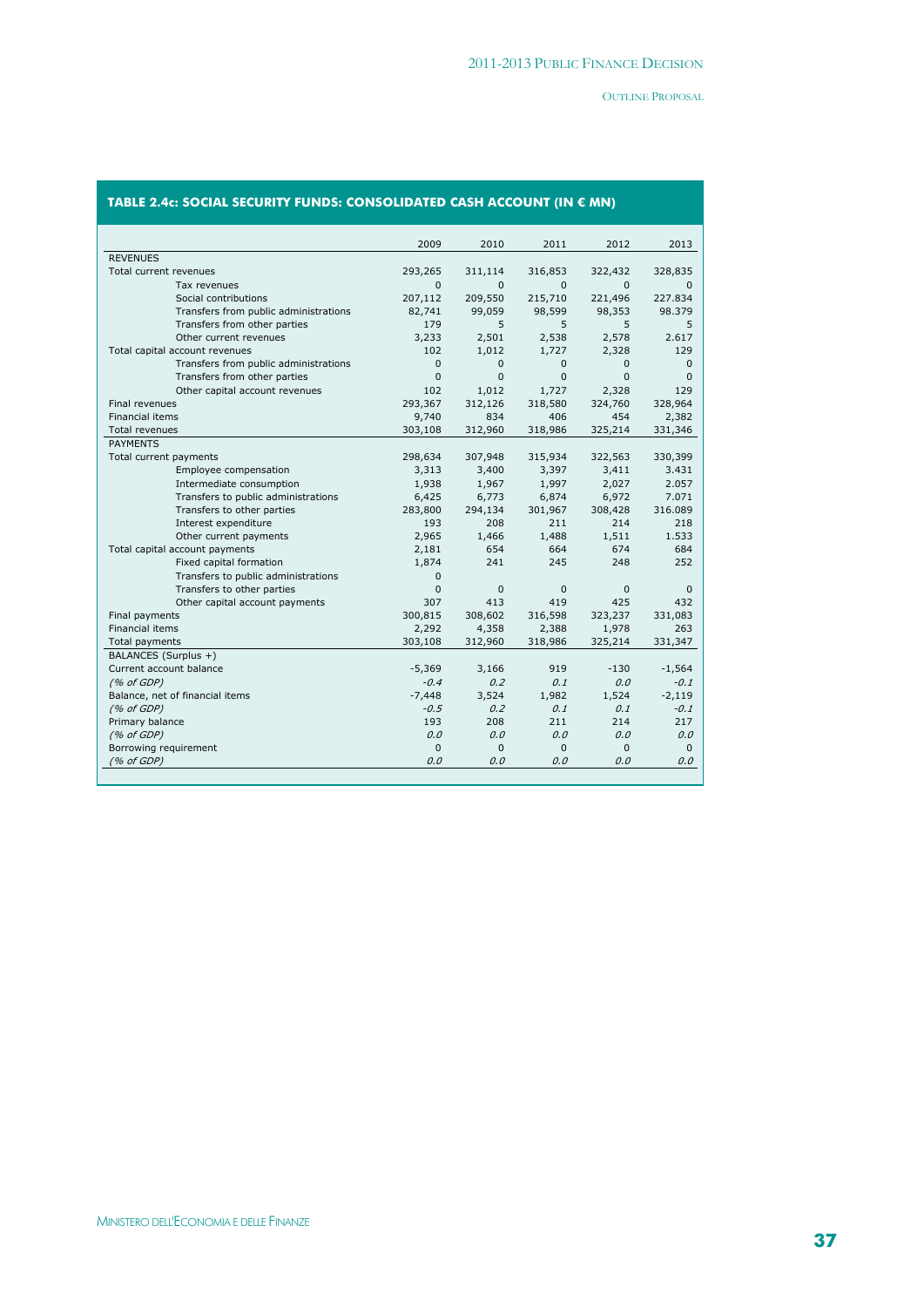|                                       | 2009   | 2010 | 2011 | 2012 | 2013   |
|---------------------------------------|--------|------|------|------|--------|
| <b>REVENUES</b>                       |        |      |      |      |        |
| Total current revenues                | 19,3   | 20.0 | 19.8 | 19.4 | 19.0   |
| Tax revenues                          | 0.0    | 0.0  | 0.0  | 0.0  | 0,0    |
| Social contributions                  | 13.6   | 13.5 | 13.5 | 13.3 | 13,2   |
| Transfers from public administrations | 5.4    | 6.4  | 6.2  | 5.9  | 5,7    |
| Transfers from other parties          | 0.0    | 0.0  | 0.0  | 0.0  | 0,0    |
| Other current revenues                | 0.2    | 0.2  | 0.2  | 0.2  | 0,2    |
| Total capital account revenues        | 0,0    | 0.1  | 0.1  | 0.1  | 0.0    |
| Transfers from public administrations | 0.0    | 0.0  | 0.0  | 0.0  | 0,0    |
| Transfers from other parties          | 0.0    | 0.0  | 0.0  | 0.0  | 0,0    |
| Other capital account revenues        | 0.0    | 0.1  | 0.1  | 0.1  | 0,0    |
| <b>Final revenues</b>                 | 19,3   | 20.1 | 19.9 | 19.5 | 19.0   |
| <b>Financial items</b>                | 0,6    | 0.1  | 0.0  | 0.0  | 0.1    |
| <b>Total revenues</b>                 | 19,9   | 20.1 | 19.9 | 19.5 | 19.2   |
| <b>PAYMENTS</b>                       |        |      |      |      |        |
| Total current payments                | 19,6   | 19.8 | 19.7 | 19.4 | 19.1   |
| Employee compensation                 | 0.2    | 0.2  | 0.2  | 0.2  | 0,2    |
| Intermediate consumption              | 0.1    | 0.1  | 0.1  | 0.1  | 0,1    |
| Transfers to public administrations   | 0.4    | 0.4  | 0.4  | 0.4  | 0,4    |
| Transfers to other parties            | 18.7   | 18.9 | 18.8 | 18.5 | 18,3   |
| Interest expenditure                  | 0.0    | 0.0  | 0.0  | 0.0  | 0,0    |
| Other current payments                | 0.2    | 0.1  | 0.1  | 0.1  | 0,1    |
| Total capital account payments        | 0,1    | 0.0  | 0.0  | 0.0  | 0.0    |
| Fixed capital formation               | 0.1    | 0.0  | 0.0  | 0.0  | 0,0    |
| Transfers to public administrations   | 0.0    | 0.0  | 0.0  | 0.0  | 0,0    |
| Transfers to other parties            | 0.0    | 0.0  | 0.0  | 0.0  | 0,0    |
| Other capital account payments        | 0.0    | 0.0  | 0.0  | 0.0  | 0,0    |
| Final payments                        | 19.8   | 19.8 | 19.8 | 19.4 | 19.1   |
| <b>Financial items</b>                | 0.2    | 0.3  | 0.1  | 0.1  | 0.0    |
| Total payments                        | 19.9   | 20.1 | 19.9 | 19.5 | 19.2   |
| BALANCES (Surplus +)                  |        |      |      |      |        |
| Current account balance               | $-0.4$ | 0.2  | 0.1  | 0.0  | $-0.1$ |
| Balance, net of financial items       | $-0.5$ | 0.2  | 0.1  | 0.1  | $-0.1$ |
| Primary balance                       | 0.0    | 0.0  | 0.0  | 0.0  | 0.0    |
| Borrowing requirement                 | 0.0    | 0.0  | 0.0  | 0.0  | 0.0    |
|                                       |        |      |      |      |        |

# **TABLE 2.4c (cont): SOCIAL SECURITY FUNDS: CONSOLIDATED CASH ACCOUNT (% of GDP)**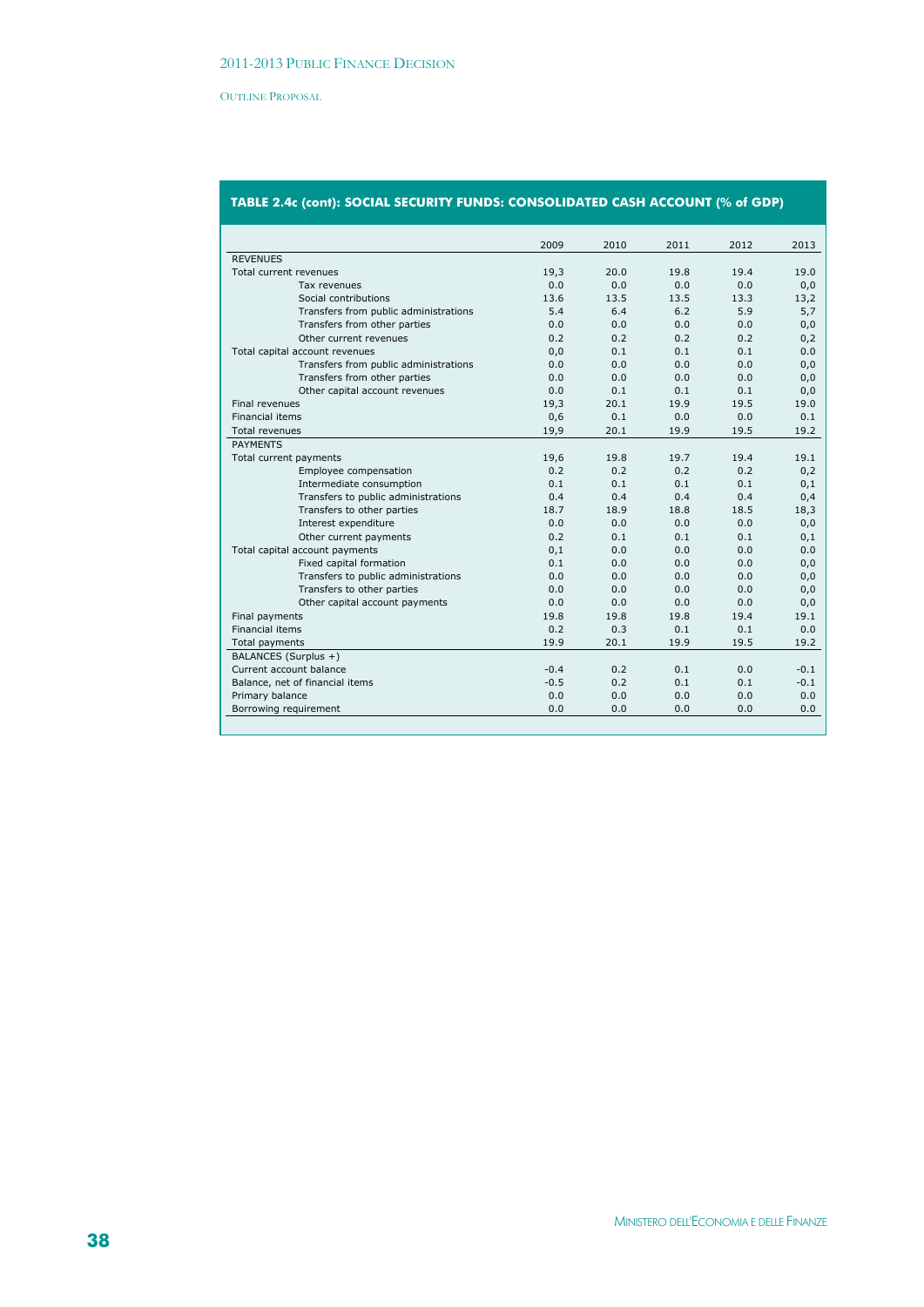#### **TABLE 2.5: STATE SECTOR - CASH BALANCE (in € mn)**

|                      | 2009      | 2010      | 2011      | 2012      | 2013      |
|----------------------|-----------|-----------|-----------|-----------|-----------|
| State sector balance | $-86.847$ | $-83.289$ | $-63,100$ | $-41,385$ | $-32,140$ |
| (% of GDP)           | -5.7      | $-5.4$    | $-3.9$    | $-2.5$    | $-1.9$    |

#### **TABLE 2.6: RESOURCES FOR DEVELOPMENT OF UNDERUTILISED AREAS AND ADDITIONAL NATIONAL FUNDS (in € mn)**

|                                                                              |                    | 2010  | 2011  | 2012  | 2013  |
|------------------------------------------------------------------------------|--------------------|-------|-------|-------|-------|
| National planning<br>Additional national funds: Underutilised Areas Fund (1) |                    | 6,799 | 8,104 | 4,138 | 9,900 |
| EU planning<br>EU structural fund (2)                                        |                    | 3,978 | 4,005 | 4,074 | 4,143 |
|                                                                              | EFRD               | 3,304 | 3,301 | 3,361 | 3,388 |
| $(State +$<br>Regions)<br>EU<br>co-financing<br>of<br>National               | <b>ESF</b>         | 1,197 | 1,214 | 1,226 | 1,276 |
| Plans/National<br>(Regional<br>Operating<br>Programmes                       | EAFRD              | 1,130 | 1,289 | 1,283 | 1,275 |
| Operating Plans) 2007/2013                                                   | <b>EFP</b>         | 61    | 61    | 61    | 61    |
|                                                                              | <b>Total funds</b> | 5.692 | 5,864 | 5,931 | 5,999 |

Note: Resources for underutilised areas in Italy and in the EU.

1) Appropriations as of 1 January 2010 Budget law 2010, net of reductions pursuant to Decree-Law no. 78/2010.<br>2) EFRD and ESF appropriations within EU budget and related co-financing provided by the State budget and the bu

#### **TABLE 2.7: STATE BUDGET AND NET BALANCE TO BE FINANCED (in € mn)**

|                                                    |          |                             |             | Forecasts     |           |
|----------------------------------------------------|----------|-----------------------------|-------------|---------------|-----------|
|                                                    |          | Balanced<br>amounts<br>2010 | 2011        | 2012          | 2013      |
| Tax revenues                                       |          | 379,021                     | 385,431     | 404,627       | 419,731   |
|                                                    | % of GDP | 24.4                        | 24.0        | 24.3          | 24.3      |
| Other revenues                                     |          | 33,335                      | 31,684      | 30,714        | 30,714    |
| <b>FINAL REVENUES</b>                              |          | 412,356                     | 417,115     | 435,341       | 450,445   |
|                                                    | % of GDP | 26.5                        | 26.0        | 26.1          | 26.0      |
| Current expenditure, net of interest               |          | 375,893                     | 370,372     | 366,272       | 367,750   |
|                                                    | % of GDP | 24.2                        | 23.1        | 22.0          | 21.3      |
| Interest                                           |          | 74,162                      | 84,802      | 90,795        | 94,989    |
|                                                    | % of GDP | 4.8                         | 5.3         | $5.5^{\circ}$ | 5.5       |
| Capital expenditure                                |          | 47,239                      | 42,498      | 41,325        | 37,072    |
|                                                    | % of GDP | 3.0                         | 2.7         | 2.5           | 2.1       |
| <b>FINAL EXPENDITURES</b>                          |          | 497,294                     | 497,672     | 498,392       | 499,811   |
|                                                    | % of GDP | <i>32.0</i>                 | <i>31.0</i> | 29.9          | 28.9      |
| NET BALANCE TO BE FINANCED - UNCHANGED LEGISLATION |          | $-84,938$                   | $-80,557$   | $-63,051$     | $-49,366$ |
|                                                    | % of GDP | $-5.5$                      | $-5.0$      | $-3.8$        | $-2.9$    |
| NET BALANCE TO BE FINANCED - POLICY SCENARIO (1)   |          | $-84,938$                   | $-81,057$   | $-66,051$     | $-59,366$ |
|                                                    | % of GDP | $-5.5$                      | $-5.1$      | $-4.0$        | $-3.4$    |
| GDP                                                |          | 1,554,718                   | 1,602,836   | 1,664,899     | 1,730,115 |

1) The net balance to be financed under the policy scenario is different from that at unchanged legislation since the former considers a configuration of the Fund for Underutilised Areas and the financing for the year 2013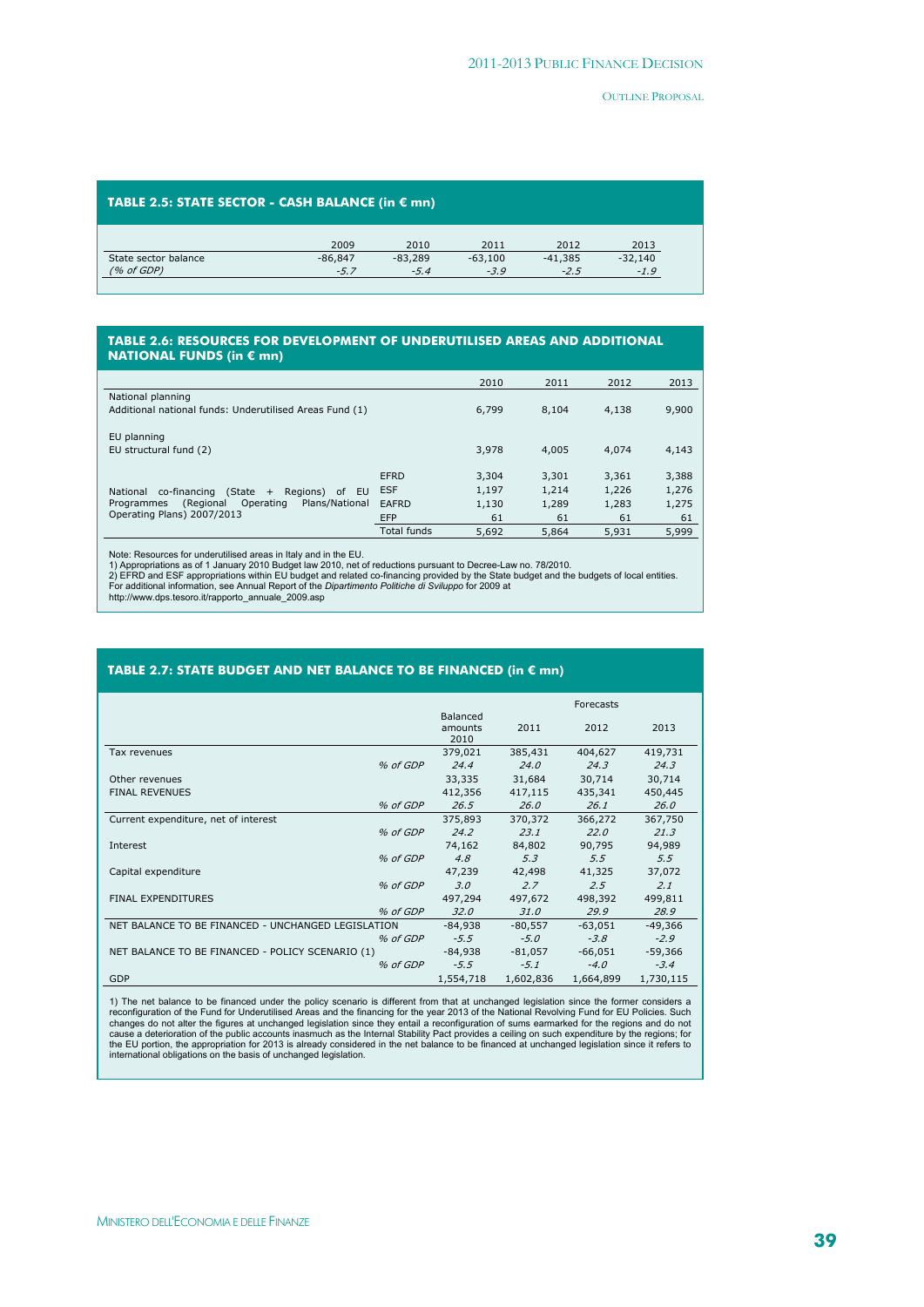#### **2.2 SUMMARY OF REVENUE AND SPENDING MEASURES (DECREE-LAW 78/2010)**

The revenue and spending measures adopted with the Decree-Law n. 78/2010, inclusive of the effects of the major amendment approved by the Senate, provide for the correction of the trend of net borrowing for the 2011-2013 three-year period, while modifying the balance for 2010 to only a negligible extent. For 2010, the tax and social security payments for the zones in Abruzzo hit by the earthquake have been suspended, while the international peace missions have been partially refinanced. Such initiatives have been covered with proceeds coming from the extension of the deadline for the repatriation of capital illegally held abroad<sup>8</sup>, originally set at end 2009, and the introduction of a withholding tax on building restructuring works that is deductible from taxes.

The reduction of the budget balance amounts to roughly €12 billion in 2011 and around €25 billion in each of the two years thereafter, against a gross budget package (incremental revenues and lower expenditures) equal to  $\epsilon$ 17.8 billion in 2011,  $\epsilon$ 27.5 billion in 2012 and €27.8 billion in 2013.

The decree mainly impacts the levels of expenditure. The lower expenditures envisaged overall by the package amount to  $\epsilon$ 47.0 billion over the 2011-2013 three-year period, or about 75 per cent of the total correction. The incremental expenditures amount to €2.7 billion in 2011, €1.2 billion in 2012 and roughly €1 billion in 2013.

| TABLE 2.8: EFFECTS OF DECREE-LAW 78/2010 CONVERTED INTO LAW 122/2010 ON GENERAL<br>GOVERNMENT'S NET BORROWING (in € mn and comprising induced effects) |          |        |        |        |  |  |
|--------------------------------------------------------------------------------------------------------------------------------------------------------|----------|--------|--------|--------|--|--|
|                                                                                                                                                        | 2010     | 2011   | 2012   | 2013   |  |  |
| Incremental revenues                                                                                                                                   | 1,447    | 6,943  | 10,544 | 8,632  |  |  |
| Lower revenues                                                                                                                                         | 616      | 3,044  | 1,253  | 1,753  |  |  |
| Incremental expenditure                                                                                                                                | 904      | 2,657  | 1,192  | 976    |  |  |
| Current                                                                                                                                                | 892      | 2,110  | 635    | 281    |  |  |
| Capital account                                                                                                                                        | 13       | 548    | 558    | 695    |  |  |
| Lower expenditure                                                                                                                                      | 109      | 10,889 | 16,970 | 19,130 |  |  |
| Current                                                                                                                                                | 109      | 6,909  | 11,180 | 12.740 |  |  |
| Capital account                                                                                                                                        | $\Omega$ | 3,980  | 5,790  | 6.390  |  |  |
| Reduction in net borrowing                                                                                                                             | 36       | 12,130 | 25,068 | 25,033 |  |  |

The net expenditure reduction is equal to approximately  $\epsilon$ 8.2 billion in 2011,  $\epsilon$ 15.8 billion in 2012 and  $\epsilon$ 18.2 billion in 2013, and mostly consists of the reduction of current outlays and the reduction of capital expenditures, also in relation to the objectives contemplated in the Internal Stability Pact.

Although derived mostly from initiatives to combat tax avoidance and tax evasion, the increase in revenues contemplated by the decree amounts to around €26 billion over the 2011-2013 three-year period, against lower revenues of roughly  $€6.0$  billion during the same period, due essentially to the reduction of the prepayments of personal income taxes (IRPEF) for the years of 2011 and 2012.

The contribution required of the central government economic bodies in terms of the net measures is equal to around  $\epsilon$ 29.8 billion for the 2011-2013 three-year period.

1

<sup>&</sup>lt;sup>8</sup> With its conservative approach, Decree-Law no 194/2009 does not quantify incremental revenues for 2010.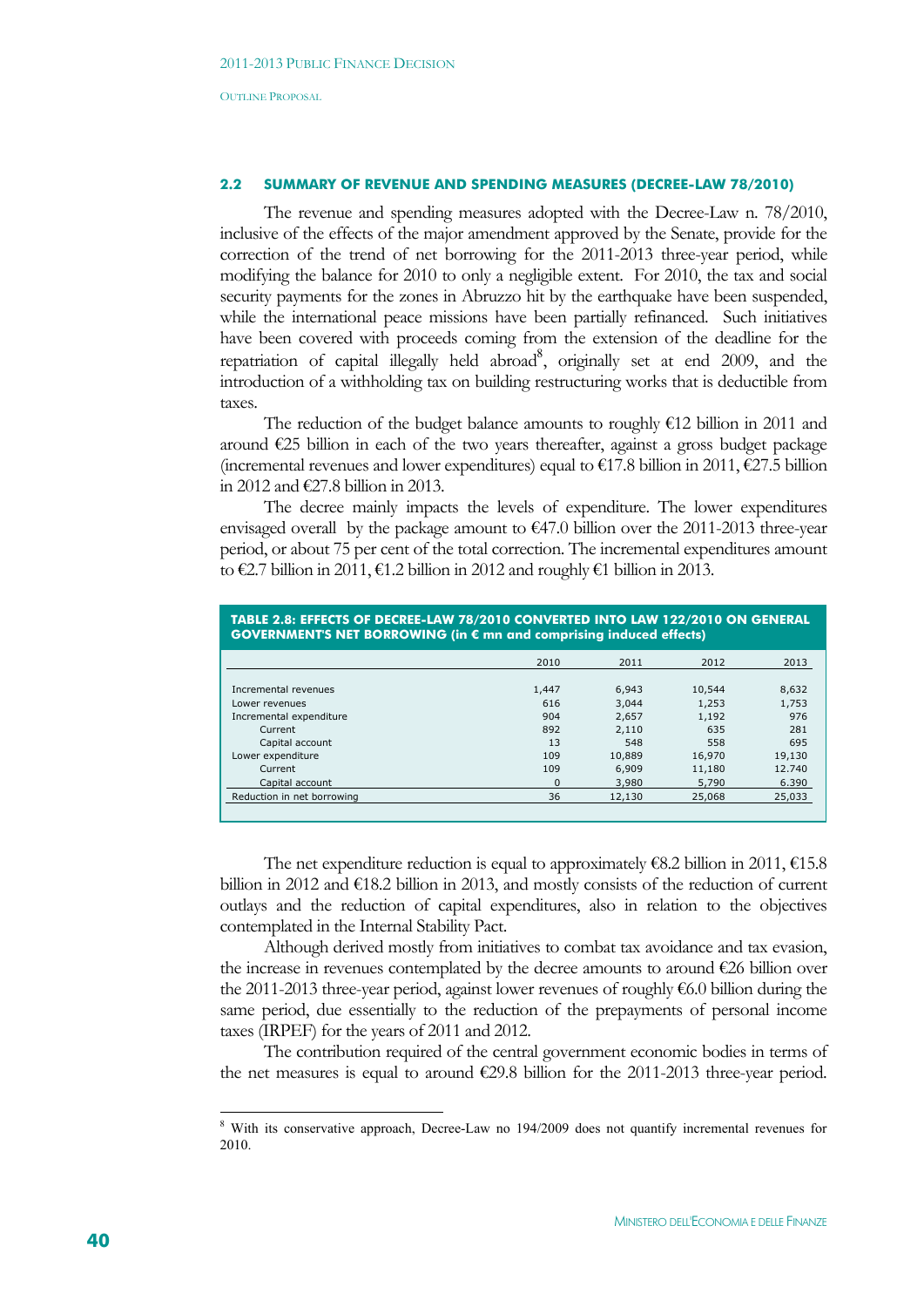| TABLE 2.9: BREAKDOWN OF STABILISATION MEASURES BY SUB-SECTOR (in € mn) |          |          |          |          |  |  |  |  |
|------------------------------------------------------------------------|----------|----------|----------|----------|--|--|--|--|
|                                                                        | 2010     | 2011     | 2012     | 2013     |  |  |  |  |
| <b>GENERAL GOVERNMENT</b>                                              |          |          |          |          |  |  |  |  |
| Adjustment to primary balance                                          | 36       | 12,130   | 25,068   | 25,033   |  |  |  |  |
| CENTRAL GOVERNMENT ECONOMIC BODIES                                     |          |          |          |          |  |  |  |  |
| Revenue adjustment                                                     | 1,110    | 4,262    | 9,962    | 7,780    |  |  |  |  |
| Expenditure adjustment                                                 | 441      | $-665$   | $-2,862$ | $-4,279$ |  |  |  |  |
| LOCAL GOVERNMENT ECONOMIC BODIES                                       |          |          |          |          |  |  |  |  |
| Revenue adjustment                                                     | $\Omega$ | 200      | 200      | 200      |  |  |  |  |
| Expenditure adjustment                                                 | 251      | $-6,737$ | $-9,887$ | $-9,952$ |  |  |  |  |
| SOCIAL SECURITY FUNDS                                                  |          |          |          |          |  |  |  |  |
| Revenue adjustment                                                     | $-280$   | $-563$   | $-872$   | $-1,102$ |  |  |  |  |
| Expenditure adjustment                                                 | 102      | $-829$   | $-3,029$ | $-3,925$ |  |  |  |  |
|                                                                        |          |          |          |          |  |  |  |  |

During the same period, the local government economic bodies contribute  $\epsilon$  27.2 billion and social security funds, another  $\epsilon$  5.2 billion.

The initiatives provided on the expenditure side directly affect the costs of running the general government, via a 10 per cent reduction of financial resources allocated to each ministry for expenditures that can be reconfigured. In particular, the measures address intermediate consumption (studies, advisory services, public relations, conferences, exhibits, advertising, sponsorships, and the purchase, maintenance and rental of auto vehicles), contributions to the financing of entities, institutes, foundations and other organisations, the simplification of the governance of social security entities, and the size of the general government itself, with the elimination of various entities and public bodies.

Measures have also been included to address the containment of expenditure on public-sector employment; these measures affect factors that have an impact on the growth of the expenditure: the freezing of wages at the 2010 level of total compensation for individual employees for the 2011-2013 three-year period; the decrease in the number of public-sector workers; the block on career progression; and the containment of the wage increases arising from contract renewals. With regard to the last measure, a 3.2 per cent limit has been set on increases arising from contractual renewals or negotiation procedures relative to the 2008-2009 period, and a freeze has been established- without the possibility of any recovery and while safeguarding the disbursement of contractual holiday pay - with respect to wage bargaining and negotiations for the 2010-2012 threeyear period, with automatic wage adjustments being eliminated for the years 2011, 2012 and 2013. The limits currently in place on turnover have been extended and reinforced, and a limitation has been set so to prevent personnel from continuing work beyond certain age limits. As of 2011, a limit is to be introduced on expenditure for personnel with 'flexible' contracts, capping that expenditure at 50 per cent of the outlay for 2009. Other specific provisions are directed at containing the increase in expenditure consequent to career advancement and promotions.

Additional savings will come from the lowering of political costs via the reduction of compensation to members of Parliament, Ministers and Undersecretaries, and the downsizing of the administrative structure within the constitutional bodies, including the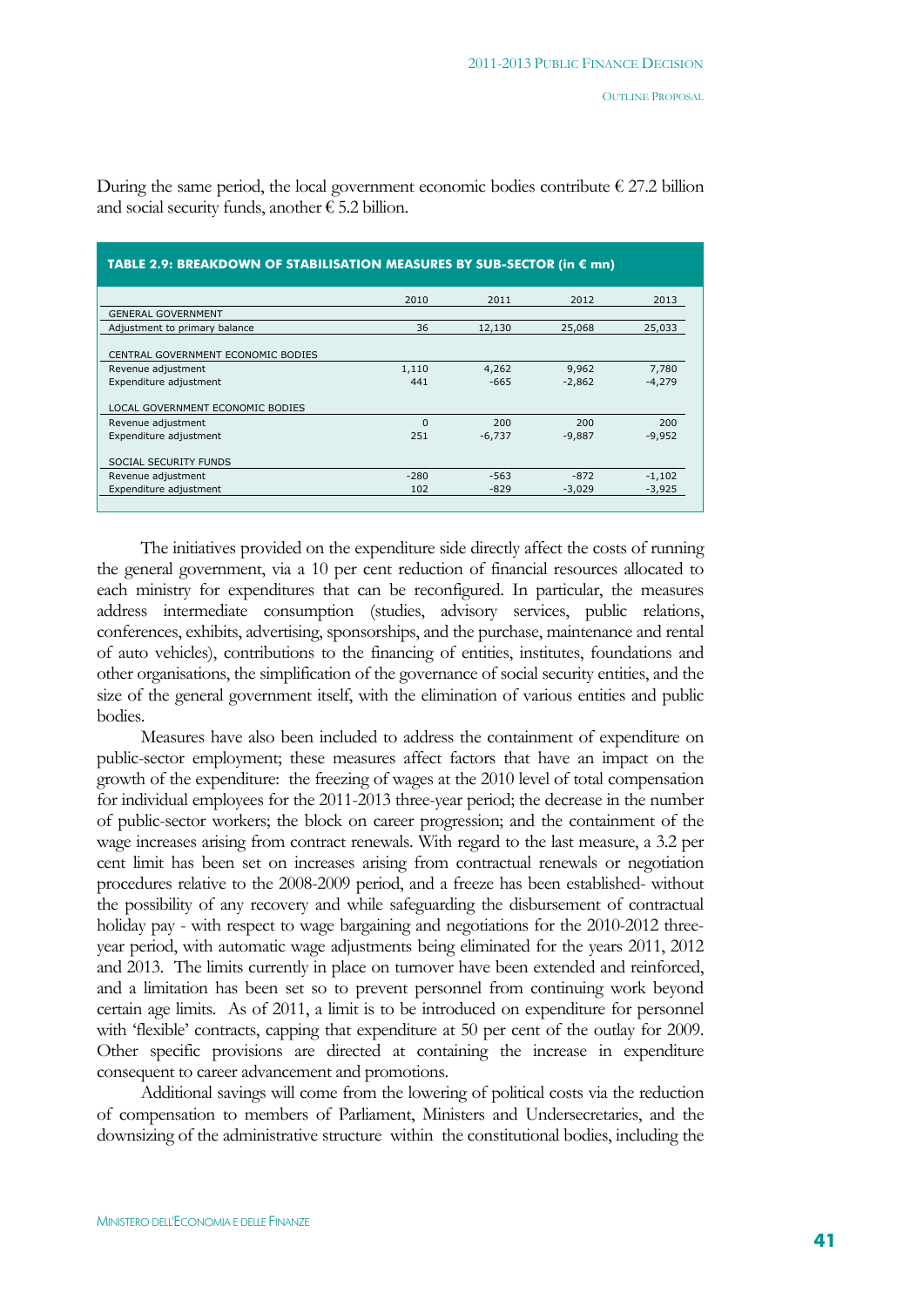Office of the Prime Minister, as well as the reduction of resources to be allocated for reimbursing election expenditures sustained by political parties or movements in future electoral campaigns for the election of Upper and Lower Houses of Parliament, the European Parliament, and the Regional Councils.

The containment of expenditures on social-welfare programmes and benefits is also contemplated through changes to the requirements for qualifying for regular and early retirement pensions, with savings of up to around  $\epsilon$  2,600 million by 2012 and up to around  $\epsilon$  3,650 million in 2013. As of 2015, the age for becoming eligible for a regular retirement pension or an early retirement pension will be adjusted to reflect increases in average life expectancy; in addition, the payout of severance indemnities will be split up into a greater number of annual payments, in relation to the employee's total period of service, and the process of adjusting the retirement age for women in the public-sector work force to the retirement age for men will be accelerated<sup>9</sup>. Controls over disability pensions will also be intensified $10$ .

The healthcare sector is to contribute to fiscal consolidation through savings on expenditure for pharmaceuticals (approximately  $\epsilon$ 0.6 billion per year over the three-year period), obtained through a reduction of the amounts paid to the drug distribution chain and the identification of measures by Italian Drug Agency for rationalizing the use of drugs. The local governments' contribution to the budget package is based on the rules established under the Internal Stability Pact, amounting to a total of  $\epsilon$ 6,300 million in 2011, €8,500 million in 2012 (including the regions for €4,500 million, the provinces for €500 million and municipalities for €2,500 million) and a similar sum in 2013.

With reference to the gradual debt reduction plan for the City of Rome, the measures provide for the creation of a State budget fund equal to  $\epsilon$ 300 million per year starting from 2011 and classified as a subsidy to the city, and another appropriation of €200 million financed by two municipal taxes (an administrative add-on to the City of Rome embarkation rights and a municipal add-on to personal income tax (IRPEF)).

The contribution of higher revenues to the corrective measures can be quantified at roughly € 7.0 billion in 2011, € 10.5 billion in 2012 and € 8.6 billion in 2013. Most of this increase will be the result of a stepped-up effort to combat tax evasion that envisions: the updating of criteria for summary assessments; the use of the 'redditometro' (set of indicators on income); the introduction of obligatory electronic invoicing for amounts equal to or over  $\epsilon$  3,000; the introduction of a withholding tax on building restructuring works that is deductible from taxes; and regulations that provide for more effective controls by the revenue authorities, the tax police (*Guardia di Finanza*) and the Social Security Administration with respect to companies that repeatedly report losses and open and shut businesses. Increases in tax revenues are expected from the elimination of the subsidized taxation system for closed-end real estate funds, the traceability of cash movements in excess of  $\epsilon$  5,000, the aforementioned measures in favour of the City of Rome, and taxes owed by insurance companies. In the last case, a ceiling is introduced with regard to the variation in obligatory technical reserves subject to taxation for life insurance.

1

<sup>&</sup>lt;sup>9</sup> As part of the implementation of the European Court of Justice's ruling on 13 November 2008.

 $10$  The minimum percentage of disability for qualifying for benefits has not changed.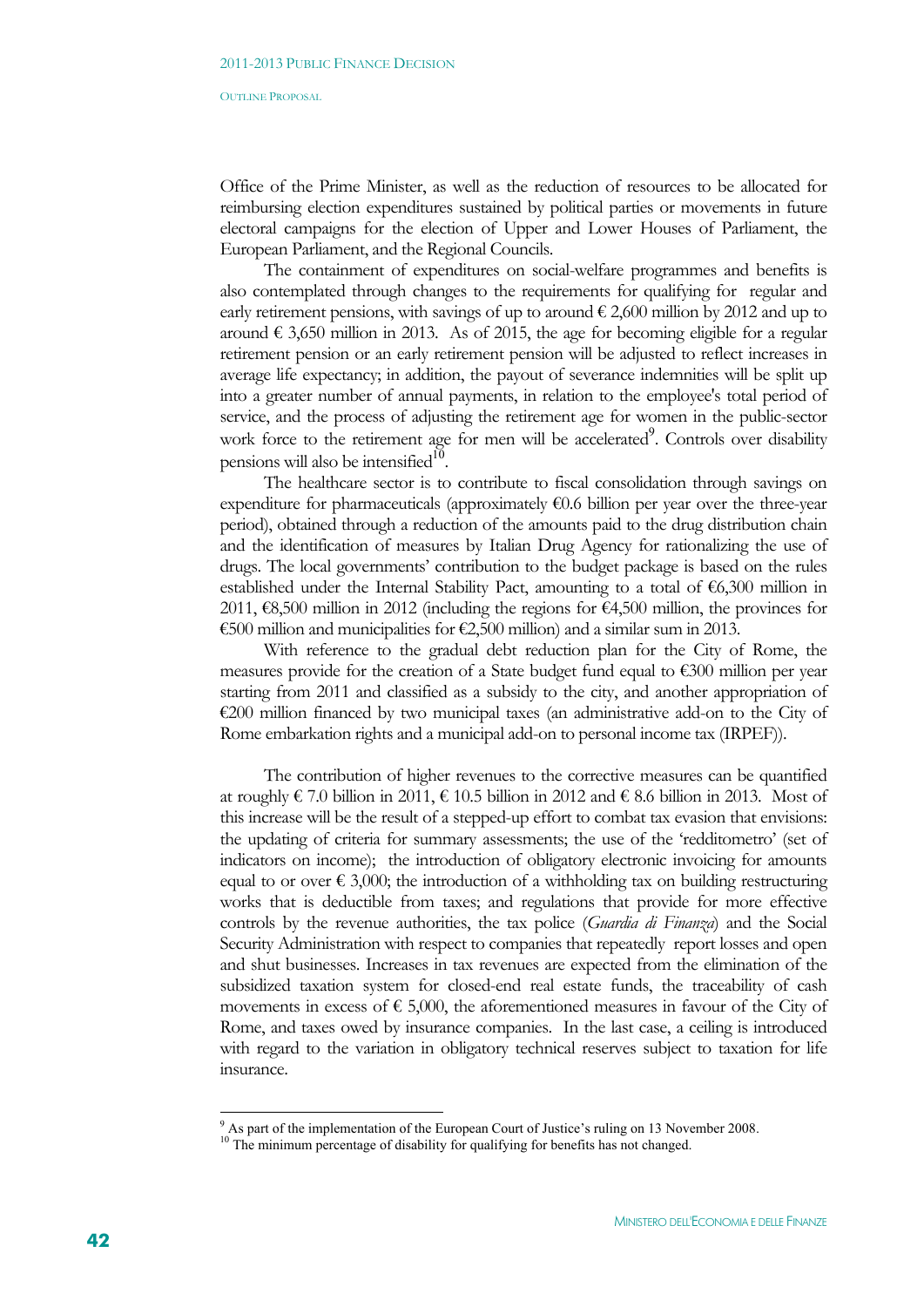The deferral of personal income tax (IRPEF) prepayments for the 2011 and 2012 tax years will cause a decrease in revenues amounting to €2,300 million in 2011, higher net revenues equal to  $\epsilon$ 1,700 million in 2012 (coming from the combined effect of the higher deferred revenues from 2011 and the lower revenues for the shifting of the 2012 prepayment), and incremental revenues of  $\epsilon$ 600 million in 2013. The increase in non-tax revenues is mainly due to the application of tolls on tracts of highways managed directly by ANAS, an increase in the fees to be paid by highway concessionaires, and the concession for the construction and management of the Brenner toll highway in 2011 (€ 568 million).

In addition to the corrective measures indicated above, the decree calls for a series of regulations aimed at favouring competitiveness and economic development: adoption of the German model for productivity<sup>11</sup>; tax breaks for the weaker areas of the nation; regional adjustment of the rates for the regional tax on productive activity (IRAP) whereby regions may zero out the tax and/or provide for extensions and deductions for new productive initiatives; and the identification of a single government commissioner who will be responsible for all administrative matters related to the start-up of new business activity in the southern regions of the nation ('zero-bureaucracy' areas). The decree also extends the tax breaks available for researchers and docents resident abroad, in order to encourage them to return to working and re-establishing their tax residence in Italy. Tax breaks are also provided for business network contracts, while the start-up of new business activity is to be simplified with the Certified Reporting of the Start of Activity (SCIA). Finally, in order to attract investment from abroad, firms from countries of the European Union that start up business ventures in Italy may choose the taxation system prevailing in any EU Member State as an alternative to the Italian taxation system.

 $\overline{a}$ 

<sup>&</sup>lt;sup>11</sup> The 'German model' envisages, with respect to the private sector, that the portion of wages paid upon the implementation of collective bargaining agreements (correlated to productivity gains) is eligible for tax benefits in 2011, through the application of a substitute tax for personal income tax, as well as for regional and municipal add-ons to personal income tax, and a measure of tax relief at the level of social-welfare contributions.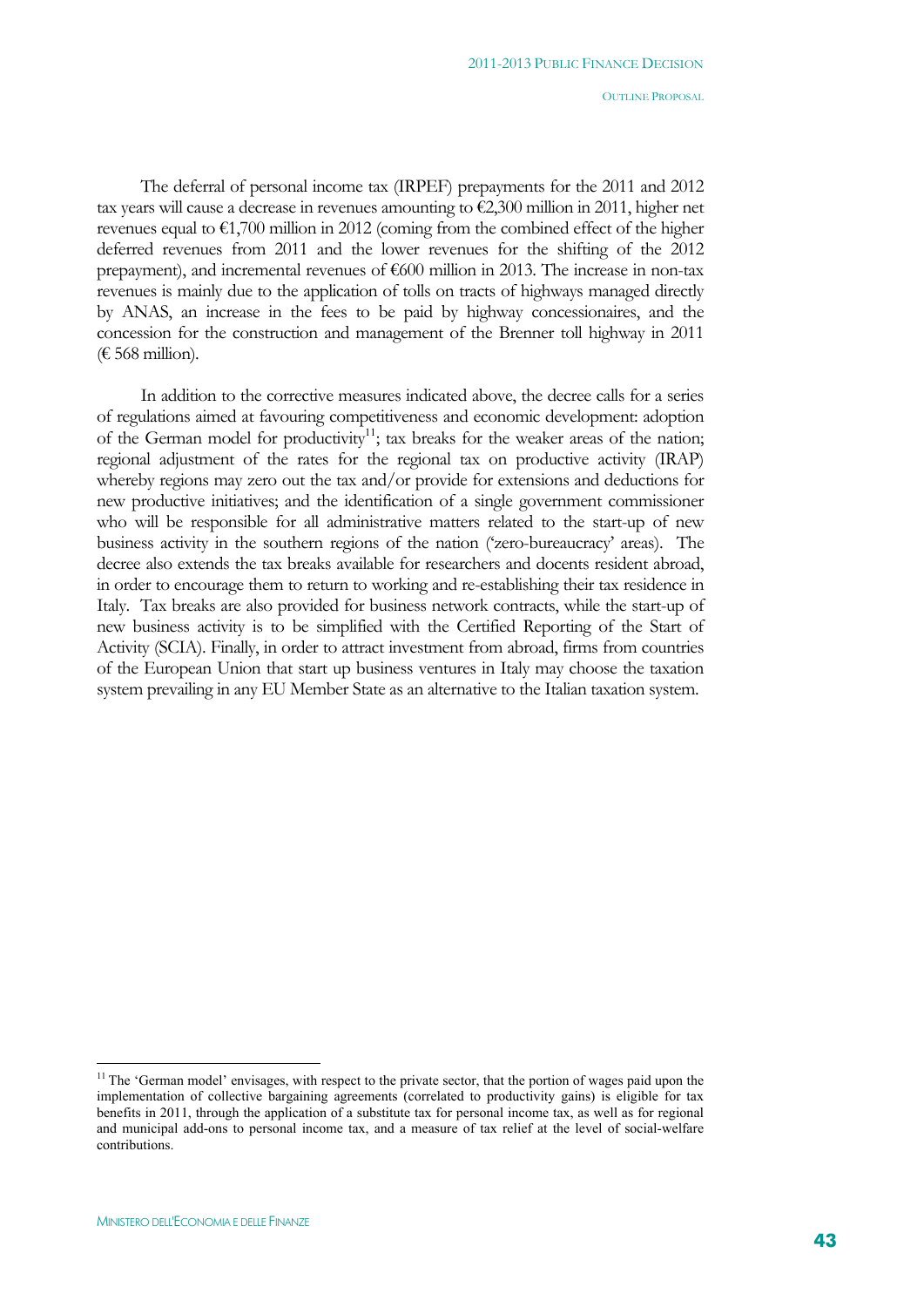#### **TABLE 2.10: EFFECTS OF DECREE-LAW 78/2010 CONVERTED INTO LAW 122/2010, FOR THE MAIN SECTORS AFFECTED- (in € mn including induced effects)**

| Title I                                                                       | 2010           | 2011           | 2012          | 2013           |
|-------------------------------------------------------------------------------|----------------|----------------|---------------|----------------|
| CHAPTER I - REDUCTION OF SPHERE AND COST OF GENERAL GOVT.                     | 45             | 1,423          | 2,058         | 2,708          |
| 10% reduction of expenditures that can be reconfigured                        | 0              | 1,400          | 2,050         | 2,700          |
| Other                                                                         | 45             | 23             | 8             | 8              |
| CHAPTER II - REDUCTION OF POLITICAL & ADMINISTRATIVE COSTS                    | 181            | $-53$          | $-51$         | 39             |
| Proceeds from the shutdown of entities                                        | 150            | 0              | $\mathbf{0}$  | $\mathbf{0}$   |
|                                                                               |                |                |               | 39             |
| Other                                                                         | 31             | $-53$          | -51           |                |
| <b>CHAPTER III</b>                                                            | $-436$         | 8,836          | 14,224        | 15,693         |
| Containment of expenditure on public-sector work force                        | -81            | 1,696          | 2,683         | 3,286          |
| Personnel turnover: central government economic bodies                        | 0              | 8              | 65            | 230            |
| Reduction in financing of National Healthcare Service for personnel           | 0              | 418            | 1,132         | 1.132          |
| Contractual holiday pay and freeze on wage adjustment                         | 0              | $\overline{4}$ | 597           | 597            |
| Freeze on automatic wage increases for 2011-2013 three-year period            | 0              | 98             | 172           | 264            |
| Freeze on automatic wage increases for 2010-2011-2012 - Schools               | 0              | 320            | 640           | 960            |
| Reduction of expenditures on personnel having contracts with expiration       | 0              | 100            | 100           | 100            |
| date                                                                          |                |                |               |                |
| Armed forces and police                                                       | 0              | 770            | 0             | 0              |
| Other measures                                                                | -81            | $-22$          | $-23$         | $\overline{4}$ |
| Containment of expenditure on healthcare, assistance and pensions             | $-355$         | 1,390          | 3,591         | 4,457          |
| Plan to control disability claims                                             | 0              | 80             | <i>160</i>    | 220            |
| Reduction of expenditure on pharmaceuticals and healthcare cards              | $-250$         | 580            | 580           | <i>580</i>     |
| Revision of requirements for qualifying for an ordinary retirement pension    | 0              | 360            | 2,610         | 3.650          |
| and an early retirement pension                                               |                |                |               |                |
| Severance pay                                                                 | -100           | 390            | 240           | 0              |
| Other measures                                                                | -5             | $-20$          | $\mathcal{I}$ | $\overline{z}$ |
| Local goverments' contributions                                               | 0              | 5,750          | 7,950         | 7.950          |
| Internal stability pact - Regions                                             | 0              | 4,000          | 4,500         | 4.500          |
| Internal stability pact - Provinces                                           | 0              | 300            | 500           | 500            |
| Internal stability pact - Municipalities                                      | <i>10</i>      | 1,510          | 2,510         | 2.510          |
| Special Statute Regions competition                                           | 0              | <i>500</i>     | <i>1,000</i>  | 1.000          |
| Rome Capital                                                                  | 0              | $-500$         | $-500$        | $-500$         |
| Debt repayment plans for municipalities under commissioners                   | $-10$          | -60            | -60           | -60            |
| CHAPTER IV - NON-TAX REVENUES                                                 | 128            | 520            | 635           | 635            |
| Tolls for ANAS managed highway network                                        | 83             | 200            | 315           | 315            |
| Incremental fees paid by highways concessionaries                             | 45             | 320            | 320           | 320            |
|                                                                               |                |                |               |                |
| Title II                                                                      |                |                |               |                |
| EFFORTS TO COMBAT TAX AND SOCIAL SECURITY EVASION                             | 456            | 5,831          | 8,184         | 7,205          |
| Electronic invoicing                                                          | $\mathbf{0}$   | 628            | 837           | 837            |
| Updating of 'accertamento sintetico' (summary assessments)                    | $\overline{0}$ | 741            | 709           | 815            |
| Efforts to prevent businesses repeatedly reporting losses                     | 0              | 533            | 925           | 966            |
| Reinforcement of collection procedures                                        | 0              | 400            | 1,500         | 1,300          |
| Prohibition of automatic offsets in presence of debts booked to the tax rolls | 0              | 700            | 2,100         | 1,900          |
| (reduction of budget appropriations)                                          |                |                |               |                |
| Incremental tax revenues                                                      | 981            | 2,260          | 1,641         | 914            |
| Incremental revenues (City of Rome add-on to IRPEF and embarkation rights)    | 0              | 200            | 200           | 200            |
| Revenues from insurance companies                                             | 99             | 363            | 264           | 264            |
| Instalments til 2020 of taxes and social-welfare contributions for Abruzzo    | $-617$         | $-11$          | $-11$         | $-11$          |
| Other revenue-related matters                                                 | -6             | 16             | 19            | 20             |
| Title III                                                                     |                |                |               |                |
| DEVELOPMENT AND INFRASTRUCTURES                                               | 0              | $-1,772$       | 1,659         | 546            |
| Adjustment of toll highway concession fee                                     | 0              | 568            | 0             | 0              |
| Advantageous taxation and IRPEF prepayments                                   | 0              | $-2,318$       | 1,676         | 568            |
| Tax relief for business networks                                              | 0              | $-22$          | $-17$         | $-22$          |
| OTHER URGENT AND NON-DEFERRABLE MATTERS                                       | $-386$         | $-210$         | $-218$        | $-227$         |
| <b>ISTAT census</b>                                                           | 0              | $-200$         | $-277$        | $-150$         |
| International peace missions                                                  | $-320$         | $-4$           | $-4$          | $-4$           |
| Other urgent measures                                                         | -66            | -6             | 63            | $-73$          |
| IMPLEMENTATION OF 2011 BUDGET MEASURES                                        | -36            | $-1,748$       | $-224$        | -45            |
| INDUCED EFFECTS ON PUBLIC-SECTOR EMPLOYMENT                                   | 82             | $-695$         | $-1,197$      | $-1,522$       |
|                                                                               | 36             | 12,130         |               |                |
| PRIMARY BALANCE REDUCTION                                                     |                |                | 25,068        | 25,033         |
| Note: Positive values indicate an improvement in the primary balance.         |                |                |               |                |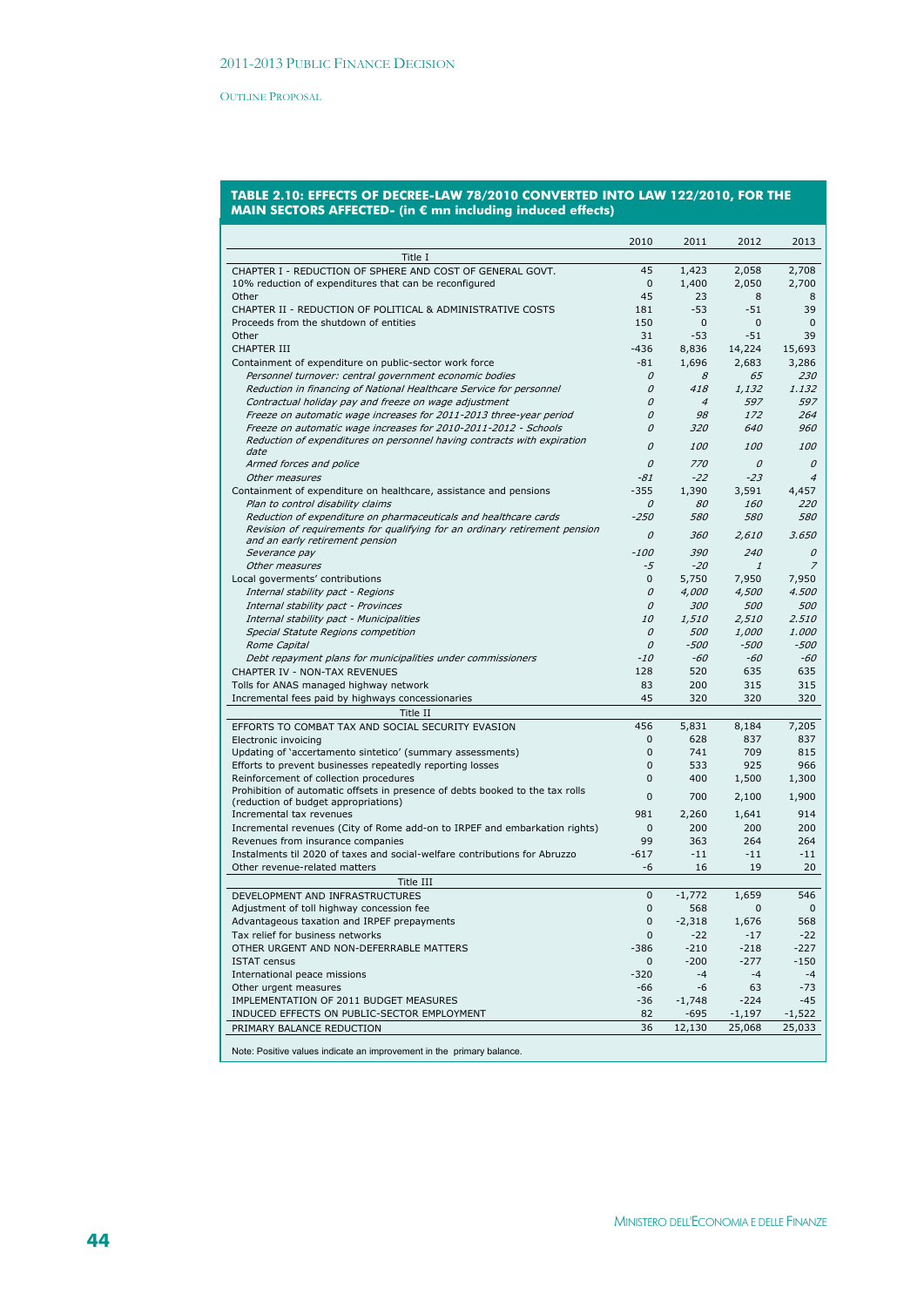# **REFORMING THE PUBLIC ADMINISTRATION**

*Structural reform of the public administration, such as that undertaken by the Government, can generate a significant macroeconomic dividend through four 'levers' that influence the factors that, according to economic theory and empirical evidence, are the basis for growth:* 

- *1. financial stabilisation (reduction of the deficit and of the public debt);*
- *2. increase in productivity in the public sector;*
- *3. reduction of transaction costs for firms and households;*
- *4. governance improvements that lead to progress in the 'effectiveness' of the public sector's actions.*

*The reform began with the approval on 4 March 2009 of the Enabling Act no.15 which was concretely implemented in 2009 via two legislative decrees.* 

*Legislative Decree no. 150 of 27 October 2009 provided for the implementation of Enabling Act no. 15 of 4 March 2009, with regard to the optimisation of the productivity of the public-sector work force and the efficiency and transparency of the public administrations, defining new rules for: transparency, performance measurement and evaluation, bonus pay, collective bargaining, senior management within the public sector, and disciplinary sanctions. The common denominator is meritocracy, an approach by which the public administrations can be expected to become more efficient and modern.* 

*Legislative Decree no. 198 of 20 December 2009 provided for the implementation of Article 4 of Enabling Act no. 15 of 4 March 2009, with regard to use of concessionaires of public services for the purpose of improving the efficiency of the public administrations. The decree introduces collective action as an instrument for developing the culture of an administration operating at the service of the community, with the community being vested with the power of performing checks whenever the terms and standards of a public function or the supply of a public service are violated.* 

*During 2010, the reform is to be further implemented with the revision of the Digital Administration Code which re-defines the regulatory system set up to accelerate the process of digitalisation of the public administrations, accompanying the e-government policies already implemented and that give priority to the creation of a more immediate, straightforward dialogue with individuals and businesses, as well as more efficient productive and organisational processes in the sectors of justice, healthcare, and education. Alongside these initiatives various simplification measures have been approved within the economic/financial provisions.* 

*A reform of the public administration concentrated on increasing efficiency (such as the reform currently being implemented) is capable of generating cost savings that reduce the deficit and (potentially) the tax burden, by improving the sustainability of the nation's public accounts and the nation's macroeconomic performance. In addition, sustainable public finances encourage an acceleration of investment and growth of GDP through a reduction of the uncertainty faced by businesses and households.* 

*On the other hand, improvements in the levels of productivity in the public administration and the effectiveness of administrative actions have a direct impact on the productivity of the economy overall. In addition to these direct benefits, there is also a positive effect on production in the private sector to the extent that the increase in productivity in the public sector is obtained through a change in production technology (e.g. better use of ICT for the digitalisation of productive processes).* 

*The reform has indirect effects through another macroeconomic channel, namely, resource savings due to the reduction of 'transaction costs' (time and resources) for all users of public services. Saving time can translate into an increase in the supply of labour, just as the saving of money can translate*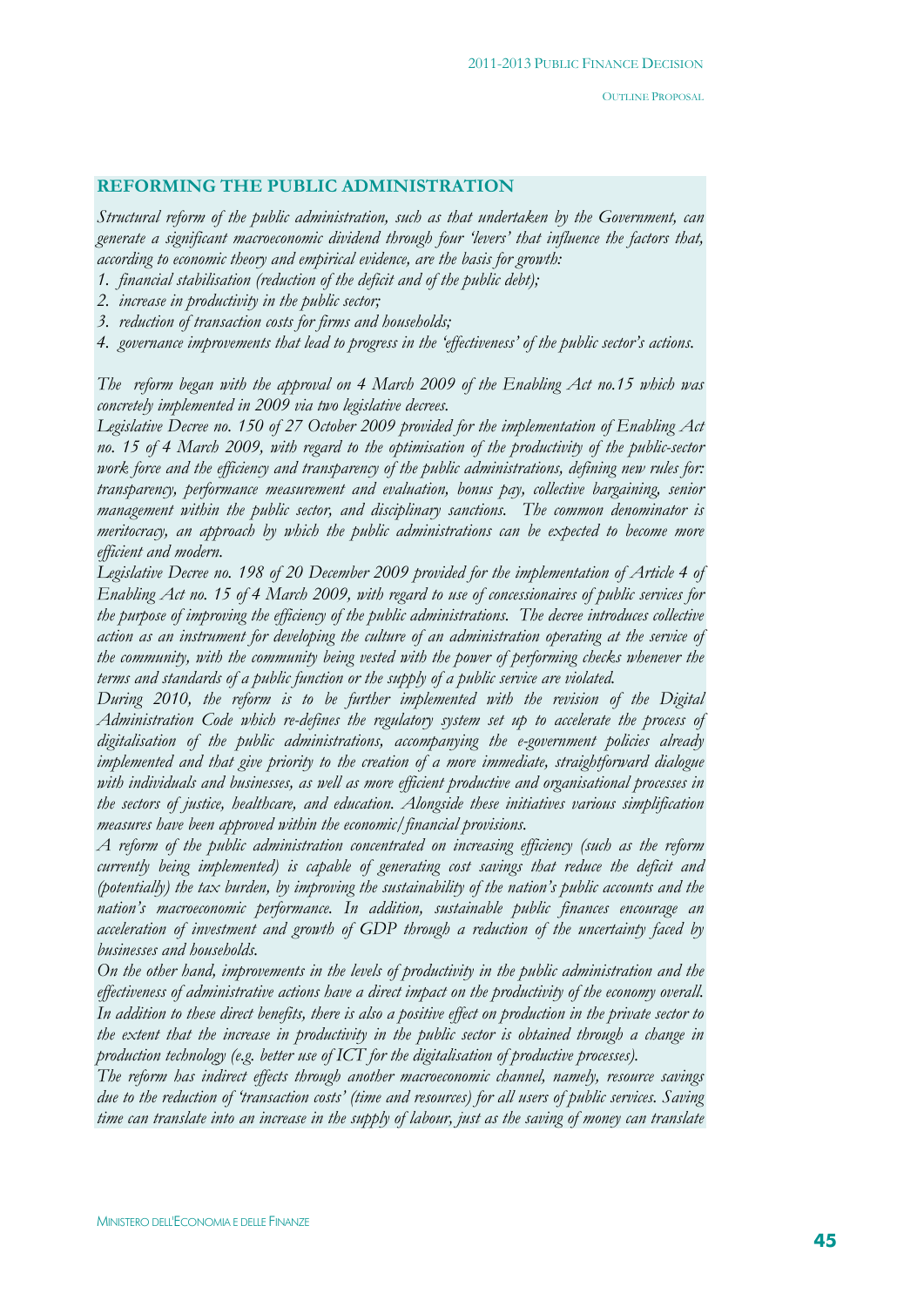*into higher purchases of goods in the private sector by consumers, and a reduction of unit production costs for businesses. The positive macroeconomic impact of these effects is evident.* 

*Finally, the improvement in governance affects, first and foremost, the incentives to buy, innovate and adapt to change. Second, increased confidence in public administration, achieved through greater transparency, integrity, participation and responsibility can reduce transaction costs for businesses and households and improve compliance. The quality of the public administration influences its capacity to plan and implement structural reforms in key sectors such as health and education.* 

*All of the levers mentioned above can have significant beneficial effects on GDP and on the GDP growth rate. However, the complexity of the described interactions and the problems of measurement weigh upon the quantitative evaluation of this macroeconomic dividend. The measurement problems, in turn, have to do with the measurement of the public administration's output which, by its very nature, poses substantial problems.* 

*The magnitude of the macroeconomic impact of the reform of the public administration is potentially significant. Assuming plausible elasticities with respect to the efficiency and/or the effectiveness of the public sector, it is possible to estimate that the multiplier associated with a measure of this type is significantly greater than 1.0.* 

*According to preliminary quantitative evaluations, this multiplier can reach the value of 1.7, meaning an increase of 10 per cent in the efficiency of the public administration produces a cumulative increase of 17 per cent of GDP over a 20-year period. It is therefore estimated that the process of implementing and completing the reform can pave the way to an increase in the equilibrium rate of growth (average compound rate per year) of at least one-fourth of one percentage point of GDP.* 

#### **STRUCTURAL BALANCE**

*The updating of the macroeconomic scenario contained in this Public Finance Decision has contributed to changing the trend of the potential GDP growth rate vis-à-vis the data presented in the RUEF 2010.* 

*Potential GDP for 2009 may have risen by a rate of 0.2 per cent, and may accelerate in 2010.*  In subsequent years, the growth of potential GDP could further increase, thanks to a stronger *contribution of total factor productivity, and by 2013 it could be around 1.0 per cent, or above the values prior to the crisis.* 

*Despite the expected rebound of GDP and potential GDP, the output gap may continue to extend well into negative territory for the entire forecast period, although the tendency to contract is more accentuated than that indicated in the RUEF.* 

*The output gap for 2010 is likely to range around -3.3 per cent of GDP, or 0.3 percentage points less than the figure indicated in the RUEF. The change is mainly attributable to the downward revision of potential GDP, due, amongst other things, to the deterioration of the structural unemployment rate (NAIRU), when compared with the value reflected in the RUEF.* 

*In light of such dynamics, the structural budget balance (cyclically adjusted and net of one-off measures) is not likely to vary significantly from the figures set out in the RUEF for 2009 and 2010, and thus, respectively, -3.8 per cent and -3.4 per cent of GDP.*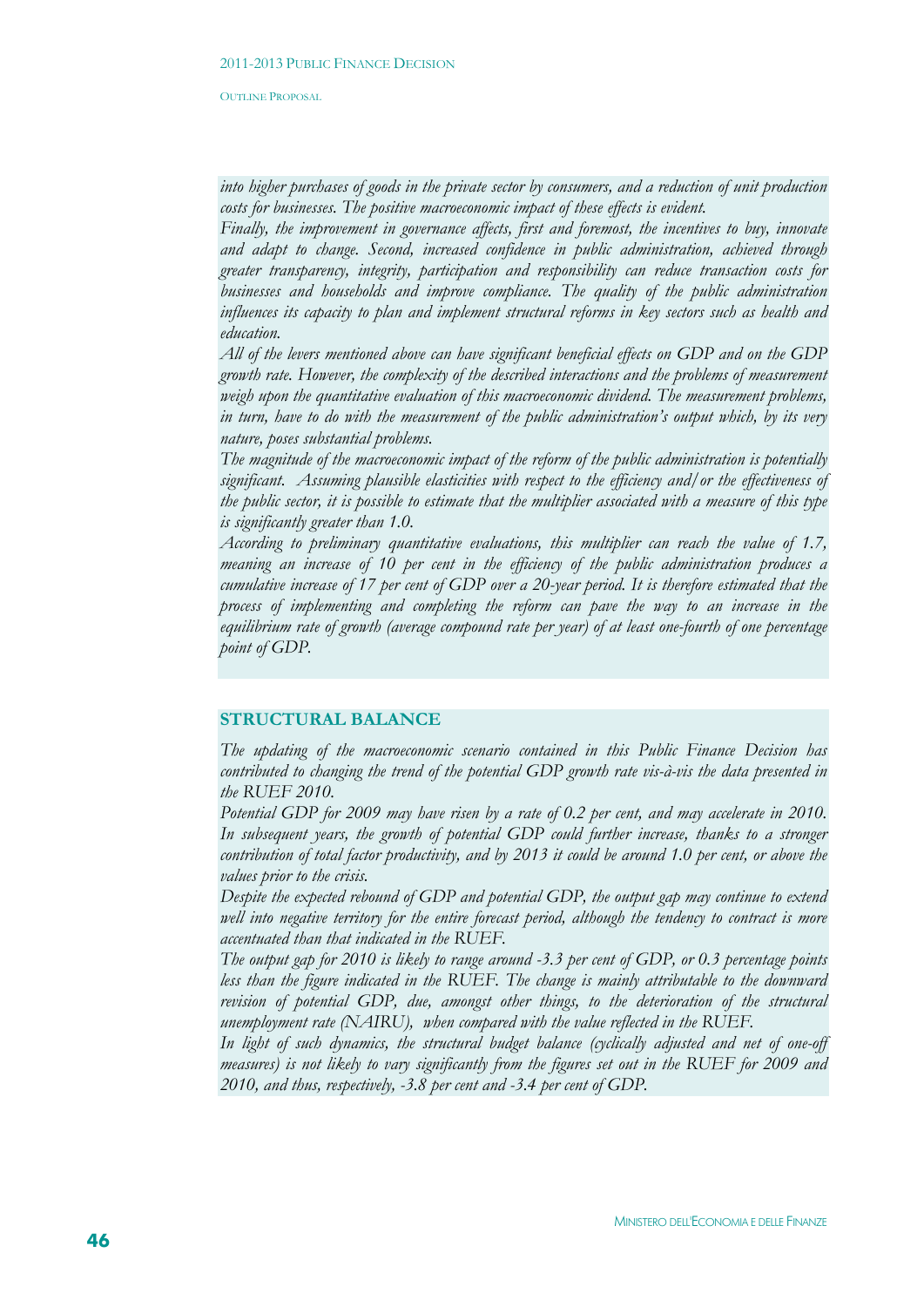$\overline{\phantom{0}}$ 

*In line with ECOFIN recommendations to Italy as part of the excessive deficit procedure, the structural balance is slated to fall by 0.5 percentage points in 2010, 0.8 percentage points in 2011 and 0.7 percentage points in 2012.* 

| <b>Potential GDP and structural balances</b> |  |
|----------------------------------------------|--|
|----------------------------------------------|--|

|                                                                       | 2009   | 2010   | 2011   | 2012   | 2013   |
|-----------------------------------------------------------------------|--------|--------|--------|--------|--------|
| GDP growth rate at constant prices                                    | $-5.0$ | 1.2    | 1.3    | 2.0    | 2.0    |
| Net borrowing                                                         | $-5.3$ | $-5.0$ | $-3.9$ | $-2.7$ | $-2.2$ |
| Interest expenditure                                                  | 4.7    | 4.6    | 4.7    | 4.8    | 4.8    |
| Potential GDP growth rate                                             | 0.2    | 0.3    | 0.7    | 0.8    | 1.0    |
| Contribution of factors to potential GDP:                             |        |        |        |        |        |
| Labour                                                                | 0.2    | 0.0    | 0.2    | 0.1    | 0.2    |
| Capital                                                               | 0.2    | 0.2    | 0.3    | 0.3    | 0.3    |
| <b>Total Factor Productivity</b>                                      | $-0.1$ | 0.0    | 0.2    | 0.3    | 0.5    |
| Output gap                                                            | $-4.2$ | $-3.3$ | $-2.7$ | $-1.6$ | $-0.6$ |
| Cyclical component of budget balance                                  | $-2.1$ | $-1.7$ | $-1.4$ | $-0.8$ | $-0.3$ |
| Cyclically adjusted budget balance                                    | $-3.2$ | $-3.3$ | $-2.6$ | $-1.9$ | $-1.9$ |
| Cyclically adjusted primary surplus                                   | 1.5    | 1.3    | 2.1    | 2.9    | 2.9    |
| One-off measures                                                      | 0.6    | 0.1    | 0.0    | 0.0    | 0.0    |
| Budget balance, net of one-off measures                               | $-6.0$ | $-5.1$ | $-3.9$ | $-2.7$ | $-2.3$ |
| Cyclically adjusted budget balance, net of one-off measures           |        | $-3.4$ | $-2.5$ | $-1.9$ | $-2.0$ |
| Cyclically adjusted primary surplus, net of one-off measures          |        | 1.2    | 2.2    | 2.9    | 2.9    |
| Change in budget balance, net of one-off measures                     |        | $-0.9$ | $-1.1$ | $-1.2$ | $-0.4$ |
| Change in cyclically adjusted budget balance, net of one-off measures |        | $-0.5$ | $-0.8$ | $-0.7$ | 0.1    |

#### **List of 'one-off' measures (in € mn)**

|                                        |          |           |           | <b>FURECASIS</b> |              |              |              |
|----------------------------------------|----------|-----------|-----------|------------------|--------------|--------------|--------------|
|                                        |          | 2008      | 2009      | 2010             | 2011         | 2012         | 2013         |
|                                        |          |           |           |                  |              |              |              |
| Total one-off measures                 |          | 3,169     | 9,873     | 1,413            | $-589$       | 177          | 769          |
|                                        | % of GDP | 0.2       | 0.6       | 0.1              | 0.0          | 0.0          | 0.0          |
|                                        |          |           |           |                  |              |              |              |
|                                        |          |           |           |                  |              |              |              |
| - a ) Revenues                         |          | 2,083     | 12,855    | 2,290            | 624          | 483          | 78           |
|                                        | % of GDP | 0.1       | 0.8       | 0.1              | 0.0          | 0.0          | 0.0          |
|                                        |          |           |           |                  |              |              |              |
| Various substitute tax                 |          | 1,991     | 7,283     | 1,616            | 614          | 483          | 78           |
| Repatriation of capital ('tax shield') |          |           | 5,013     | 639              | $\Omega$     | 0            | $\mathbf{0}$ |
|                                        |          |           |           |                  |              |              |              |
| Tax amnesty for building works         |          | 92        | 65        | 35               | 10           | $\mathbf{0}$ | $\Omega$     |
| EU subsidy for Abruzzo earthquake      |          |           | 494       |                  |              |              |              |
|                                        |          |           |           |                  |              |              |              |
| - b) Expenditures                      |          | $-281$    | $-4.059$  | $-2,427$         | $-2,563$     | $-1,506$     | $-309$       |
|                                        | % of GDP | 0.0       | $-0.3$    | $-0.2$           | $-0.2$       | $-0.1$       | 0.0          |
|                                        |          |           |           |                  |              |              |              |
| - VAT on company cars                  |          | $-201$    | $-243$    | $-300$           | 0            |              |              |
| - Bonus for low wage earners DL        |          |           |           |                  |              |              |              |
| 185/2008                               |          |           | $-1,522$  | $-400$           | $\mathbf{0}$ |              |              |
| - Abruzzo earthquake: DL 39/2009       |          |           | $-951$    | $-585$           | $-483$       | $-350$       | $\Omega$     |
| - Abruzzo earthquake: FUA              |          |           |           | $-637$           | $-2,080$     | $-1,156$     | $-309$       |
| - Dividends paid                       |          |           | $-405$    | $-505$           |              |              |              |
|                                        |          |           |           |                  |              |              |              |
| - Property repurchase + SCIP2 loss     |          | $-80$     | $-938$    | $\mathbf{0}$     | $\mathbf{0}$ |              |              |
|                                        |          |           |           |                  |              |              |              |
| - c) Property sales                    |          | 1,367     | 1,077     | 1,550            | 1,350        | 1,200        | 1000         |
|                                        | % of GDP | 0.1       | 0.1       | 0.1              | 0.1          | 0.1          | 0.1          |
|                                        |          |           |           |                  |              |              |              |
| Breakdown by sub-sectors               |          |           |           |                  |              |              |              |
| - Central government economic bodies   |          | 1,973     | 11,388    | 813              | $-1,789$     | $-873$       | $-131$       |
| - Local government economic bodies     |          | 1124      | 937       | 800              | 700          | 650          | 500          |
|                                        |          |           |           |                  |              |              |              |
| - Social security funds                |          | 72        | $-2452$   | $-200$           | 500          | 400          | 400          |
| GDP                                    |          | 1,567,851 | 1,520,870 | 1,554,718        | 1,602,836    | 1,664,899    | 1,730,115    |
|                                        |          |           |           |                  |              |              |              |
|                                        |          |           |           |                  |              |              |              |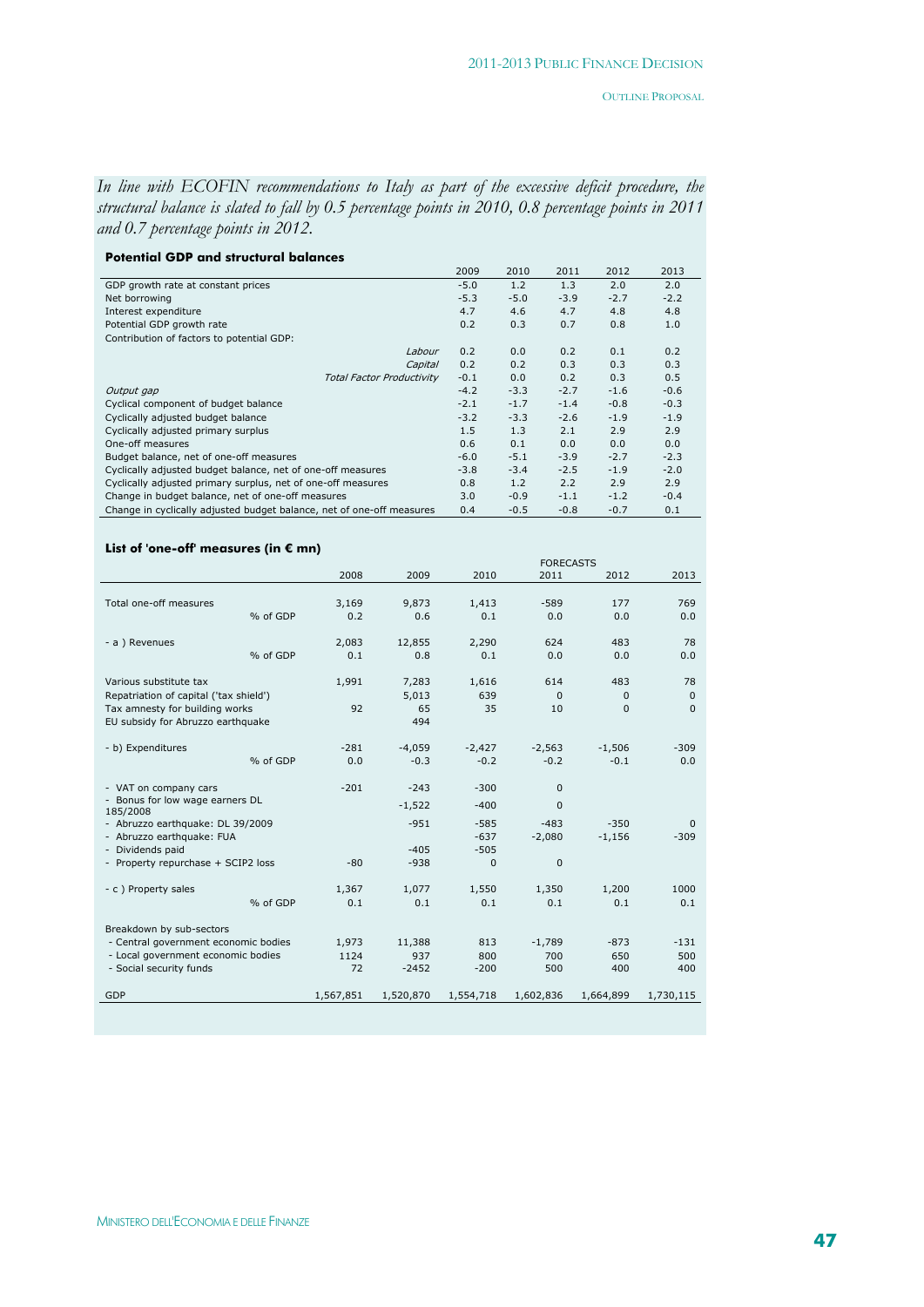#### **2.3 PUBLIC DEBT**

#### **Debt management in 2010**

The January-August 2010 period continued to be influenced by the international economic crisis that began with the fallout of the U.S. sub-prime mortgage market in 2007 and culminated with the failure of the investment bank, Lehman Brothers, in September 2008.

Albeit through alternating phases, the market for government securities in 2010 has witnessed a progressive reduction in liquidity, less depth in pricing, a contraction of trading volumes, and a substantial increase in volatility. Though appearing to have abated during the second half of 2009, these aspects once again re-emerged in a rather significant manner during the current year. On the one hand, the increase in the issuance of government securities by all European countries, aimed at providing coverage of growing public deficits, had to be absorbed by financial markets that were already particularly fragile due to the financial crisis. On the other hand, the market for Greek government securities started to deteriorate in November 2009, and grew even worse in the first half of 2010 following the significant increase in the nation's deficit and the consequent manifestation of fears about the sustainability of the same, which generated a very large increase in spreads demanded by investors holding such securities. This situation caused a further increase in risk aversion that affected the public debt markets of numerous countries within the Euro Area, at times failing to spare even the most creditworthy sovereign issuers.

Although evident in the early months of 2010, this phenomenon grew more and more pronounced through May, when the European authorities and the International Monetary Fund worked closely with the Greek government, in order to avoid any further deterioration of the situation and establish conditions for normalising the government securities market in the Euro Area. A bailout plan of €110 billion agreed at the onset was followed by the approval of a mechanism of up to  $\epsilon$ 750 billion capable of supporting nations facing difficulty in refinancing their debt. Rounding out the picture, the European Central Bank (ECB) embarked on a programme to buy government securities on the secondary market, simultaneously guaranteeing the full control of monetary aggregates through 'sterilisation' transactions. As of June, signs of normalisation of the fixed-income markets alternated with instances of instability, in some instances linked to news of potential financial difficulties within the European banking system $^{12}$ .

Even though the Italian government securities market witnessed significant instability at times during this period, an analysis of the data shows that Italy was less affected by such events than other countries with similar credit standing. Yield differentials with respect to Germany were undoubtedly subject to much more volatility, but overall there was no indication of any progressive tendency in terms of spread. Thanks to this backdrop, the Treasury has succeeded in guaranteeing the continuity of its issuing policy and debt management in 2010, including by using the instruments of flexibility introduced in prior years that made it possible to contend with the effects of the international crisis on the secondary market for government securities.

<u>.</u>

<sup>&</sup>lt;sup>12</sup> Such difficulties were mitigated by the positive results of the stress tests published on 23 July 2010 by the European Banking Oversight Committee in collaboration with the European Commission, the ECB and national banking oversight bodies.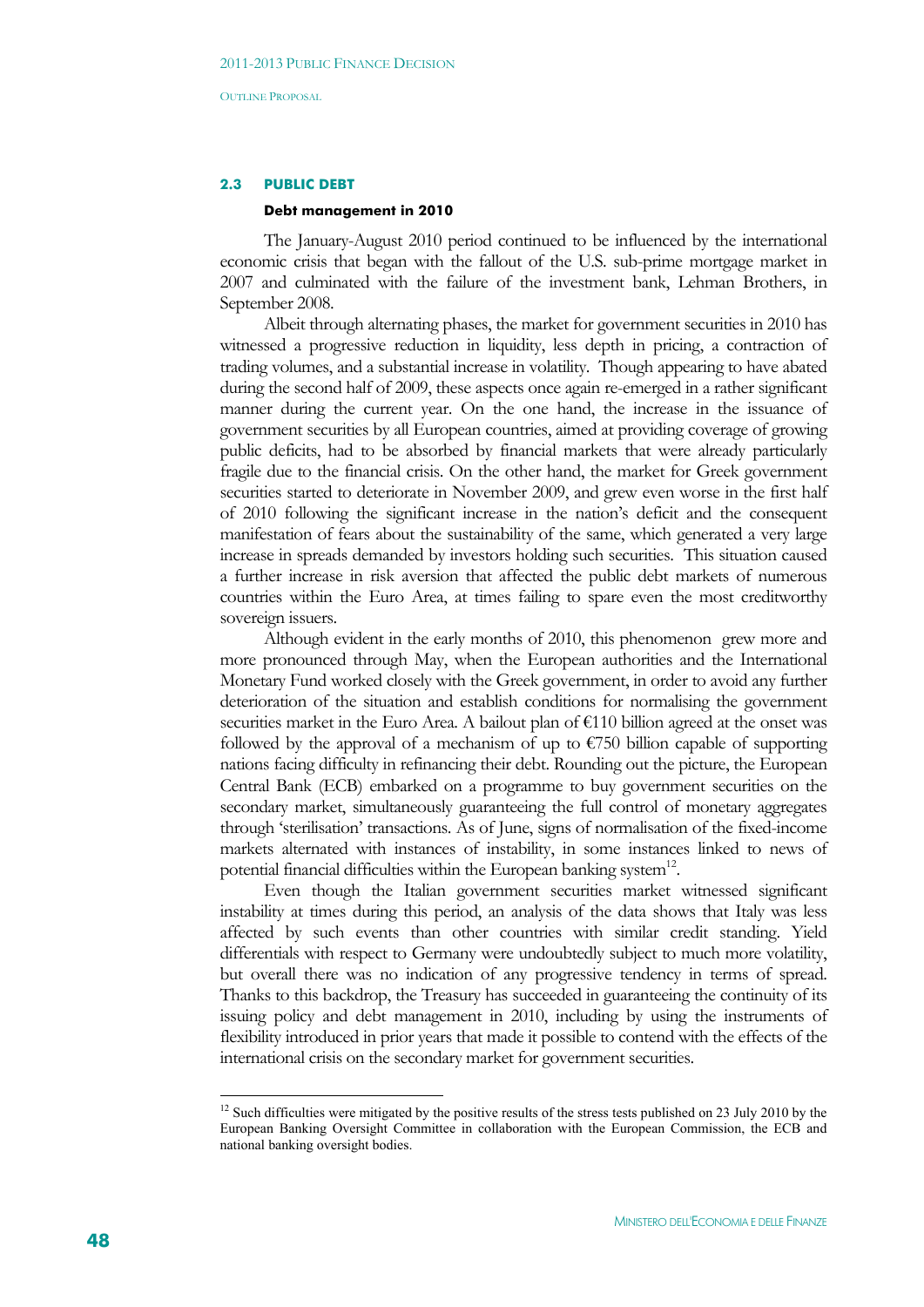

The Department of the Treasury actually continued to employ the auction mechanism entailing the discretionary cutting of the adjudication price (introduced in October 2008) for placements of medium-/long-term securities (BTPs and CCTs), while more stable conditions on the medium-/long-term market allowed only the occasional placement of one or more off-the-run securities. When faced with a situation of significant turbulence for several weeks in the short-term segment, the Department of the Treasury introduced several improvements to the BOT auction mechanism; these improvements followed the roll-out of the supplementary placement for Specialists only in February 2009, including for the auction of 1-year BOTs.

Consistent with the issuances in 2009, Italy's government bonds have been placed with a high degree of efficiency in 2010. In conditions of uncertainty and instability on the markets, the individual auctions were covered without problems, with high bid-to-cover ratios and at prices substantially in line with those on the secondary market.

The management of rate risk and refinancing risk was facilitated by the issue of long-term securities: during the first eight months of 2010, securities placed with a maturity of 10 years or more accounted for about 20.1 per cent of total domestic issues, versus 19.2 per cent for the same period of the prior year; in the month of April, a new 10-year BTP€i indexed to European inflation made its debut, while a new 15-year nominal BTP came on the market in September.

In June, the Department of the Treasury floated another new instrument: the Certificate of Credit of the Treasury indexed to 6-month EURIBOR (CCTeu), nominal securities with an indexed floating rate that will gradually replace the current CCTs. The structure of the CCTeu, which is similar to the common floaters issued in the Euro Area, has semi-annual coupons calculated on the basis of 6-month EURIBOR, and a maturity which will normally be equal to seven years. The parameter for indexing the instrument is one of the main indicators for the Euro Area's money market, and is widely used by the dealers in European bonds. The CCTeu responds to the need to guarantee greater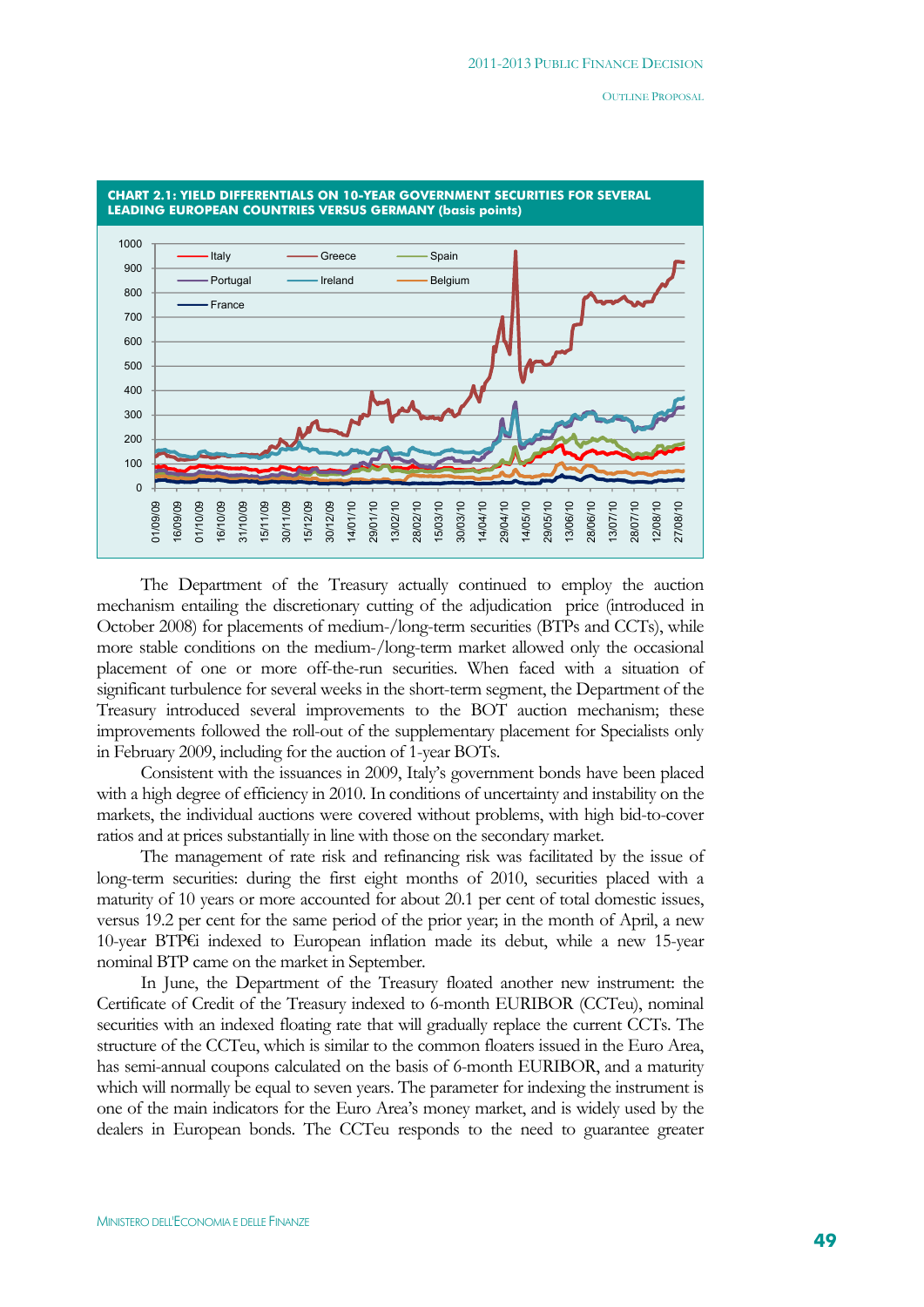penetration in the portfolios of national and international dealers, and to reinforce the levels of efficiency and liquidity on the secondary market for floaters vis-à-vis traditional CCTs which, even though they are no longer issued regularly, will be a tool for guaranteeing the liquidity on the secondary market thanks to the willingness of the Department of the Treasury to exchange them with the CCTeu and the quotation and swap commitment ensured by the Specialists in government securities.



#### **Interest expenditure**

As in 2009, the determination of the forecast of interest expenditure is based on an in-depth analysis of the expected trend of yields on Italy's government securities.

As with previous estimates, a summary scenario was developed that takes into account different profiles for the yield curve as of the start of September, in terms of both the absolute level of rates and the slope and structure of the forward curve. Compared with the scenario outlined in the RUEF, the current scenario calls for significantly lower initial rates and an ascending trend of short-term rates that is less accentuated vis-à-vis long-term rates. Compared with the RUEF, the estimates herein indicate a particularly significant reduction of the amounts spent on interest for the years of 2011 and 2012, most of which can be explained by the outlook for lower rates. The reduction can also be seen in relation to GDP, with the ratio of interest expenditure to GDP decreasing over the same two years by 0.2 and 0.4 per cent, respectively.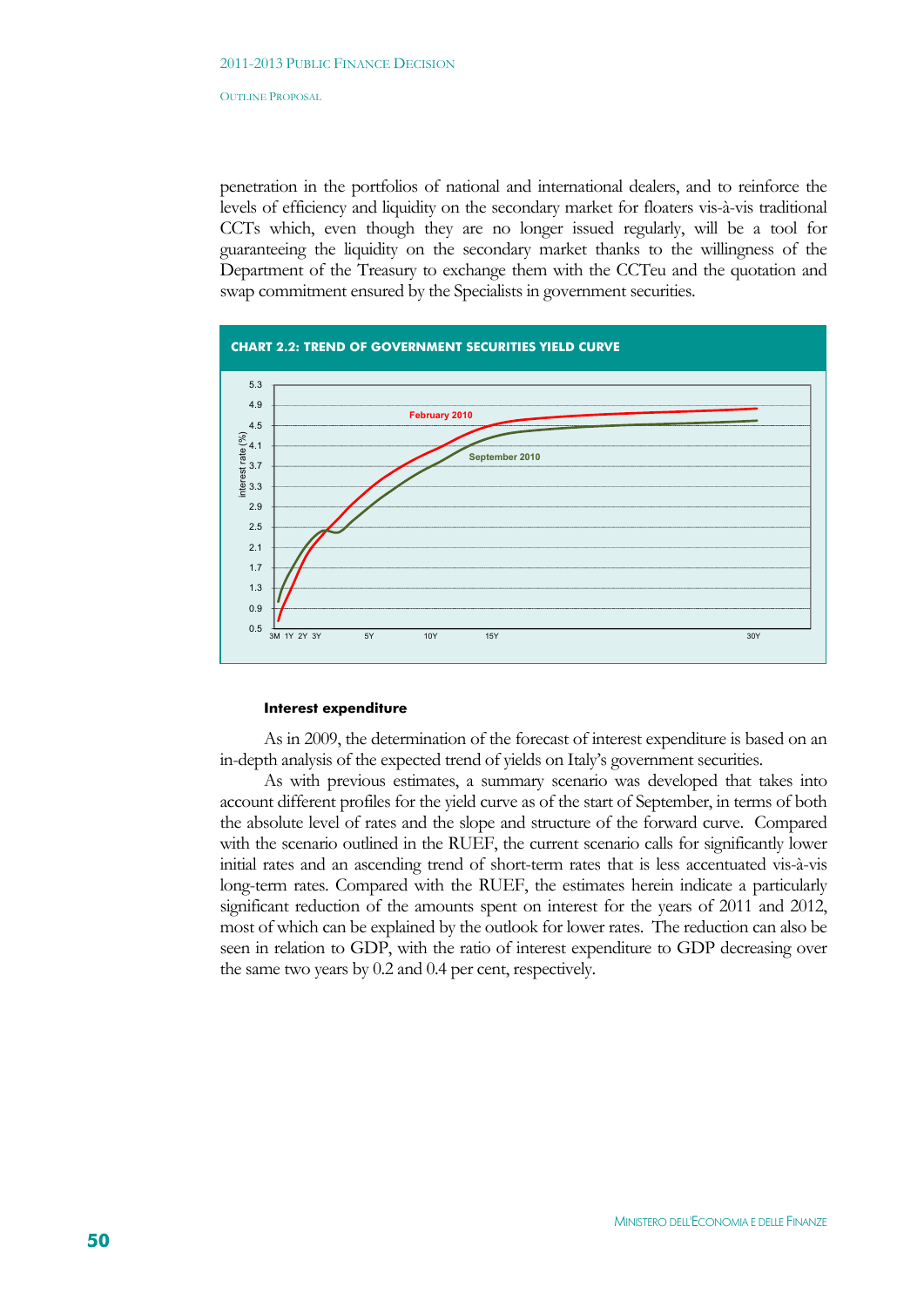#### **The debt-to-GDP ratio**

The estimates of the debt-to-GDP ratio for the years 2009, 2010, 2011 and 2012 are in line with the forecasts indicated in the RUEF, even though there is a slight increase. The figure for 2009 is up by 0.1 per cent due to statistical revisions, going from 115.8 per cent to 115.9 per cent.

The trend of the ratio in subsequent years is partially affected by this revision. Despite the improvement in the estimates of nominal GDP, the 2010 debt-to-GDP ratio is equal to 118.5 per cent; the ratio is not only influenced by the 2009 statistical revision, but also by the higher issues needed to finance Italy's contribution to Greece which automatically neutralise the improvement of the borrowing requirement. In 2011, the debt-to-GDP ratio comes to 119.2 per cent, with a 0.5 percentage point increase compared to the RUEF; the increase is again influenced by the impact of the aid to Greece, but the ratio is also impacted by the downward revision of GDP estimates. Instead, in 2012, the ratio is at 117.5 per cent, with the improvement of the borrowing requirement prevailing over the contribution to Greece, while GDP is below the prior estimate.

The value for 2013 is 115.2 per cent and, as in the case of the RUEF, confirms the decreasing trend of the debt-to-GDP ratio starting in 2012.

With reference to the detail by sub-sectors, it should be noted that a large part of the trend of the debt of the public administrations is attributable to the central government economic bodies, against virtual stability of the debt of local governments and social security funds.

| TABLE 2.11: PUBLIC DEBT - BREAKDOWN BY SUB-SECTOR (in € mn and as % of GDP) |           |           |           |           |           |  |  |  |  |
|-----------------------------------------------------------------------------|-----------|-----------|-----------|-----------|-----------|--|--|--|--|
|                                                                             |           |           |           |           |           |  |  |  |  |
|                                                                             | 2009      | 2010      | 2011      | 2012      | 2013      |  |  |  |  |
| General government (consolidated)                                           | 1,763,418 | 1,842,269 | 1,909,970 | 1,956,434 | 1,993,799 |  |  |  |  |
| % of GDP                                                                    | 115.9     | 118.5     | 119.2     | 117.5     | 115.2     |  |  |  |  |
| Breakdown by sub-sector (non-consolidated and gross of interest):           |           |           |           |           |           |  |  |  |  |
| Central government                                                          | 1,659,122 | 1,736,871 | 1,803,837 | 1,849,691 | 1,886,522 |  |  |  |  |
| Local government                                                            | 129,968   | 131,070   | 131,806   | 132,416   | 132,949   |  |  |  |  |
| Social security funds                                                       | 13        | 13        | 13        | 13        | 13        |  |  |  |  |
| Note: The figures for 2000 reflect, come otatiotical revisions              |           |           |           |           |           |  |  |  |  |

Note: The figures for 2009 reflect some statistical revisions.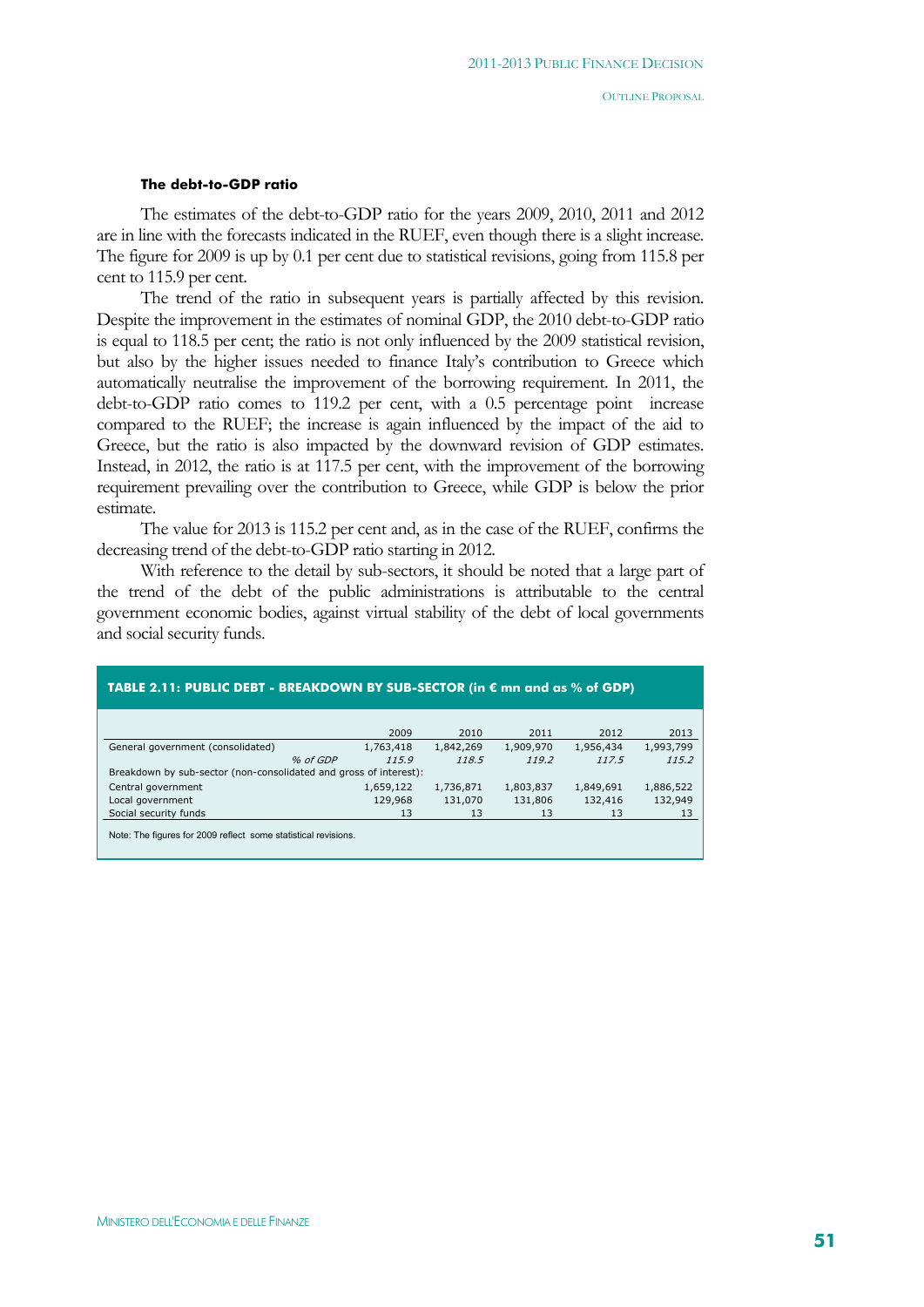# **PENSION SYSTEM: MEDIUM-/LONG-TERM TRENDS**

*In light of the provisions of Article 1, Paragraph 5 of Law no. 335 of 1995, the medium-/longterm trend of pension-expenditure-to-GDP ratio is as described below.* 

*The forecast takes into account the assumptions of birth rates, mortality and immigration flows within the base scenario developed by ISTAT with a base year of 2007; the assumptions provide for: i) an increase in life expectancy of 6.4 years for men and 5.8 years for women between 2005 and 205013, ii) a birth rate that gradually converges to 1.58, and iii) a net flow of immigrants just under 200,000 per year.* 

*With reference to the macroeconomic scenario, the real rate of GDP growth is pegged at an average of around 1.5 per cent per year for the 2008-2060 period, which is substantially in line with the average productivity per employee. The employment rate for the 15-/64-year age bracket increases by more than 8 percentage points, going from 58.7 per cent in 2008 to 67.2 per cent in 2060. The growth assumptions for the 2010-2013 period are consistent with those used for the macroeconomic scenario contemplated by the Public Finance Decision 2011-2013.* 

*The forecast based on unchanged legislation is outlined in the chart below and incorporates:* 

- *the effects of the revision of the transformation coefficient as provided for by Article 1, Paragraph 11 of Law no. 335/95, as amended and supplemented by Article 1, Paragraphs 14 and 15 of Law no. 247/2007;*
- *the effects of the measures contained in the Decree-Law no. 78/2010, converted with amendments into Law no. 122 of 2010, referring to the revision of the system for the effective dates for benefits in relation to ordinary retirement pensions and early retirement pensions, the acceleration of the increase in the age requirement for the ordinary retirement pensions for women employed in the public sector, and the implementation in 2015 of a system for adjusting the age requirements for retirement to the increase in life expectancy.*

*After growing during the 2008-2010 three-year period (exclusively as a result of the reduced momentum of the denominator due to the economic crisis), the pension-expenditure-to-GDP ratio is projected to fall, going from 15.3 per cent in 2010 to 14.8 per cent in the 2021-2026 period. During this period, the process of increasing the minimum age for early retirement (Law no. 243/2004, as amended by Law no. 247/2007), together with the other recent initiatives to increase the age for retirement, works to counter the initial expansionist effects caused by demographic transition. During the 2025-2039 period, the ratio is once again growing for the effect of the increase in the number of pensions and simultaneous decrease of the number of employed, the financial effects of which are nonetheless limited by (i) the tightening of the requisites for eligibility for early retirement as required by Law no. 243/2004 in the mixed and contributions-based systems, as well as the in the earnings-related system, and (ii) the aforementioned initiatives to revise*  both the effective dates for benefits and the age for retirement in relation to life expectancy. The *increase in the number of pensions is attributable to the progressive increase in life expectancy, and to the ageing and retirement of the baby boomer generations. The curve reaches the peak of around 15.5 per cent in 2041, falling back to 14.8 per cent in 2050 and standing at 13.4 per cent in 2060. The improvement of the ratio in the final part of the forecast period (2040-2060) is* 

1

<sup>&</sup>lt;sup>13</sup> For the purpose of providing a comparison that can be measured against the forecasts developed at a European level (*2009 Ageing Report: Economic and Budgetary Projections for the EU-27 Member States, 2008-2060*), the ISTAT demographic projections were extended to 2060, providing a further increase in life expectancy of 1.0 and 0.8 years for men and women, respectively, and keeping the birth rate and the net migration flow unchanged with respect to the levels reached in 2050.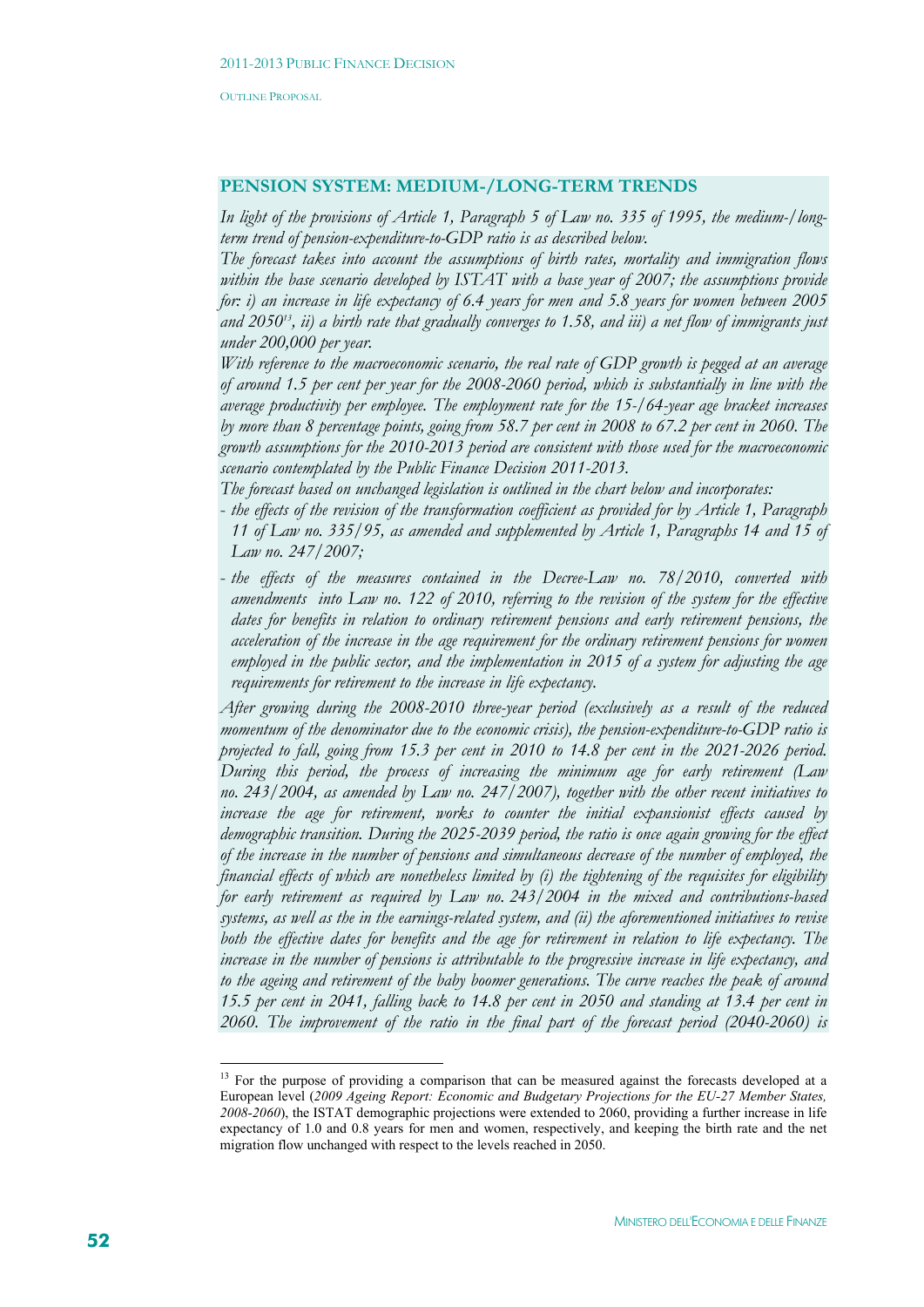

*essentially due to the changeover from a mixed system to a contributions-based system and to the progressive reduction of the baby boomer generations due to mortality.* 

*The description of the medium-/long-term trend of the pension-expenditure-to-GDP ratio shows how the process of reforming Italy's pension system has largely managed to offset the potential effects of demographic transition on the public expenditure over the next few decades. As evidenced at an international level (see EPC-WGA Report on the medium-/long-term sustainability of public finance), Italy expects its pension-expenditure-to-GDP ratio to grow at a rate below the European average even though the country's demographic trend is less favourable.* 

*The recent pension initiatives adopted have contributed further to improving the medium-/long-term sustainability of Italy's public finances, thereby favouring the reduction of the public debt. Following is a brief summary of the regulatory framework in effect with respect to pensions.* 

#### **Ordinary retirement pension**

*Under Italy's pension system, men working in the private sector must be 65 years old in order to*  qualify for an ordinary retirement pension, whereas the comparable age for women is 60 years old<sup>14</sup>. *For women working in the public sector, the age requirement is being increased from 60 in 2009 to 61 years for 2010-2011, and then will be raised to 65 years on 1 January 2012. With the aforementioned changes, the retirement age for men and women working in the public sector will be the same (65) starting in 2012. The changes are being made as part of the implementation of a European Court of Justice ruling handed down on 13 November 2008, which required the elimination of any difference by gender in the requirements for retiring from the public sector. In any event, once a person has become eligible for ordinary retirement by meeting the age requirement, the actual date on which the pension becomes effective (and, thus, the actual age for receiving the pension) is deferred by 12 months in the case of employees and 18 months in the case of self*employed workers<sup>15</sup>.

<sup>&</sup>lt;sup>14</sup> In any case, a minimum contribution period is provided.

<sup>&</sup>lt;sup>15</sup> Accordingly, the minimum age for qualifying for a pension is 66 for men and women who are employees in the public sector, 61 for women who are employees in the private sector, 61.5 for women who are selfemployed, and 66.5 for men who are self-employed.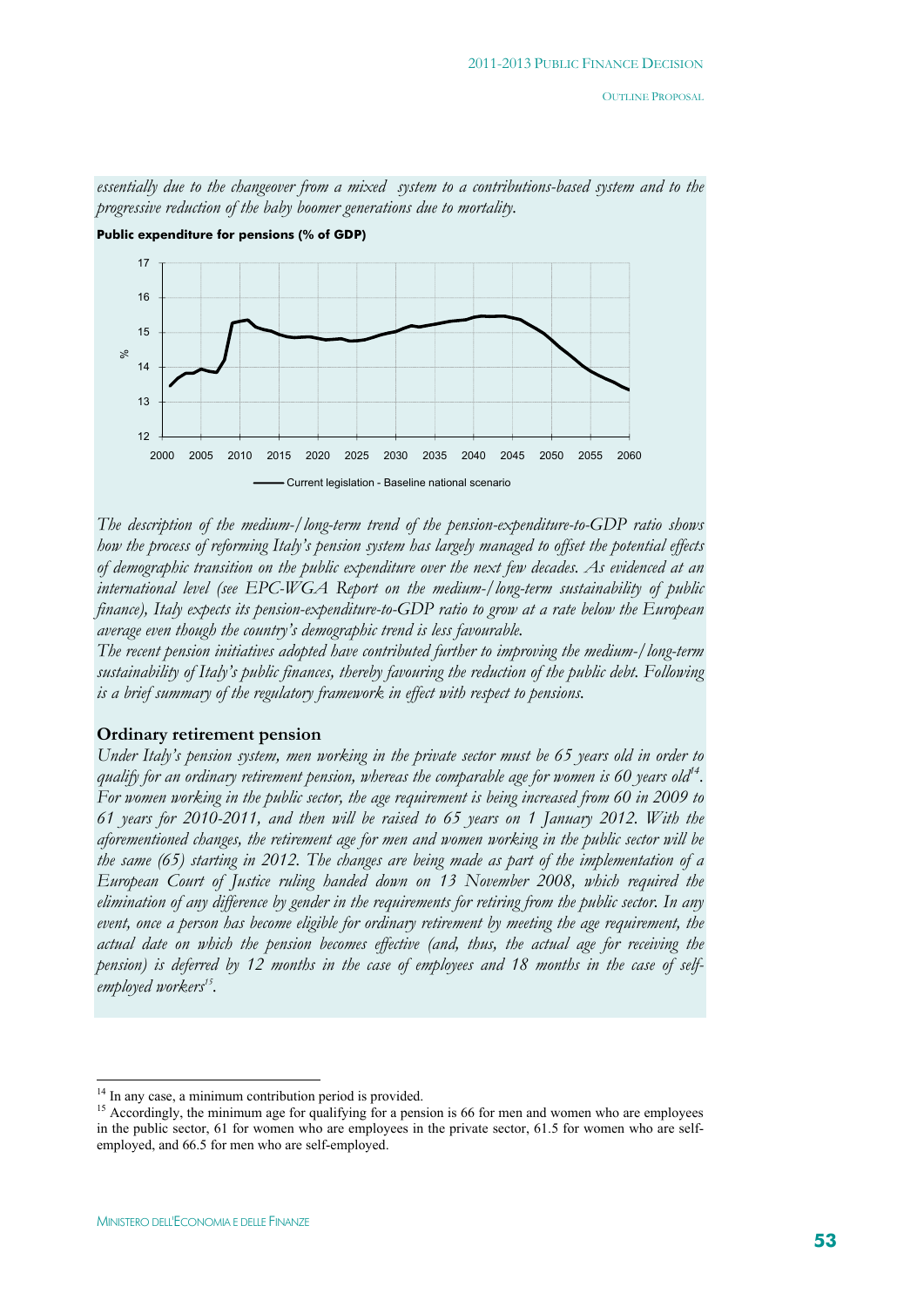## **Early retirement**

*Retiring at a younger age than that specified above ('early retirement') is possible in the following cases:* 

- *when a person has made pension contributions for at least 40 years (without respect to the person's age);*
- *when a person has made pension contributions for at least 35 years16 and is at least 60 year as old as of 2010, or 62 years old as of 2013 in the case of employees, or 61 years old as of 2010, or 63 years old as of 2013 in the case of self-employed workers. The age requirement is reduced by one year with respect to that indicated only if the worker has made contributions for at least 36 years.*

*In any event, once the requisite for early retirement is met (including with contributions for at least 40 years), the actual date on which the pension becomes effective (and, thus, the actual age for receiving the pension) is deferred by 12 months in the case of employees and 18 months in the case of self-employed workers17.* 

## **Adjusting eligible retirement age to increased life expectancy**

*As of 2015, the age requirements for qualifying for ordinary retirement, early retirement and social allowances will be adjusted every three years according to the change in life expectancy at the age of 65 as notified by ISTAT for the preceding three-year period. The law provides expressly that the procedure of adjusting the eligible retirement age in line with increased life expectancy every three years falls fully within the sphere of administrative action with the consequent certainty of the respect of the deadlines set and of the application of the adjustments. This is in line with the procedure already in place for updating the transformation coefficient pursuant to Article 1, Paragraph 6 of Law no. 335/1995. In order to align the time periods for adjusting the age requirements with those for updating the transformation coefficients, the second adjustment of the age requirements will be made on an exceptional basis as of 1 January 2019. Considering ISTAT's baseline demographic scenario, the increase in the age requirement as of 1 January 2015 is expected to be equal to 3 months, since it will incorporate a higher increase in life expectancy registered in the preceding three-year period (4 months)18; the adjustments every three years after 2019 are estimated to be 4 months through 2030 and around 3 months until about 2050. This means a cumulative adjustment of around 3.5 years by 2050. In any event, the adjustments actually applied will be those proclaimed to be definitive by ISTAT.* 

# **Effects of recent measures (Decree-Law no. 78/2010, converted with amendments into Law no. 122 of 2010)**

*Both the revision of the dates on which the ordinary and early retirement pensions become effective and the adjustment of eligible age for retirement in order to reflect increased life expectancy are measures that exert structural effects. The revision of the dates on which pensions become effective produces a reduction of approximately 0.2 percentage points in the pension-expenditure-to-GDP* 

1

<sup>&</sup>lt;sup>16</sup> This second possibility for women employed in the private sector is automatically absorbed by the continuation of the possibility of retiring at 60 years old (which will then be adjusted in 2015 in line with increases in life expectancy), including with a contribution period of less than 35 years. 17 For example, as of 2013, the minimum age for qualifying for a pension after 35 years of contributions is

<sup>63</sup> for employees and 64.5 for the self-employed.

<sup>&</sup>lt;sup>18</sup> With reference to the adjustment in 2015 only, the increase in the age requirements cannot exceed three months.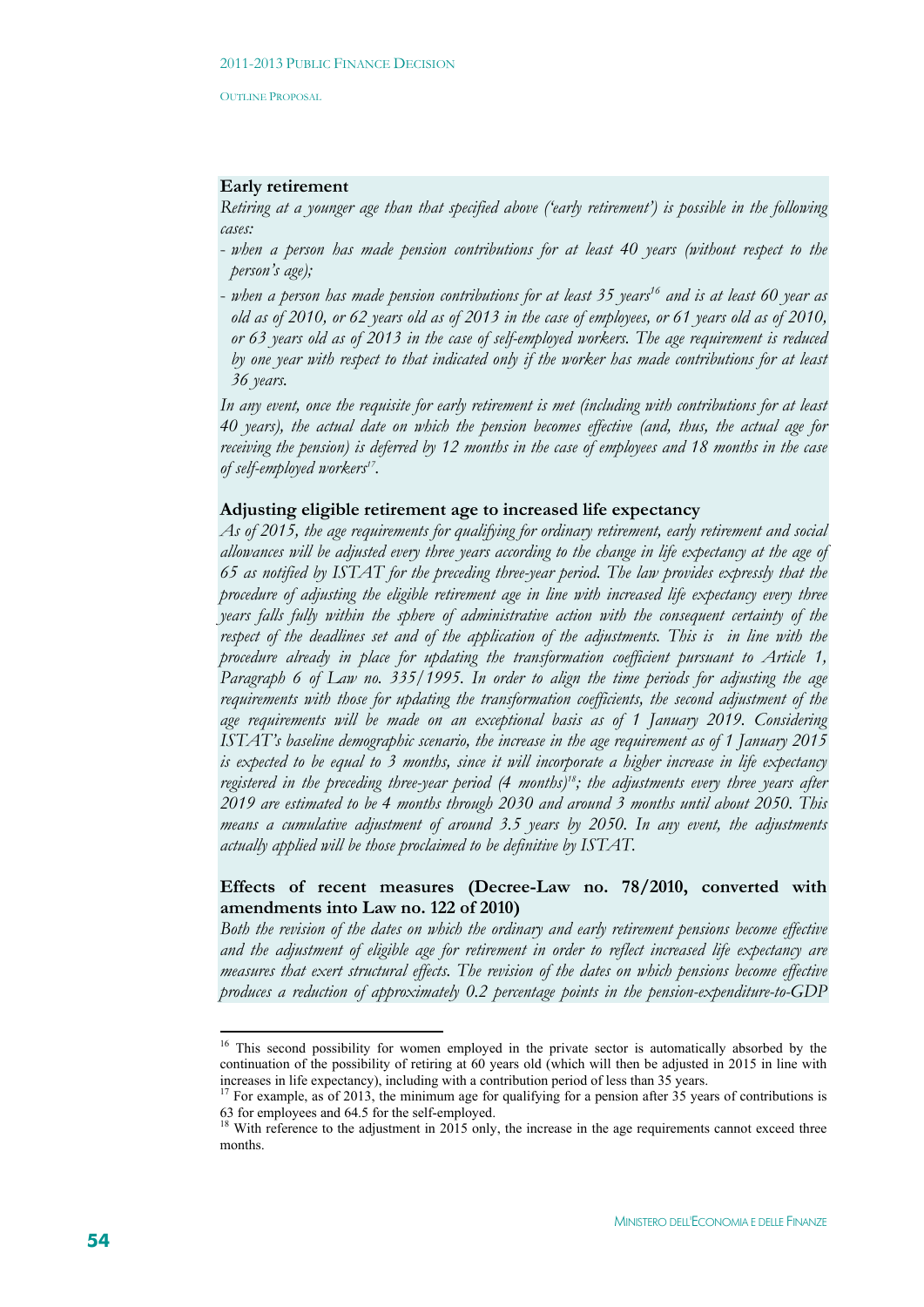*ratio as from 2013 through and beyond 2030, and then decreases to 0.1 percentage points through 2040. The adjustment of eligible age for retirement in order to reflect increased life expectancy will produce another reduction in the pension-expenditure-to-GDP ratio which is estimated to equal around 0.1 percentage points around 2020, and grow to 0.3 percentage points during the 2030- 2040 decade before decreasing to 0.1 percentage points in 2045 and virtually being cancelled out thereafter. The combination of the two measures thus means a reduction of the pension-expenditureto-GDP ratio that will equal around 0.2 percentage points in 2015, rise to 0.5 percentage points in 2030, and then descend to 0.4 percentage points in 2040 and 0.1 percentage points in 2045, before being virtually cancelled out thereafter.*

# **Adjustment of benefits to the increase in life expectancy and adequacy of the benefits**

*Adjusting the retirement age to reflect increased life expectancy is a measure to round out the endogenous mechanisms within the pension system to deal with the financial effects of demographic transition. With reference to the rules that govern the calculation of pensions within the contributions-based and mixed systems, such mechanisms include the updating of the transformation coefficient every three years.* 

*In addition to the financial effects of the savings, the adjustment of the retirement age to incorporate life expectancy also entails improvement in terms of the benefits paid with the contributions-based system with respect to the former regulation.* 

*In essence, since the recent reform measures regarding the age requirements started to manifest their effects as of 2008 and 2009, and thus, with the updating of the scenario reported in the most recent Stability Programme, it is useful to evidence the pension-expenditure-to-GDP ratio based on the laws and regulations currently in effect, prior to Decree-Law no. 78/2010, converted with amendments by Law no. 122/2010, and prior to Law no. 243/2004. Taken altogether, the measures adopted have led to a significant reduction in the pension-expenditure-to-GDP ratio amounting to an average of 1 percentage point per year for the entire 2015-2035 period. When considered on a cumulative basis to 2050, the aforementioned measures have paved the way for a reduction of approximately 26 percentage points, with almost one-half of that amount attributable to Law no. 122/2010.* 

**Public expenditure on pensions as % of GDP with different regulatory assumptions**